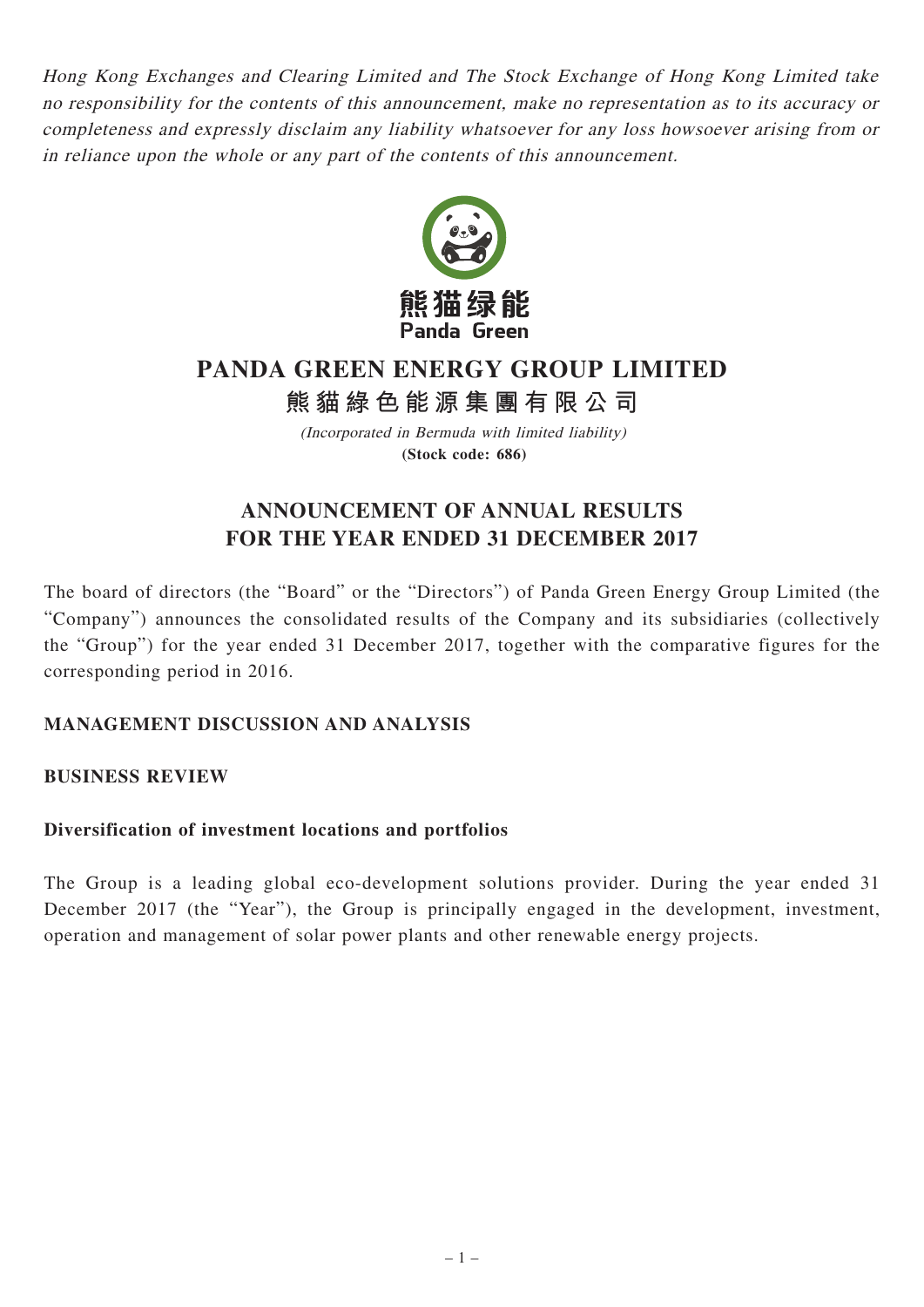#### **Solar power plant projects**

During the Year, the Group and its associates/joint venture focused its resources on managing its solar power business and has added solar power plants with a total installed capacity of 747.9 megawatt ("MW"). As at 31 December 2017, the Group and its associates/joint venture had 64 (2016: 31) solar power plants with aggregate installed capacity of approximately 2,039.3MW (2016: 1,291.4MW). These solar power plants are mainly (or approximately 96%) located in the People's Republic of China ("PRC"). During the Year, the Group has successfully completed its first overseas acquisition in the United Kingdom ("UK"), with an aggregate installed capacity of 82.4MW. These solar power plants in the UK were accredited under the renewables obligation scheme by the Office of Gas and Electricity Markets, a government regulator for the electricity and downstream natural gas markets in Great Britain. In addition, the Group has explored the investment opportunities in Tibet and acquired 5 solar power plants with aggregate installed capacity of 75MW. Among subsidiaries, the Group has well-diversified its solar power plants in 16 different regions during the Year (2016: 10). The following chart analyses the location of these solar power plants under the solar energy resource areas in the PRC, which is divided into 3 zones according to the annual equivalent utilisation hours. Zone 1 has the most annual equivalent utilisation hours while zone 3 has the least among 3 zones. It was noted that, in 2016, there were approximately 31% and 55% of the solar power plants located within zone 1 and 2 in the PRC, respectively; while in 2017, zone 1 and zone 2 accounted for 33% and 38% respectively to the total installed capacity. This shows our efforts in mitigating concentration risks by diversification of location selection.



Almost all the solar power plants owned and controlled by the Group and its associates/joint venture are ground-mounted, while a small portion of them are roof-top type. During the Year, the Group acquired one power plant in Hebei, PRC, which is facilitate the complementation of agriculture & solar power generation; and developed one power plant in Xinjiang, PRC, which promote the complementation of grape  $\&$  solar power generation. While the agriculture  $\&$  solar complementary project could foster the sustainable development of local agricultural production; the grape & solar complementary project with Xinjiang government could improve the grape growing environment.

Note 1 For the details of zone 1, zone 2 and zone 3 and others, please refer to Table 2 on page 4 of this announcement.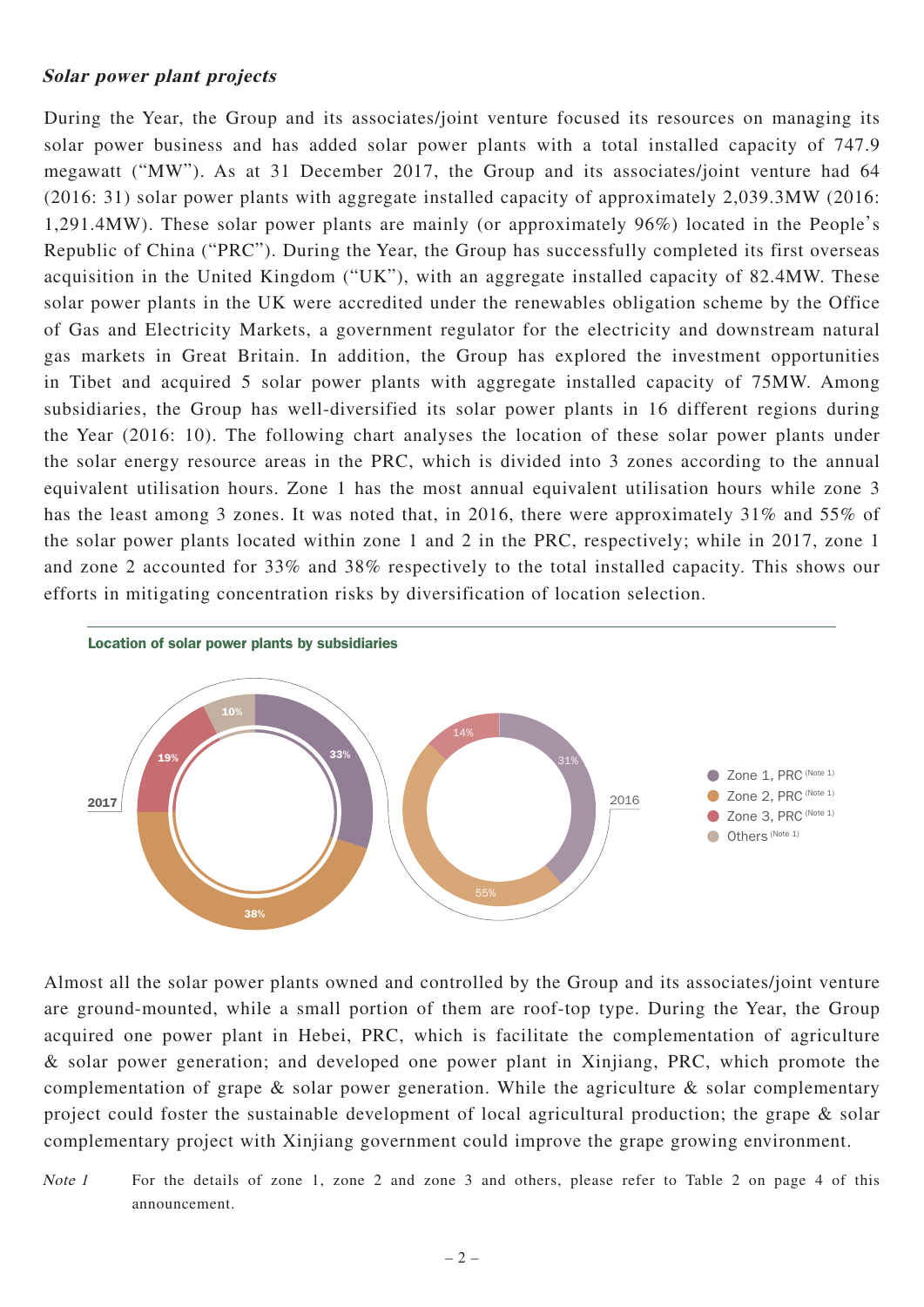The Group strategically develops and acquires solar power plants to achieve predetermined minimal rate of return and selects its solar power plants based on a combination of considerations, including solar irradiation of the site, applicable feed-in tariffs, government subsidies, conditions for local grid connection, electricity transmission infrastructure and demand for electricity. The Group will also continue to explore good opportunities for growth outside the PRC, such as the United States, Australia, Germany, Japan, Philippines, and those countries alongside with the Belt and Road.

### **Other renewable energy projects**

During the Year, the Group seized a rare opportunity to invest in a holding company in Tibet Autonomous Region which owns development rights in hydropower with an expected capacity of over 5 gigawatt ("GW"). The Company indirectly holds 75% of the equity interest in the project company while the remaining 25% is held by the People's Government of Tibet Autonomous Region. The consideration was fully financed by equity fund raising. The Company will allocate sufficient resources to develop hydropower projects in stages over a long period of 5 to 10 years in cooperation with the local government to provide economic and environmental benefits to the local communities. This holding company is also negotiating an acquisition of a minor equity interest in a project company in the PRC which engages in wind power business.

Hydropower is a reliable source of renewable energy with a steady supply of power. Technology relating to the construction and operation of hydropower facility is mature and advanced in the PRC, which makes the development of hydropower facility more cost-effective and less risky.

Wind power is also a kind of reliable source of renewable energy. During the Year, the Group has acquired a project company which owns installed capacity of 96MW in wind power in Shanxi, PRC and the phase one with installed capacity of 48MW is grid-connected and the phase two with installed capacity of another 48MW is under construction.

In the short run, the Group will remain to be focusing on the development of solar power business, while diversifying its renewable energy portfolios in order to supplement the multi-type energy supply in the long run.

### **Electricity generation**

As at 31 December 2017, the Group and its associates/joint venture had 65 on-grid solar and wind power plants (2016: 31). The aggregate installed capacity of these power plants has increased to 2,087.3MW, by approximately 62% as compared to last year (2016: 1,291.4MW). The total electricity generated by the power plants of the Group and its associates/joint venture during the Year has also increased from approximately 1,345,830 megawatt hours ("MWh") in 2016 to approximately 2,115,253 MWh in 2017, or approximately 57%. All these power plants are gridconnected and are generating electricity steadily.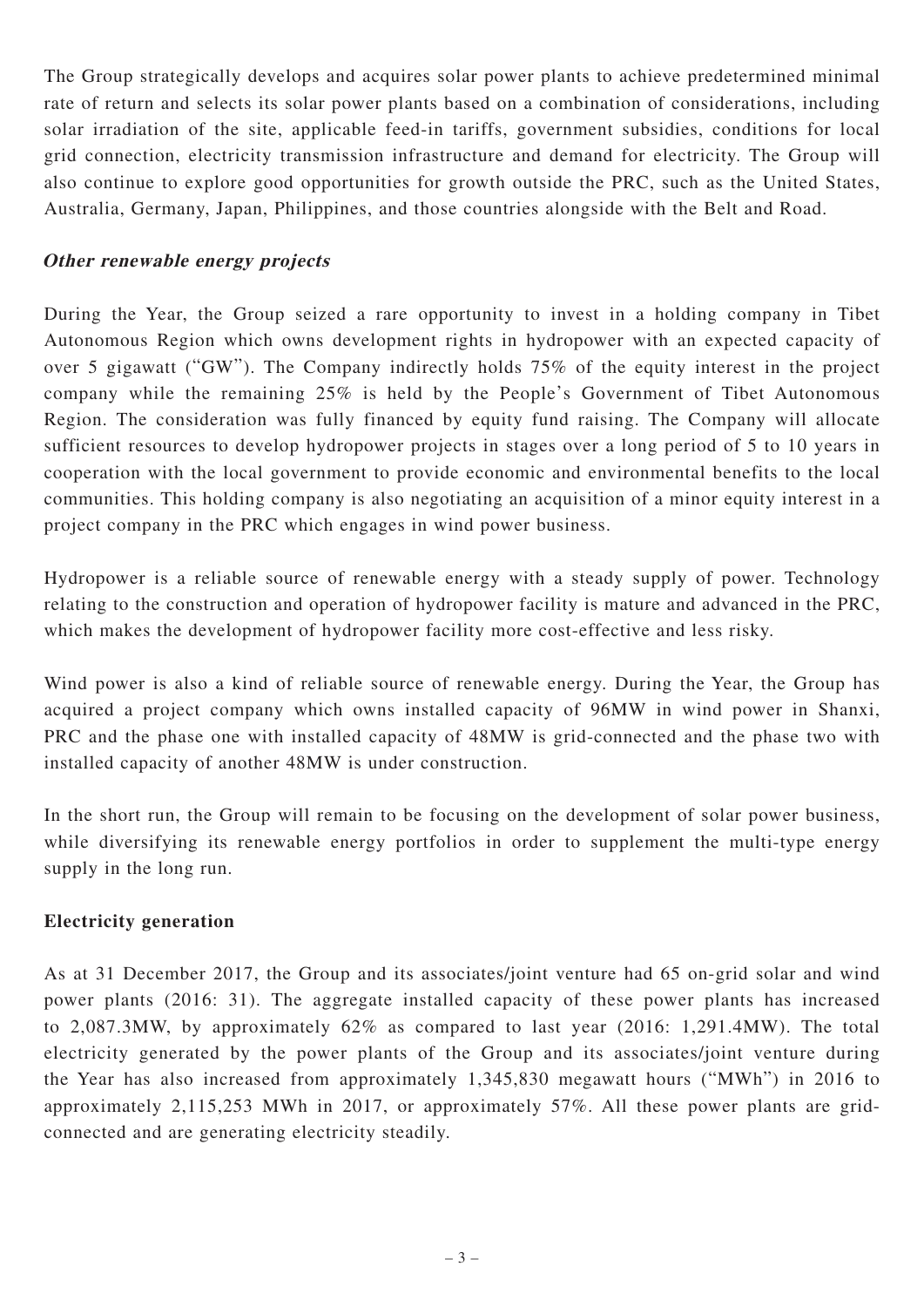|                          |             | 2017      |             |             | 2016      |             |
|--------------------------|-------------|-----------|-------------|-------------|-----------|-------------|
|                          |             | Aggregate |             |             | Aggregate |             |
|                          | Number of   | installed | Electricity | Number of   | installed | Electricity |
|                          | power plant | capacity  | generation  | power plant | capacity  | generation  |
|                          |             | (MW)      | (MWh)       |             | (MW)      | (MWh)       |
| Subsidiaries             | 53          | 1,733.5   | 1,900,797   | 26          | 1,007.6   | 1,204,428   |
| Associates/joint venture | 12          | 353.8     | 214,456     | 5           | 283.8     | 141,402     |
| Total                    | 65          | 2,087.3   | 2,115,253   | 31          | 1,291.4   | 1,345,830   |
|                          |             |           |             |             |           |             |

The details of the electricity generated from each resource zone for the Year are set out as below. For accounting purpose, the volume of electricity generated by the solar plants newly acquired during the Year was recorded only starting from their respective completion date of acquisitions.

### **Table 2 Power plants information by resource zone**

|      |                       | As at 31 December 2017            |      |                                            |                                    | For the year ended 31 December 2017 |                                                       |
|------|-----------------------|-----------------------------------|------|--------------------------------------------|------------------------------------|-------------------------------------|-------------------------------------------------------|
|      | Location              | Number of<br>power plant<br>Solar | Wind | Aggregate<br>installed<br>capacity<br>(MW) | Electricity<br>generation<br>(MWh) | Revenue<br>(RMB'million)            | Average<br>tariff<br>per kWh<br>(net of VAT)<br>(RMB) |
|      | Subsidiaries:         |                                   |      |                                            |                                    |                                     |                                                       |
| (i)  | Zone 1                |                                   |      |                                            |                                    |                                     |                                                       |
|      | Inner Mongolia, PRC   | 6                                 |      | 260.0                                      | 386,907                            | 315                                 | 0.82                                                  |
|      | Ningxia, PRC (Note 1) |                                   |      | 200.0                                      | 169,181                            | 124                                 | 0.73                                                  |
|      | Gansu, PRC            |                                   |      | 100.0                                      | 81,369                             | 59                                  | 0.73                                                  |
|      | Zone 1 sub-total      | 8                                 |      | 560.0                                      | 637,457                            | 498                                 | 0.78                                                  |
| (ii) | Zone $2$              |                                   |      |                                            |                                    |                                     |                                                       |
|      | Qinghai, PRC          | 4                                 |      | 200.0                                      | 321,409                            | 262                                 | 0.81                                                  |
|      | Shanxi, PRC           | 4                                 |      | 170.0                                      | 217,228                            | 168                                 | 0.77                                                  |
|      | Xinjiang, PRC         |                                   |      | 120.2                                      | 158,964                            | 118                                 | 0.74                                                  |
|      | Inner Mongolia, PRC   |                                   |      | 60.0                                       | 100,293                            | 82                                  | 0.82                                                  |
|      | Yunnan, PRC           | $\overline{c}$                    |      | 54.8                                       | 77,574                             | 52                                  | 0.67                                                  |
|      | Hebei, PRC            | $\mathfrak{D}$                    |      | 37.3                                       | 53,963                             | 47                                  | 0.87                                                  |
|      | Zone 2 sub-total      | 20                                |      | 642.3                                      | 929,431                            | 729                                 | 0.78                                                  |

# **For the year ended 31 December**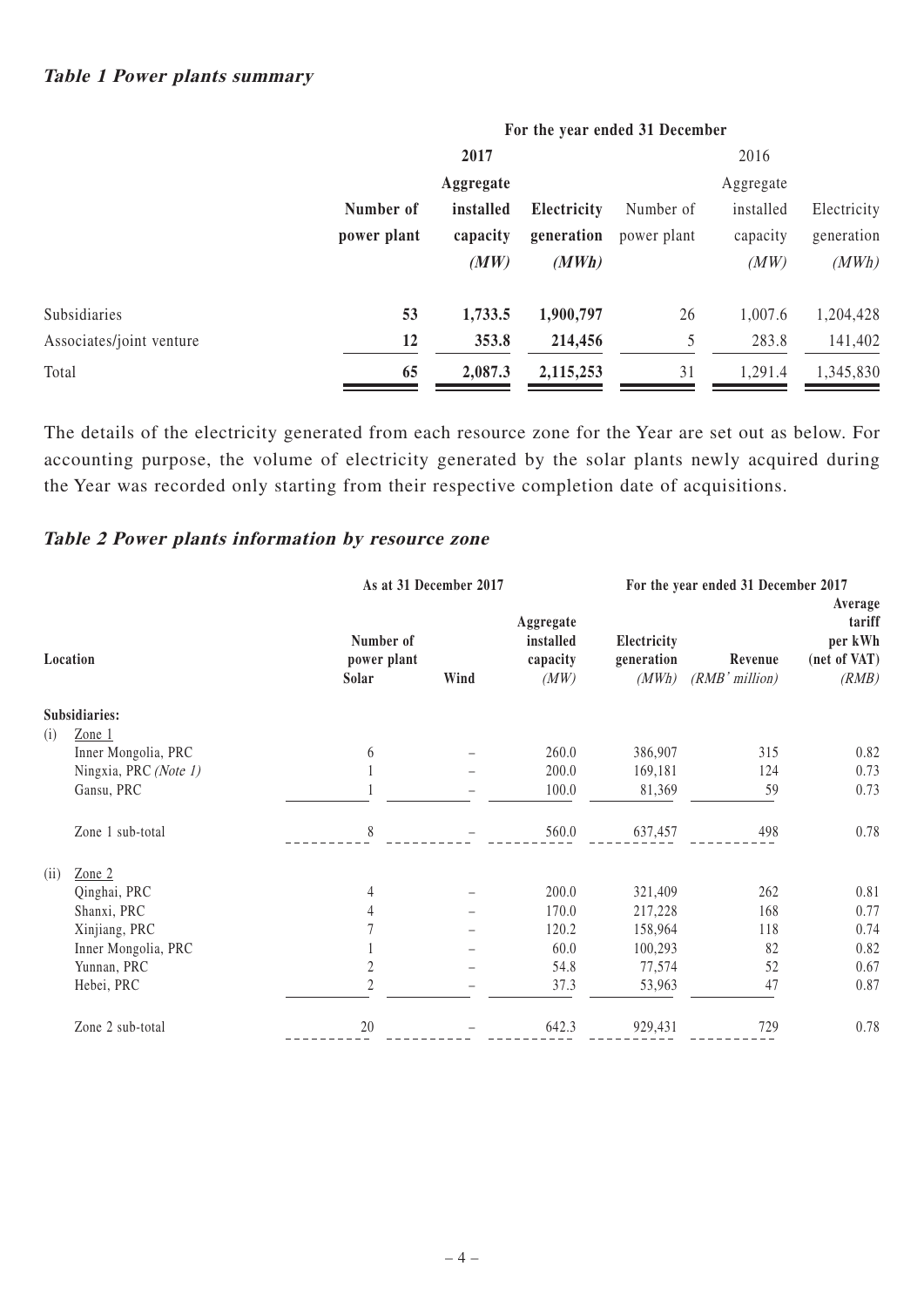| As at 31 December 2017 |              |                                            | For the year ended 31 December 2017 |                                                                   |                                                       |
|------------------------|--------------|--------------------------------------------|-------------------------------------|-------------------------------------------------------------------|-------------------------------------------------------|
| Solar                  | Wind         | Aggregate<br>installed<br>capacity<br>(MW) | Electricity<br>generation<br>(MWh)  | Revenue<br>(RMB'million)                                          | Average<br>tariff<br>per kWh<br>(net of VAT)<br>(RMB) |
|                        |              |                                            |                                     |                                                                   |                                                       |
| $\mathbf{1}$           |              |                                            |                                     |                                                                   | 0.95                                                  |
| 1                      |              | 40.0                                       |                                     | 54                                                                | 0.95                                                  |
| 1                      |              | 60.0                                       |                                     | 19                                                                | 0.83                                                  |
| 6                      |              | 120.0                                      |                                     | 7                                                                 | 1.00                                                  |
| 3                      |              | $2.8\,$                                    |                                     | $\sqrt{2}$                                                        | 0.62                                                  |
| 1                      |              | 3.0                                        | 3,028                               | $\mathbf{1}$                                                      | 0.40                                                  |
| 13                     |              | 325.8                                      | 211,426                             | 195                                                               | 0.93                                                  |
|                        |              |                                            |                                     |                                                                   |                                                       |
|                        |              | 82.4                                       |                                     | 72                                                                | 0.98                                                  |
|                        | $\mathbf{1}$ | 48.0                                       | 42,938                              | 22                                                                | 0.53                                                  |
| 5                      |              | 75.0                                       | 6,157                               | $\boldsymbol{6}$                                                  | 0.99                                                  |
| 11                     | $\mathbf{1}$ | 205.4                                      | 122,483                             | 100                                                               | 0.82                                                  |
| 52                     | $\mathbf{1}$ | 1,733.5                                    | 1,900,797                           | 1,522                                                             | 0.80                                                  |
|                        |              |                                            |                                     |                                                                   |                                                       |
|                        |              |                                            | 91,744                              | 67                                                                | 0.74                                                  |
| $\overline{4}$         |              | 160.0                                      |                                     | 78                                                                | 0.85                                                  |
| $\overline{c}$         |              | 60.0                                       |                                     | $\overline{\phantom{0}}$                                          |                                                       |
| $\mathbf{1}$           |              | 50.0                                       |                                     |                                                                   |                                                       |
| $\sqrt{2}$             |              | 50.0                                       |                                     |                                                                   |                                                       |
| $\overline{3}$         |              | 33.8                                       | 31,412                              | 65                                                                | 2.06                                                  |
| 12                     |              | 353.8                                      | 214,456                             | 210                                                               | 0.98                                                  |
| 64                     | $\mathbf{1}$ | 2,087.3                                    | 2,115,253                           | 1,732                                                             | 0.82                                                  |
|                        | 6            | Number of<br>power plant                   | 100.0                               | 118,112<br>56,517<br>23,098<br>7,130<br>3,541<br>73,388<br>91,300 | 112                                                   |

Note 1 The Group has acquired the remaining 50% equity interest in the project company in May 2017 and the project company became a wholly-owned subsidiary of the Company.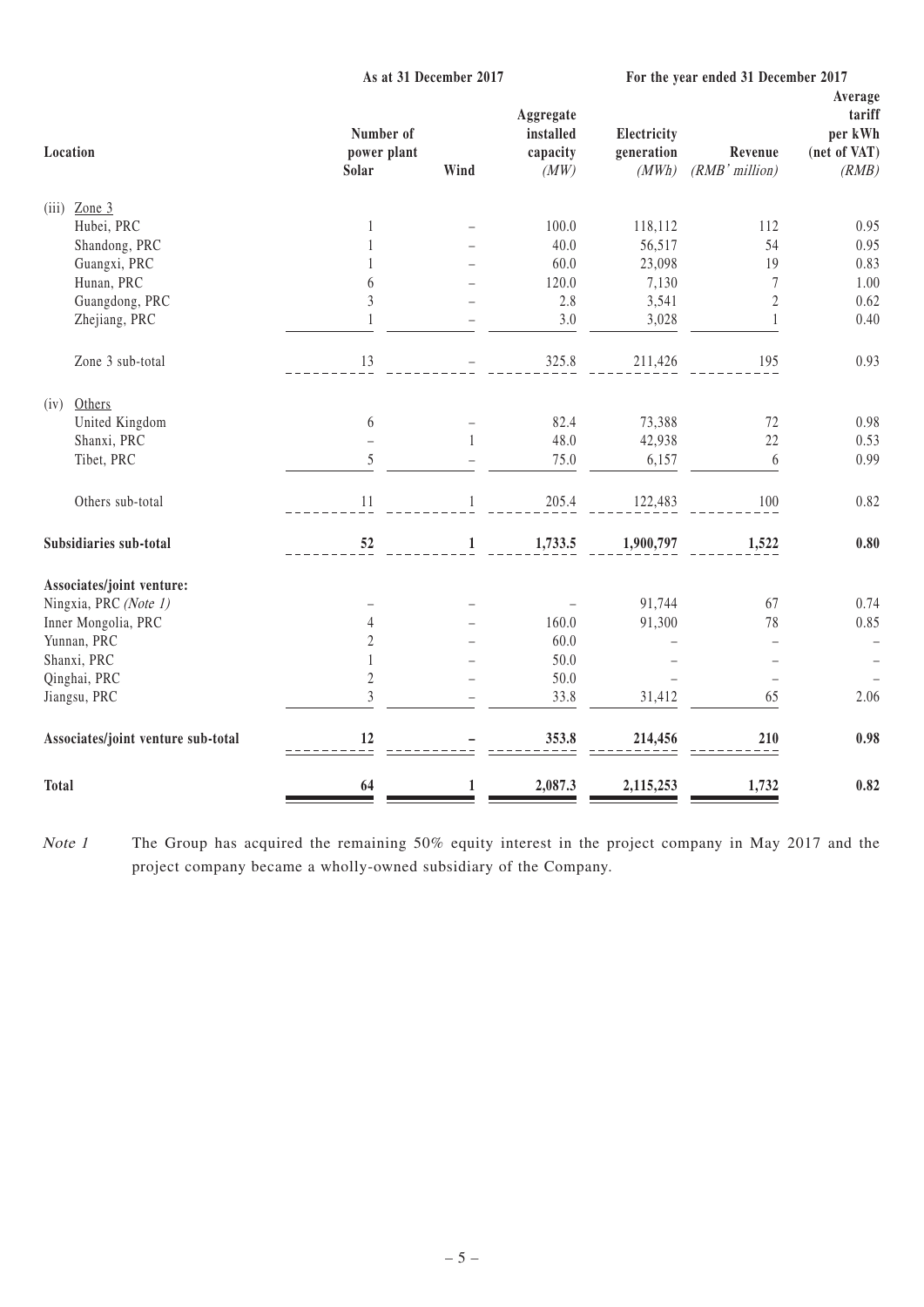### **Project development and operation**

Following the success in the development of "Top Runner" project, 100MW solar power plant in Datong, Shanxi, had been connected to grid in June 2016. During the Year, through cooperation with the United Nations Development Program, the Group started to construct 50MW Panda Power Plant in Datong, Shanxi and it has been successfully connected to grid in June 2017. It is designed and built as the image of the Chinese national treasure-the giant panda, of which the black part is made of mono-crystalline silicon solar cells, and the grayish white part is made of the thin film cells and N-type double-sided mono-crystalline silicon cells. The color contrast in these kinds of solar panels generates an obvious black and white effect. The whole power plant is presented as a vivid image of the giant panda from an aerial view. The Group has plans to carry out a "Panda 100 Program" to build Panda Power Plants along the "Belt and Road" countries and areas, and bring in the integrated multi-energy green ecological solutions in the coming 5 years.

### **Financing**

The power plants business is capital intensive in nature. The Group has been rigorously exploring various financing channels to enhance its financing capability and reduce its finance cost. During the Year, the Group has raised approximately RMB13,780 million through various channels including new shares placing, issue of senior notes, medium-term notes, corporate bonds, bank borrowings and finance leasing.

During the Year, the Company has successfully placed new shares to certain international strategic investors like ORIX Asia Capital Limited, Asia Climate Partners and China Huarong Asset Management Co. Ltd. Total net proceeds from new shares placings were approximately HK\$2,154 million (equivalent to RMB1,883 million). In addition, the Company has successfully issued a threeyear US\$350 million (approximately RMB2,304 million) senior notes for early redemption of certain convertible bonds, repayment of existing indebtedness and working capital purposes. These mark the affirmation from international capital market and confidence on the Company's future development.

In the second quarter of 2017, the Group obtained a no objection letter granted by the Shanghai Stock Exchange for the listing and trading of the corporate bonds for not more than RMB1,000 million. In the fourth quarter of 2017, the Group further obtained approval from the China Securities Regulatory Commission for issuing another corporate bond of not more than RMB1,500 million. As at 31 December 2017, the Group has successfully issued such bonds with principal amounts of RMB1,800 million in aggregate.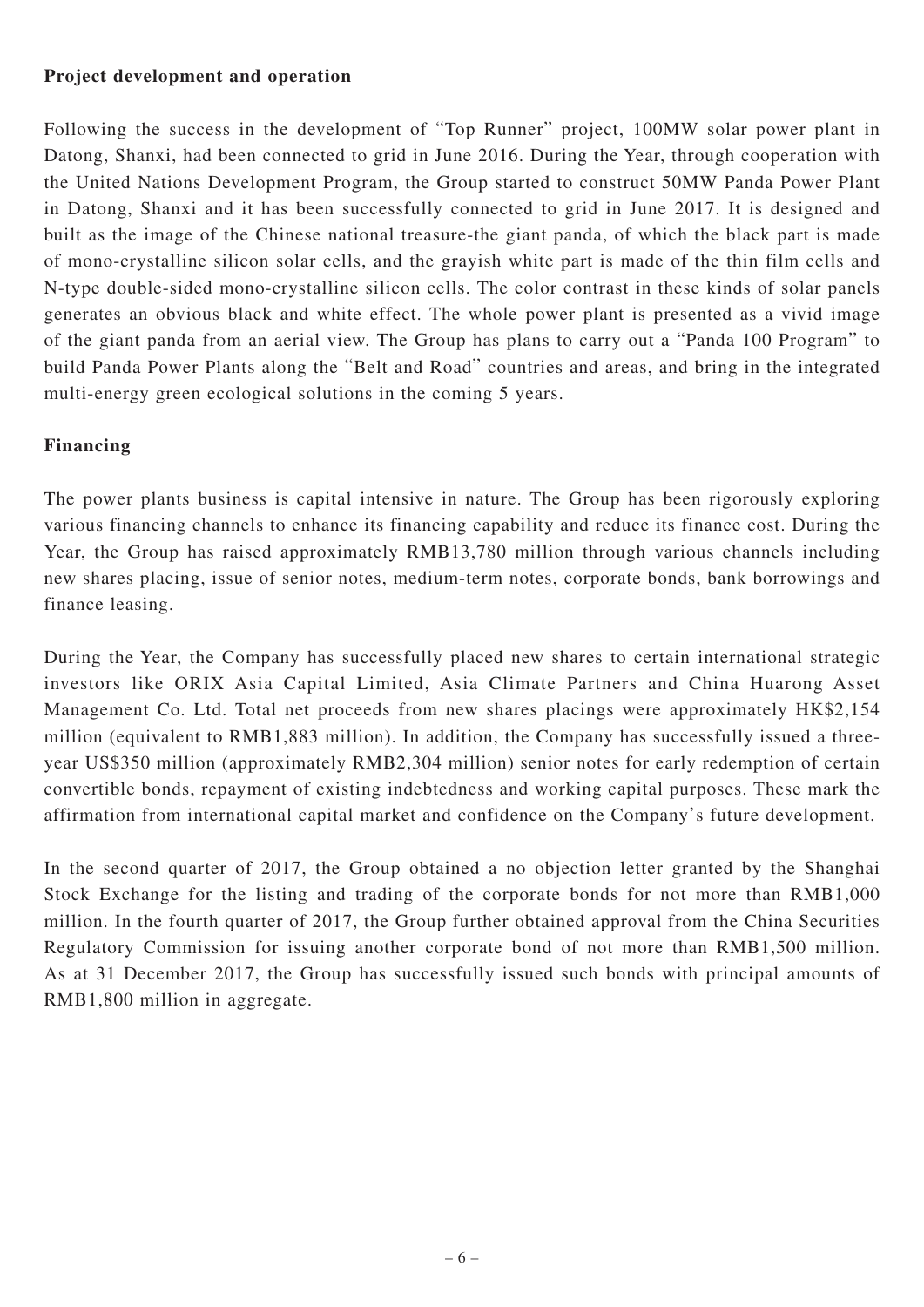#### **FINANCIAL REVIEW**

#### **Revenue and EBITDA**

The increase in revenue and EBITDA was attributed to: (i) expansion in aggregate capacity from 1,007.6MW to 1,733.5MW, or around 72% by way of acquisition and self-development projects; and (ii) effective monitoring and control in electricity generation which enabled most plants to have recorded an increase in their electricity generation. The average tariff per kilowatt hour ("kWh") (net of VAT) for the Year was approximately RMB0.80. Table 2 summarises the details of the breakdown of revenue generated by each resource zone.

#### **Net profit**

During the Year, the Group recorded a net profit of approximately RMB153 million, representing a decrease of approximately 60% as compared to the corresponding period in 2016. The significant drop in net profit was mainly due to (i) the fair value loss on financial instruments of approximately RMB290 million; and (ii) the increase in finance costs by approximately 28%, as compared to the corresponding period in 2016. The fair value loss on financial instruments was mainly attributable to the fair value loss recognized on the issue of shares and warrants of approximately RMB229 million, which represents the difference in fair value of the shares and warrants as at the date on which the commitment to issue shares and warrants arose and the date of issue of such shares and warrants. The Group did not record any fair value loss on derivative financial instruments in 2016. In addition, the Group raised approximately RMB12,000 million debt financing during the Year for its business development, early redemption of convertible bonds, repayment of existing indebtedness and working capital purposes, which resulted in the increase in finance cost by approximately 28% as compared to 2016.

The Directors do not recommend the payment of any dividend for the Year.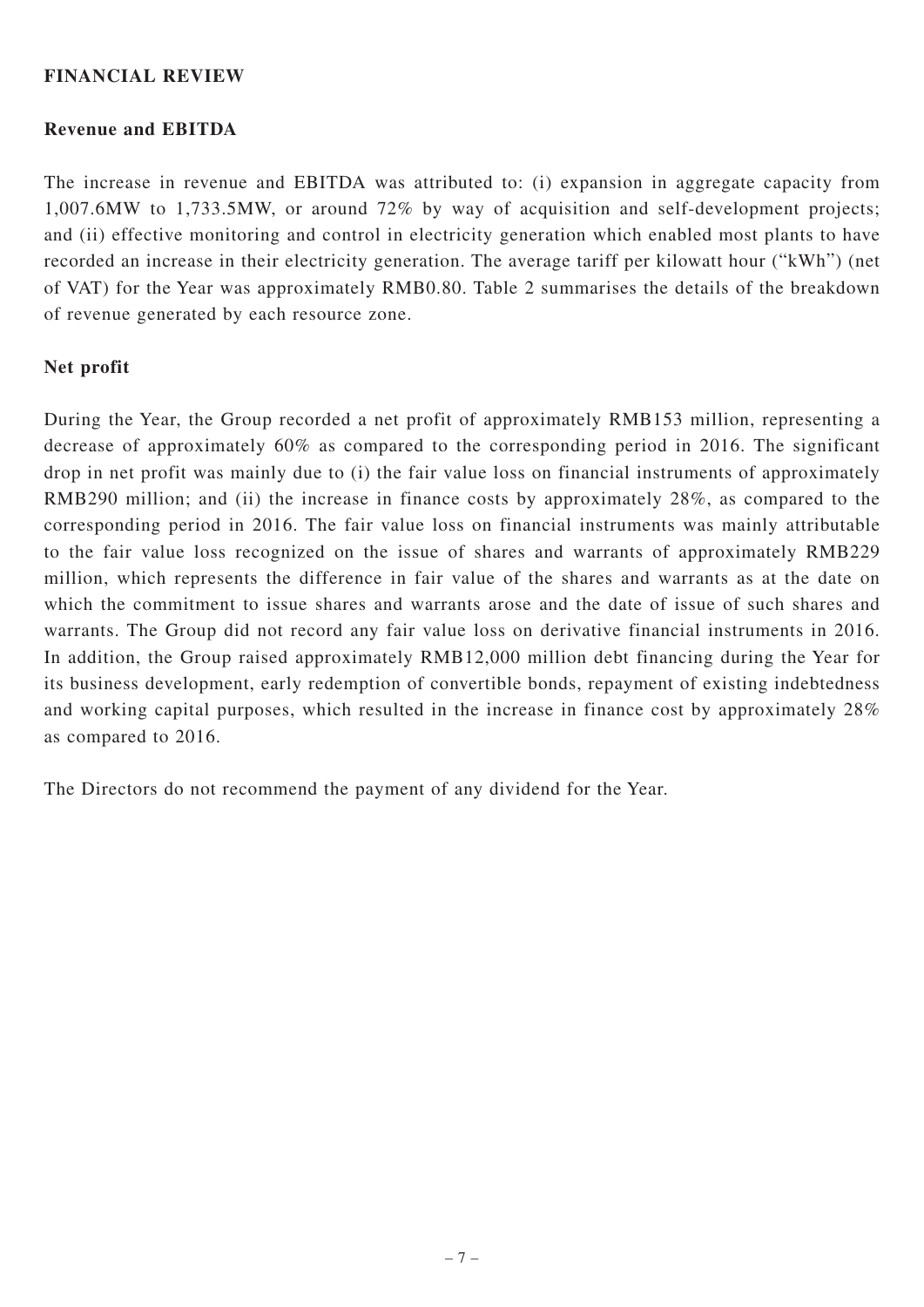#### **Bargain purchase**

Bargain purchase, in the accounting sense, refers to the consideration price in an acquisition being lower than the fair value of the target acquired. The gain of approximately RMB598 million out of RMB956 million was derived from the acquisition of a Tibet project. The project possesses the development rights over 5GW hydropower capacity and 80MW solar power capacity in Tibet and Sichuan, among which an aggregate of 20MW solar power plants located in Tibet had been connected to the grid in Tibet in June 2017. The People's Government of Tibet Autonomous Region holds 25% of this project. The Group will allocate sufficient resources to develop the hydropower projects in stages that will meet the development costs over a long development period of 5 to 10 years in cooperation with the local government to provide economic and environment benefits to the local communities. Considering the PRC government's support of the development of the renewable energy in Tibet, including the construction of Central Tibet Grid Interconnection Project; the uniqueness of the resources; the expected decrease in construction costs; and the expected development growth in Tibet, enormous economic benefits are expected to flow into the project company upon the commencement of operation of these renewable energy projects. The remaining bargain purchase came from the acquisition of solar power plants in the PRC.

### **Expenses in relation to convertible bonds**

Certain convertible bonds were redeemed/converted during the Year before maturity, and certain losses on redemption of RMB28 million were recorded. These costs will no longer be applicable going forward. As at 31 December 2017, the Company had outstanding convertible bonds with principal amount of approximately RMB941 million which will become due and be repayable in 2018.

#### **Interests on bank and other borrowings**

During the Year, the Group has raised debt financings in aggregate of approximately RMB11,894 million from the issue of senior notes, medium-term notes, corporate bonds, bank borrowings and finance leasing. Most of the proceeds raised were used to redeem convertible bonds and repay the indebtedness.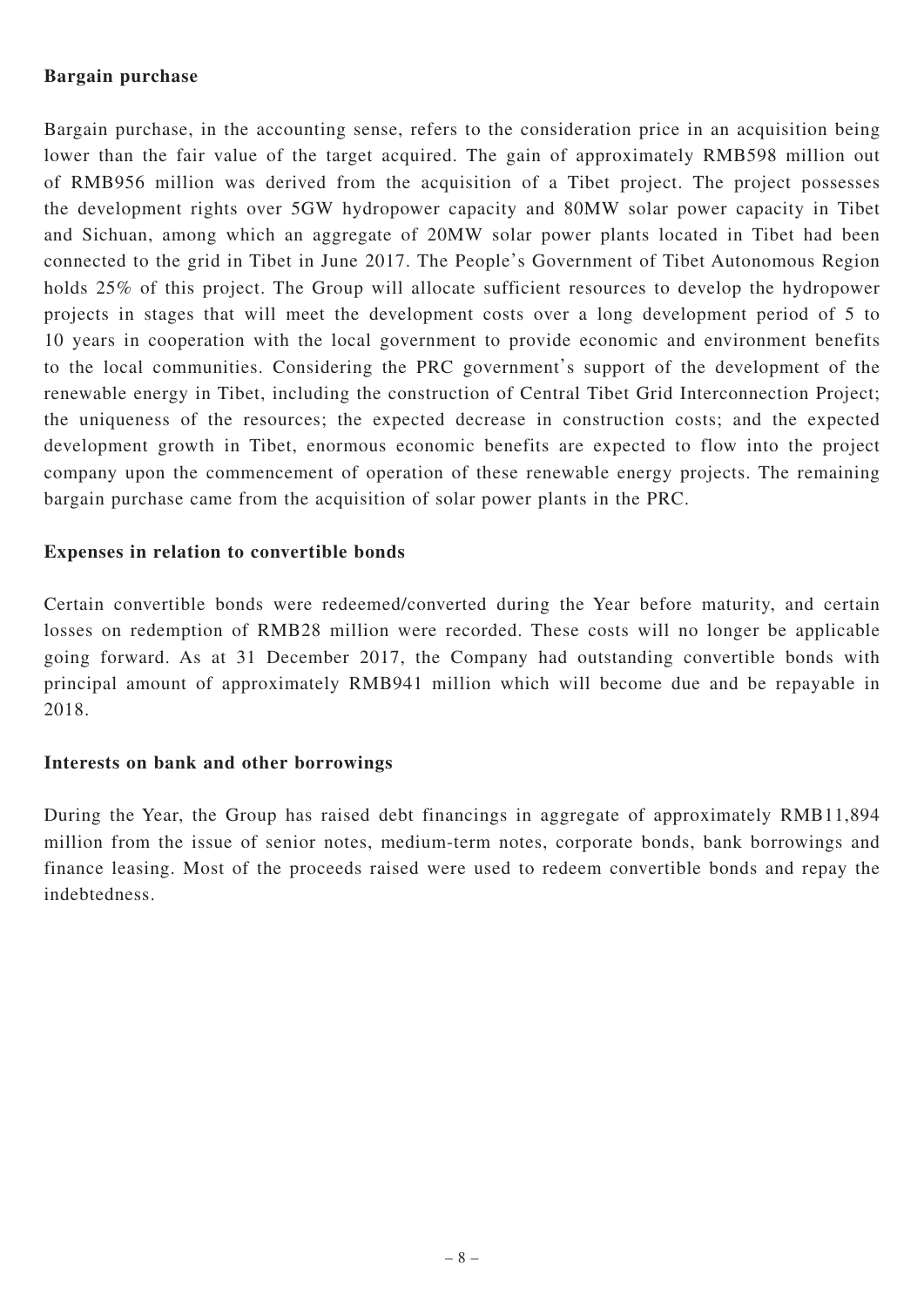#### **Fair value (losses)/gain on financial assets at fair value through profit or loss**

During the Year, the fair value losses on financial assets of approximately RMB61 million mainly arising from the fair value losses on the guaranteed electricity output and an unlisted investment. In addition, there was a net fair value gain on call options in relation to the acquisition of investments accounted for using equity method.

### **Fair value (loss)/gain on financial liabilities at fair value through profit or loss**

During the Year, fair value loss on financial liabilities of approximately RMB229 million was recognised on issue of shares and warrants which represented the difference in the fair value as at the date on which the commitment to issue the shares and warrants arose and the fair value as at the date of issue such share and warrants. The gain in prior year represented the change in fair values in relation to contingent consideration payables and a put option. They were expired in 2016 and not applicable for the Year.

#### **Share-based payment**

A share-based payment in amount of RMB71 million was recognised as an expense and was related to the amortization of the fair value of share options granted under the Company's share option schemes. The increase was mainly attributable to the grant of 669 million share options during the Year.

### **Share of profits of investments accounted for using equity method**

The increase in share of profits from investments accounted for using equity method was mainly attributable to (i) share of bargain purchase of approximately RMB72 million arising from business combination in the PRC; (ii) approximately 8% increase in electricity generation in two project companies located in Jiangsu province, where their feed-in-tariff was RMB2.41 per kWh; and (iii) a share of 4-months operating results during the Year from a project located in Ningxia, as compared to one month in corresponding period in 2016 because the project was acquired in December 2016. This project company became a wholly-owned subsidiary of the Company in May 2017 and ceased to be accounted for as its joint venture since then.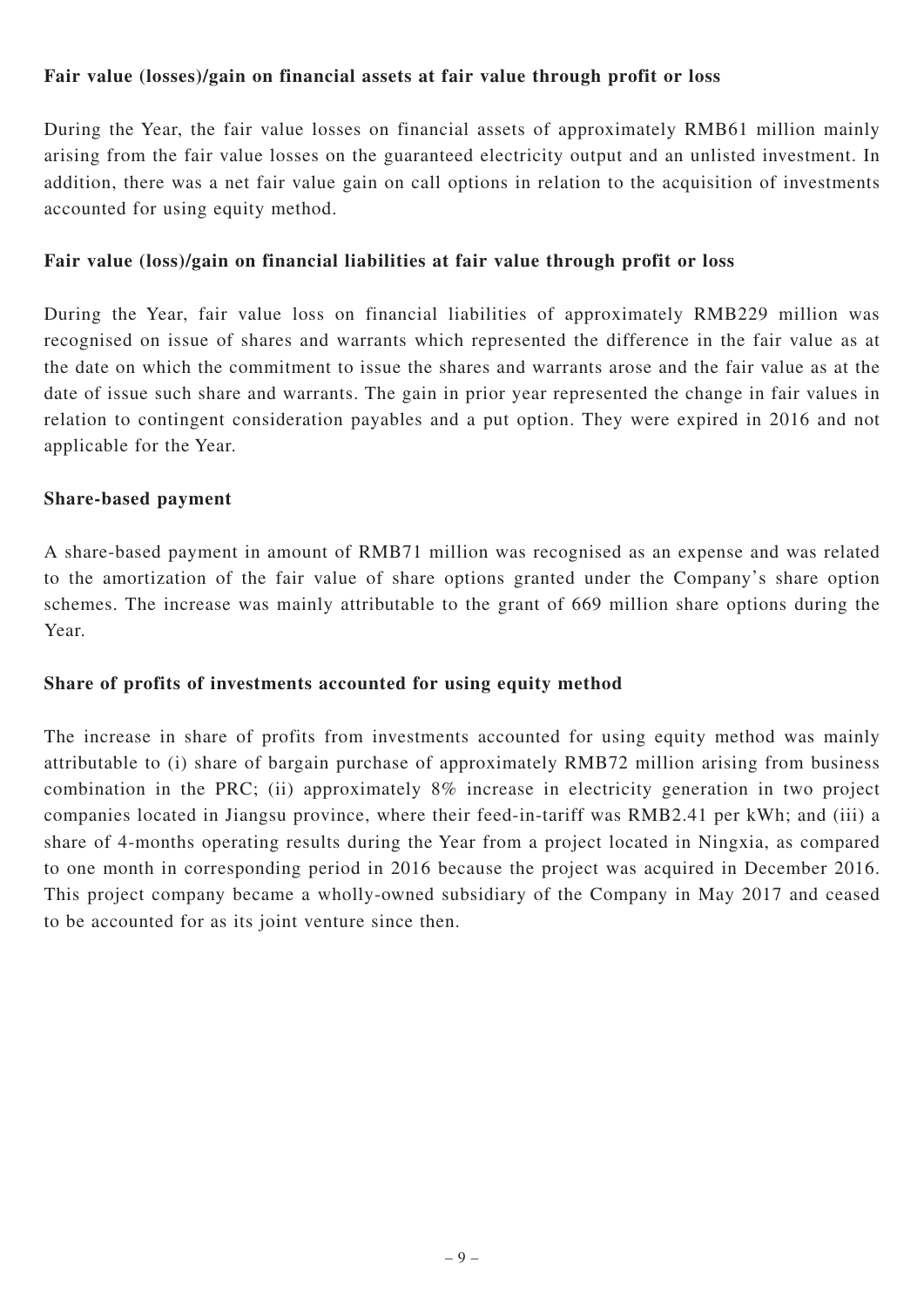#### **Income tax**

Income tax mainly comprised the corporate income tax from certain project companies where the preferential tax concession rate of 7.5% or 12.5% applies. In addition, income tax also comprised a withholding tax arising from the dividend distribution from a subsidiary.

### **Trade, bills and tariff adjustment receivables**

The trade and bills receivables will usually be settled within one month. For the tariff adjustment receivables in the PRC, during the Year, there was a delay in repayment in the 5th batch of the Renewable Energy Tariff Subsidy Catalogue (the "Catalogue"); while the Group collected in aggregate RMB1,302 million for the 6th batch. For the tariff adjustment receivables in the UK (i.e. income relating to the renewable obligation certificate), usually they will be settled within 3 months as a result of the processing time required for applying for renewable obligation certificates.

### **Table 3 Breakdown of trade, bills and tariff adjustment receivables**

|                               | 2017                         |                   | 2016                  |              |
|-------------------------------|------------------------------|-------------------|-----------------------|--------------|
|                               | <b>Installed</b><br>capacity |                   | Installed<br>capacity |              |
|                               |                              | (MW) RMB' million | (MW)                  | RMB' million |
| Trade and bills receivables   |                              | 76                |                       | 35           |
| Tariff adjustment receivables |                              |                   |                       |              |
| $- PRC$                       |                              |                   |                       |              |
| $-$ 5th batch                 | 100.0                        | 60                | 100.0                 | 10           |
| - 6th batch                   | 678.0                        | 529               | 630.0                 | 1,071        |
| $-7th$ batch                  | 267.2                        | 564               | 177.2                 | 252          |
| - 8th batch or after          | 530.9                        | 456               | 100.4                 | 50           |
| - Tibet                       | 75.0                         | 43                |                       |              |
| $- UK$                        | 82.4                         | 11                |                       |              |
| Total                         | 1,733.5                      | 1,739             | 1,007.6               | 1,418        |

#### **Intangible assets**

Intangible assets comprised (i) development rights attached on the Tibet project in developing over 5GW hydropower and 60MW solar power plants of approximately RMB1,700 million; and (ii) concession rights for acquiring solar power plants from certain vendors of approximately RMB824 million. The development rights were acquired during the Year; while some of concession rights were expired and the corresponding value of approximately RMB32 million were impaired.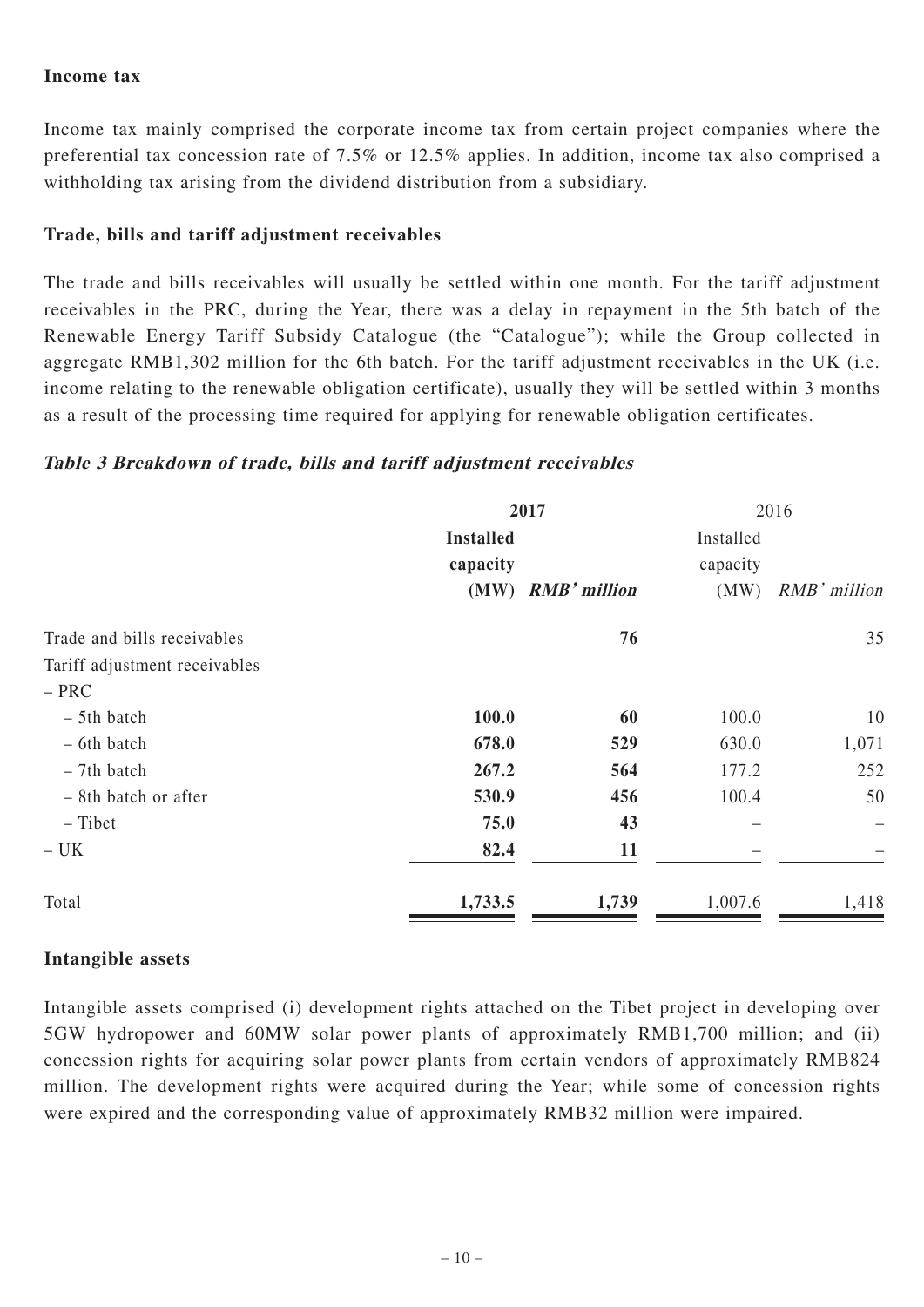### **Convertible bonds**

During the Year, the Company has negotiated with certain convertible bondholders for early redemption. Convertible bonds with principal amount of US\$133 million and HK\$1,065 million have been early redeemed. In addition, convertible bonds with principal amount of US\$62 million and HK\$90 million have been converted into the ordinary shares of the Company.

#### **Bank and other borrowings**

The Group is actively seeking opportunities to obtain financing/refinancing to lower the cost of funds and to improve the liquidity. During the Year, the Group has obtained approximately RMB7,159 million long-term borrowings, including the issue of US\$350 million senior notes and RMB1,800 million corporate bonds which will mature in 2020.

#### **Key performance indicators**

The Group measures the delivery of its strategies and manages its business through regular measurement of several key performance indicators, particularly on the following ratios: EBITDA margin, funds from operations to debts ratio and debts to EBITDA ratio.

EBITDA margin: EBITDA margin is a measurement of the Group's operating profitability and is calculated as EBITDA divided by the revenue. The Group's EBITDA slightly decreased by 6% during the Year, from 85% to 79%. This was mainly due to (i) some compensation income received in 2016 relating to a terminated proposed transaction and construction which were not applicable for the Year; (ii) some maintenance costs charged in prior years and were reversed in 2016 after finalizing negotiations with vendors. Other than these impacts, the Group has maintained stable EBITDA margin at around 79% for both years.

Funds from operations to net debts ratio: Funds from operations to debts ratio is a measurement of the Group's ability to pay its debts using its operating income alone. This ratio is calculated as the EBITDA net of cash interest paid plus interest received divided by total borrowings (including current and non-current bank and other borrowings, construction costs payables and convertible bonds as shown in the consolidated statement of financial position). The ratio has slightly decreased for the Year from 3.2% to 2.6% mainly due to the transitional period for replacing convertible bonds by issuing US\$ senior notes.

Debts to EBITDA ratio: Debts to EBITDA ratio is a measurement of the years the Group will take to pay for its debts assuming net debts and EBITDA are held constant. This ratio is calculated as the net debts divided by EBITDA. Net debts is calculated as total borrowings less cash deposits. The ratio has slightly increased during the Year at approximately 13.95 (2016: 12.75).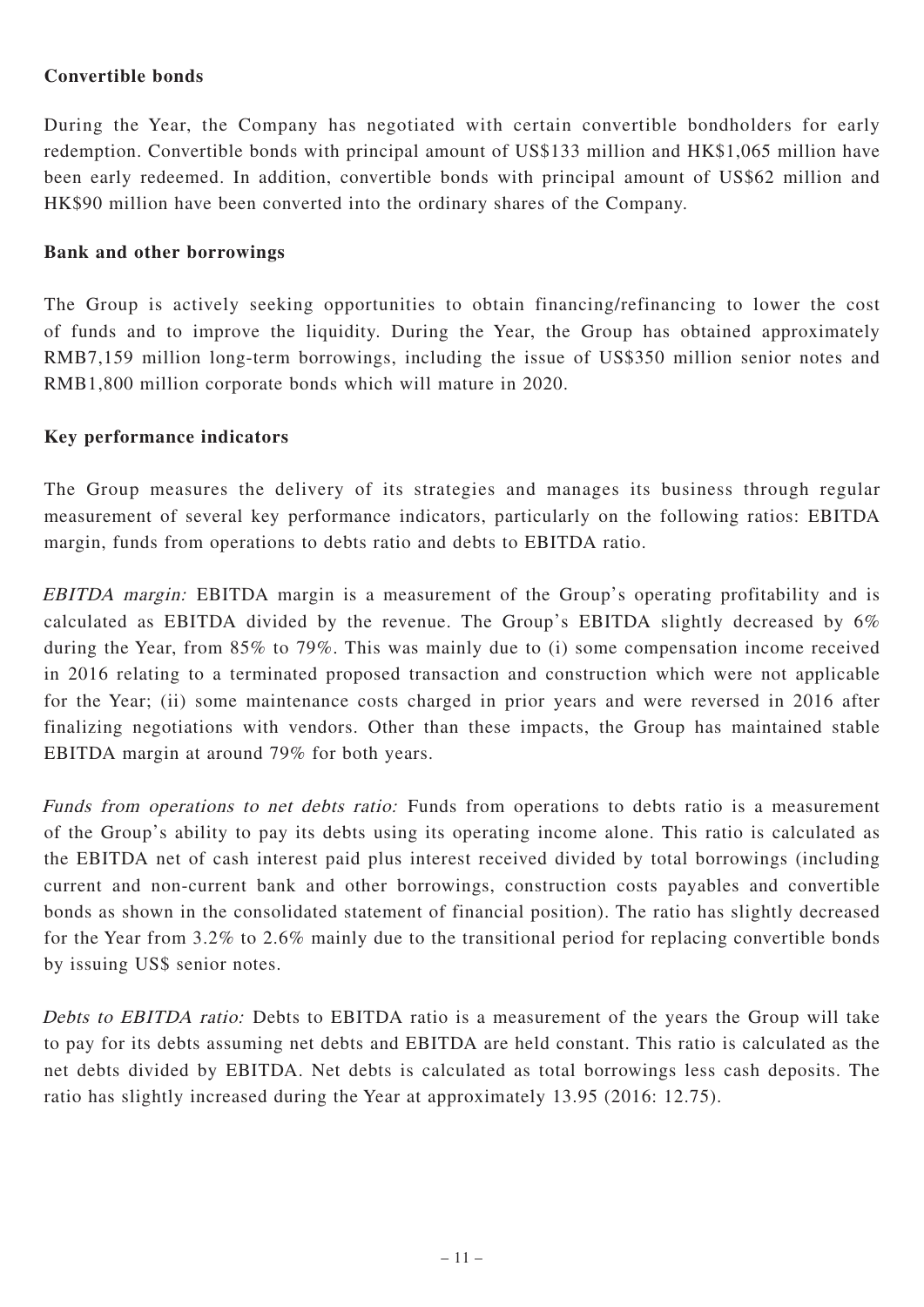Debt to asset ratio: This ratio measures the extent of the Group's leverage and is calculated as total liabilities divided by total assets. This ratio has improved from 84.8% in 2016 to 77.5% in 2017 as a result of the effort of deleveraging through equity financing.

Net debt to equity ratio: This ratio indicates how much net debts the Group is using to finance its assets relative to the value of shareholders' equity. This ratio is calculated as net debts divided by total equity. This ratio has improved from 4.15x in 2016 to 2.6x in 2017.

### **Liquidity, financial resources, gearing ratio and capital structure**

As at 31 December 2017, the Group recorded non-current assets of approximately RMB22,006 million, current assets of approximately RMB6,588 million, current liabilities of approximately RMB8,412 million and non-current liabilities of approximately RMB13,754 million.

The directors of the Company have reviewed the Group's cash flow projections, which cover a period of twelve months from 31 December 2017. The directors are of the opinion that, taking into account the following plans and measures, the Group will have sufficient working capital to meet its financial obligations as and when they fall due within the next twelve months from 31 December 2017:

- (i) Subsequent to 31 December 2017, the Group successfully obtained long-term bank borrowings of approximately RMB1,746 million.
- (ii) In December 2016, the Group obtained the official registration acceptance notification issued by the National Association of Financial Market Institutional Investors for the issuance of medium-term notes in the China Inter-Bank Bond Market up to a principal amount of RMB700 million in the PRC within two years from December 2016. The directors are confident that the Group could successfully issue the medium-term notes in the coming year as and when required.
- (iii) In April and September 2017, the Group obtained the official registration acceptance notification from the China Securities Regulatory Commission for the listing and issuance of corporate bonds up to a principal amount of RMB1 billion and RMB1.5 billion, respectively in the PRC within two years from April and September 2017, respectively. During the year ended 31 December 2017, the Group successfully issued 3-year corporate bonds with aggregate principal amounts of RMB1.8 billion. The directors are confident that the Group could successfully issue the remaining corporate bonds with the principal amounts of RMB700 million in the coming two years as and when required.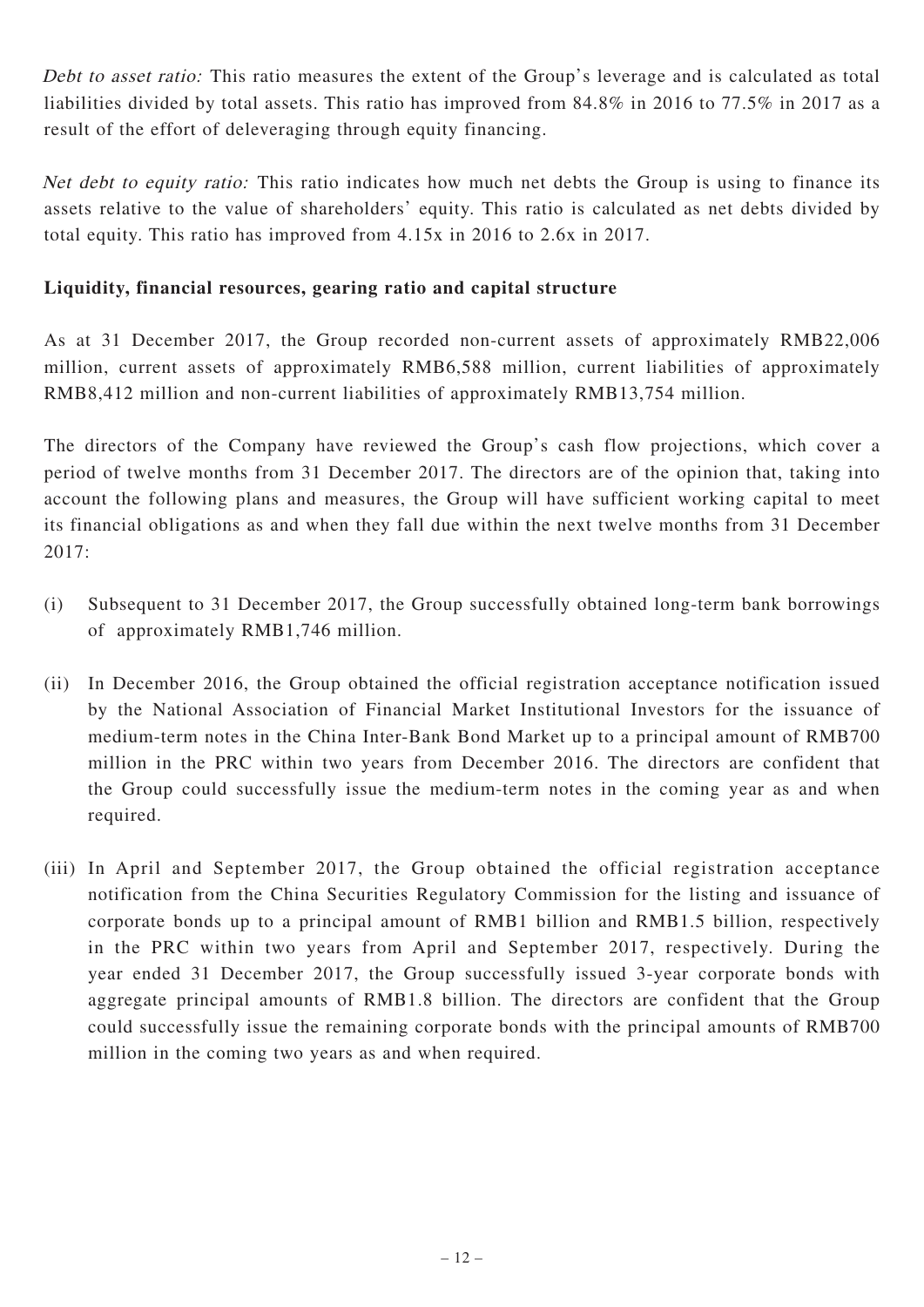- (iv) China Merchants New Energy Group Limited ("CMNEG"), a shareholder of the Company and an indirect 79.36% owned subsidiary of China Merchants Group Limited, had issued a letter to the Group and agreed to provide financial support to the Group for a period up to 31 August 2019 to enable the Group to meet its liabilities and obligations (including capital expenditures and operating expenses) as and when they fall due and to carry on its business without a significant curtailment of operations.
- (v) The Group is actively pursuing other sources of financing. During the year ended 31 December 2017, the Group successfully issued US\$350 million long-term senior notes listed on the Singapore Exchange Securities Trading Limited. In March 2018, the Group has obtained an approval from the National Development and Reform Commission for the further issuance of overseas senior notes with an amount of not exceeding US\$500 million. The directors are confident that the Group could successfully issue the long-term senior notes as and when required.
- (vi) The Group is also in the process of negotiating long-term borrowings from banks or other financial institutions to finance the settlement of its existing financial obligations and capital expenditures. In addition, should the proposed acquisitions be completed, the Group will try to negotiate long-term borrowings from banks or other financial institutions to finance the settlement of EPC payables and other payables of these newly acquired subsidiaries. Based on the past experience of the Group, the directors are confident that they will be able to obtain such long-term borrowings from banks and other financial institutions.
- (vii) The solar power plants currently held and planned to be acquired by the Group have already achieved on-grid connection. They are expected to generate operating cash inflows to the Group. The directors are confident that all existing solar power plants currently held by the Group, if not registered in the previous Renewable Energy Tariff Subsidy Catalogue ("Catalogue"), are eligible for the registration onto the forthcoming batches of the Catalogue.

In the opinion of the directors, in light of the above plans and measures, the Group will have sufficient working capital to fulfil its financial obligations as and when they fall due in the coming twelve months from 31 December 2017.

The Group has established a treasury policy with the objective of lowering cost of funds. Therefore, funding for all its operations have been centrally reviewed and monitored at the Group level. To manage the Group's exposure to fluctuations in interest rates on each solar power project, appropriate funding policies will be applied including the use of bank and other borrowings, issue of senior notes, medium-term notes and corporate bonds, or placing of new shares. The management will continue its efforts in obtaining the most privileged rates and favourable terms available to the Group for its financing.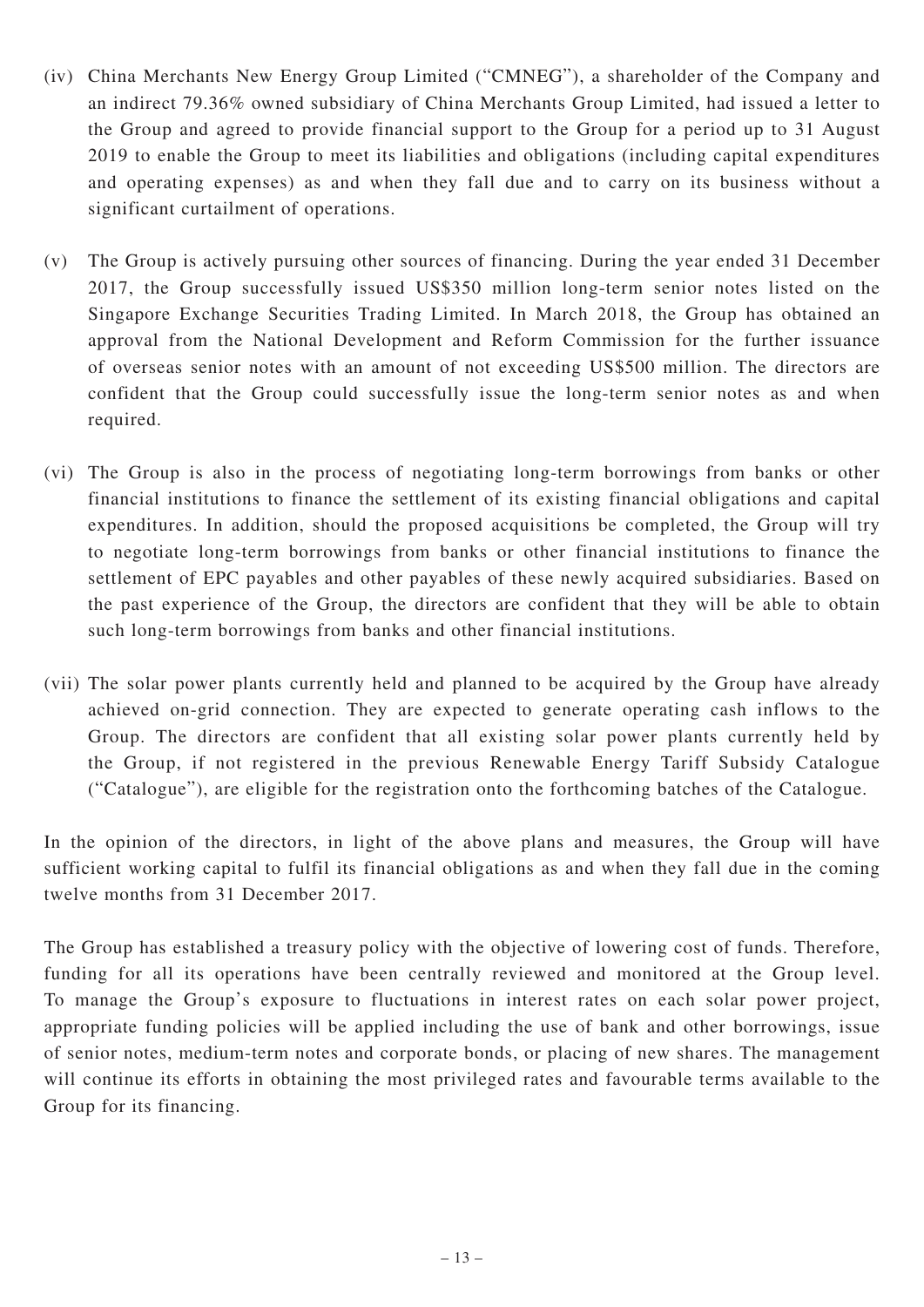The Group monitors its capital structure based on the gearing ratio. This ratio is calculated as net debts divided by total capital. Total capital is calculated as "equity" as shown in the consolidated statement of financial position plus net debts.

The capital structure (including its gearing ratio) as at 31 December 2017 and 2016 was as follows:

|                             | 2017     | 2016<br><b>RMB' million</b> RMB' million |
|-----------------------------|----------|------------------------------------------|
|                             |          |                                          |
| Bank and other borrowings   | 18,206   | 10,134                                   |
| Construction costs payables | 1,264    | 563                                      |
| Convertible bonds           | 981      | 3,154                                    |
| Total borrowings            | 20,451   | 13,851                                   |
| Less: cash deposits         | (3,735)  | (3,038)                                  |
| Net debts                   | 16,716   | 10,813                                   |
| Total equity                | 6,428    | 2,608                                    |
| Total capital               | 23,144   | 13,421                                   |
| Gearing ratio               | $72.2\%$ | 80.6%                                    |

The decrease in gearing ratio was mainly attributable to the effort in obtaining equity financing. During the Year, the Company has completed equity financing of approximately RMB1,887 million.

Except for the bank and other borrowings and convertible bonds with aggregate amounts of RMB7,211 million and RMB981 million respectively, which were carried at fixed rates, the remaining borrowings of the Group bore floating interest rates.

As at 31 December 2017, the cash and cash equivalents were denominated in the following currencies:

|            | RMB' million |
|------------|--------------|
| <b>RMB</b> | 665          |
| US\$       | 447          |
| HK\$       | 434          |
| GBP        | 47           |
|            | 1,593        |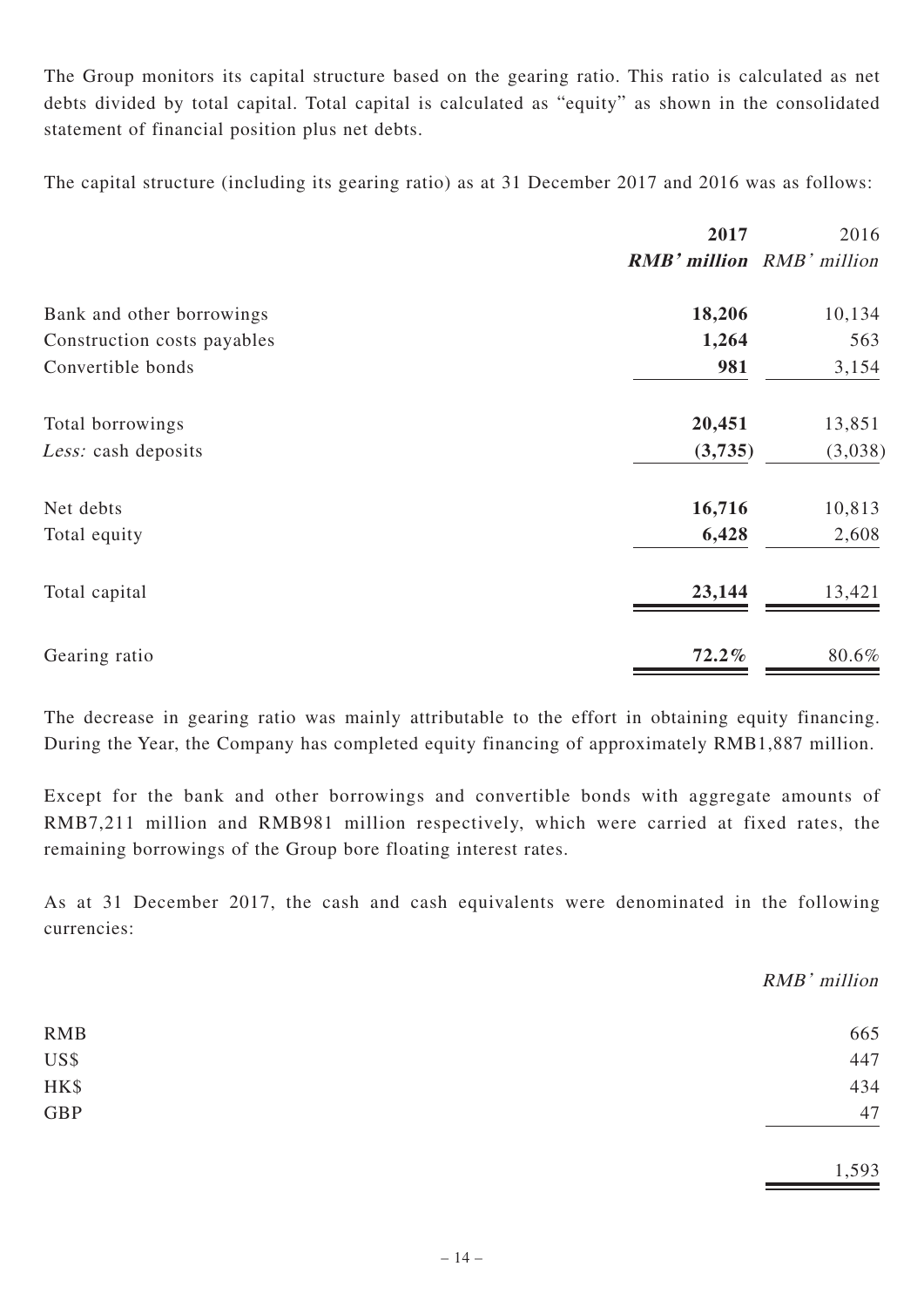|            | Within       |                |              |                | Over         |              |
|------------|--------------|----------------|--------------|----------------|--------------|--------------|
|            | 1 year       | 2nd year       | 3-5 years    | 6-10 years     | 10 years     | <b>Total</b> |
|            | RMB' million | $RMB'$ million | RMB' million | $RMB'$ million | RMB' million | RMB' million |
| <b>RMB</b> | 4,292        | 1,150          | 4,714        | 3,126          | 499          | 13,781       |
| US\$       | 1,484        |                | 2,608        |                |              | 4,092        |
| HK\$       | 392          | 95             | 29           |                |              | 516          |
| <b>GBP</b> | 22           | 198            | 84           | 494            |              | 798          |
|            | 6,190        | 1,443          | 7,435        | 3,620          | 499          | 19,187       |

As at 31 December 2017, the maturity and currency profile for the Group's bank and other borrowings and convertible bonds is set out as follows:

During the Year, the Group's UK project company entered into floating-for-fixed interest rate swaps arrangement for its bank borrowings. Other than that, the Group did not have any financial instruments for hedging purposes.

As at 31 December 2017, the Group had capital commitment in respect of property, plant and equipment contracted amounted to approximately RMB91 million.

### **Material acquisitions and disposals of subsidiaries and associated companies**

During the Year, the Group has completed several acquisitions of subsidiaries and associated companies. None of these acquisitions is individually material to the Group, except for a holding company in Tibet with development rights of hydropower over 5GW which was classified as a subsidiary and a holding company which owns 6 project companies with aggregate installed capacity of 270MW solar power plants which were classified as an investment accounted for using equity method. There was no material disposal of subsidiaries or associated companies during the Year.

#### **Performance and future prospects for significant investments held**

No individual project company holding operating power plants is significant to the Group. A project company will be considered material when its total assets and total revenue exceed 10% of the Group.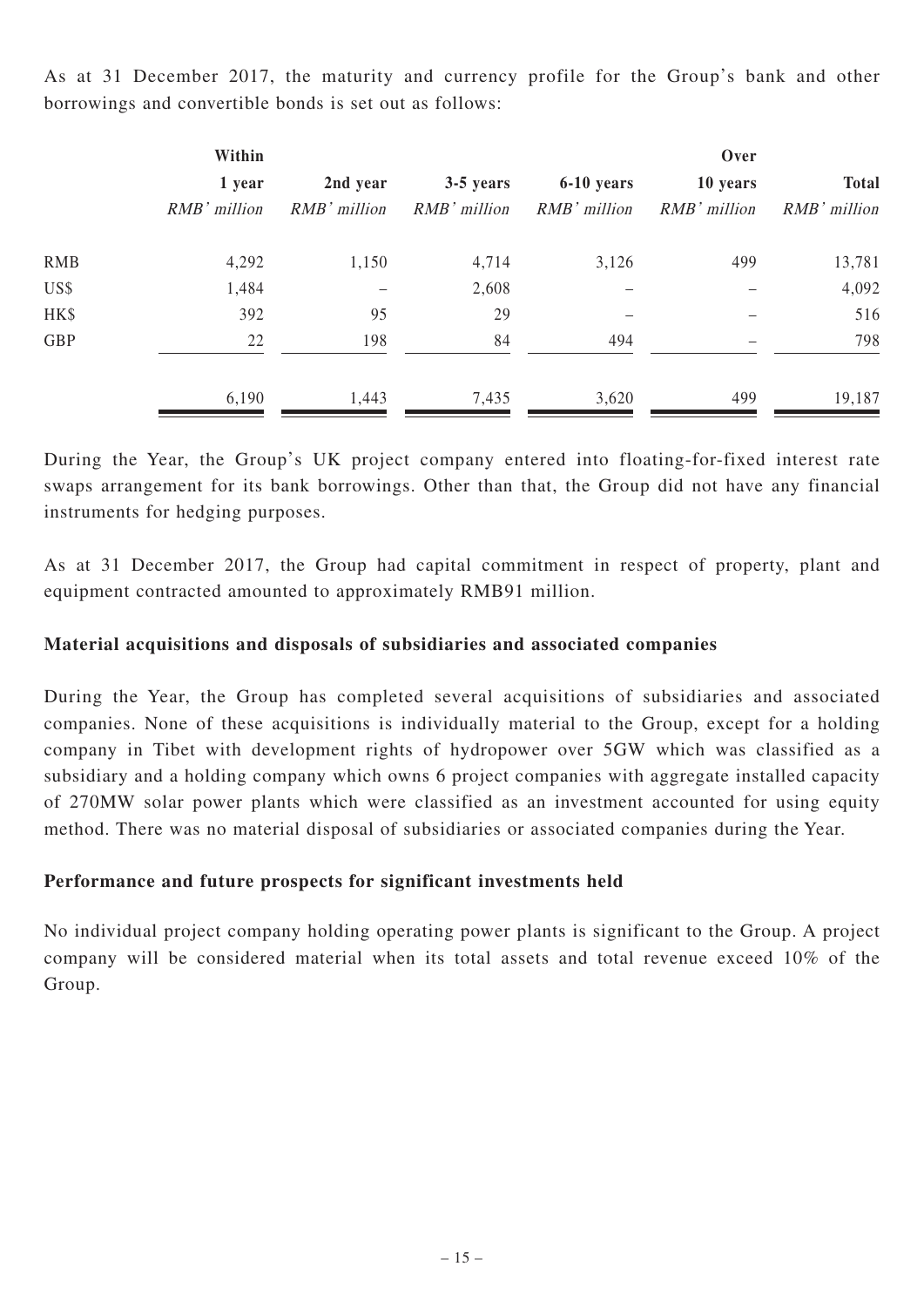### **Material reliance on key customer**

The key customers in the PRC for the sales of electricity business were subsidiaries of the State Grid Corporation of China ("State Grid") and Inner Mongolia Grid Limited ("Inner Mongolia Grid"), all of which are PRC state-owned electric utility companies that transmit and distribute power in the PRC. As at 31 December 2017, the receivables from the subsidiaries of State Grid and Inner Mongolia Grid were approximately 80.8% and 18.5% of the total trade, bills and tariff adjustment receivables respectively.

There was only one customer for the sales of electricity in the UK. This customer has strong financial position based on its public available financial information and is one of group companies in a Norwegian government-owned power company which was affirmed a corporate credit rating of "A-/A-2" and "Baa1" from S&P and Moody, respectively.

Having considered the repayment track record, the risk of concentration of key customers in PRC and UK was considered minimal.

### **Charge on assets**

As at 31 December 2017, certain bank and other borrowings of the Group were secured by the pledge over certain power generating modules and equipment, certain guarantee deposits, the fee collection right in relation to the sales of electricity in certain subsidiaries and mortgage over the shares of certain subsidiaries of the Group.

Except for one convertible bond with the principal amount of US\$100 million which was secured by charges over the shares of two subsidiaries of the Company, there was no security on the remaining convertible bonds.

### **Employees and remuneration policies**

As at 31 December 2017, the Group had 459 full-time employees (2016: 305). Employees were remunerated according to the nature of their positions, individual qualification, performance, working experience and market trends, with merit incorporated in the yearly remuneration review to reward and motivate individual performance. The Group offers competitive compensation and benefit packages to different levels of staff, including additional medical insurance, discretionary bonus, various training programmes, sponsorship for further study, as well as share option scheme for the benefits of the directors and eligible employees of the members of the Group. Total employee benefits cost (including share-based payment of RMB71 million) for the Year amounted to approximately RMB195 million.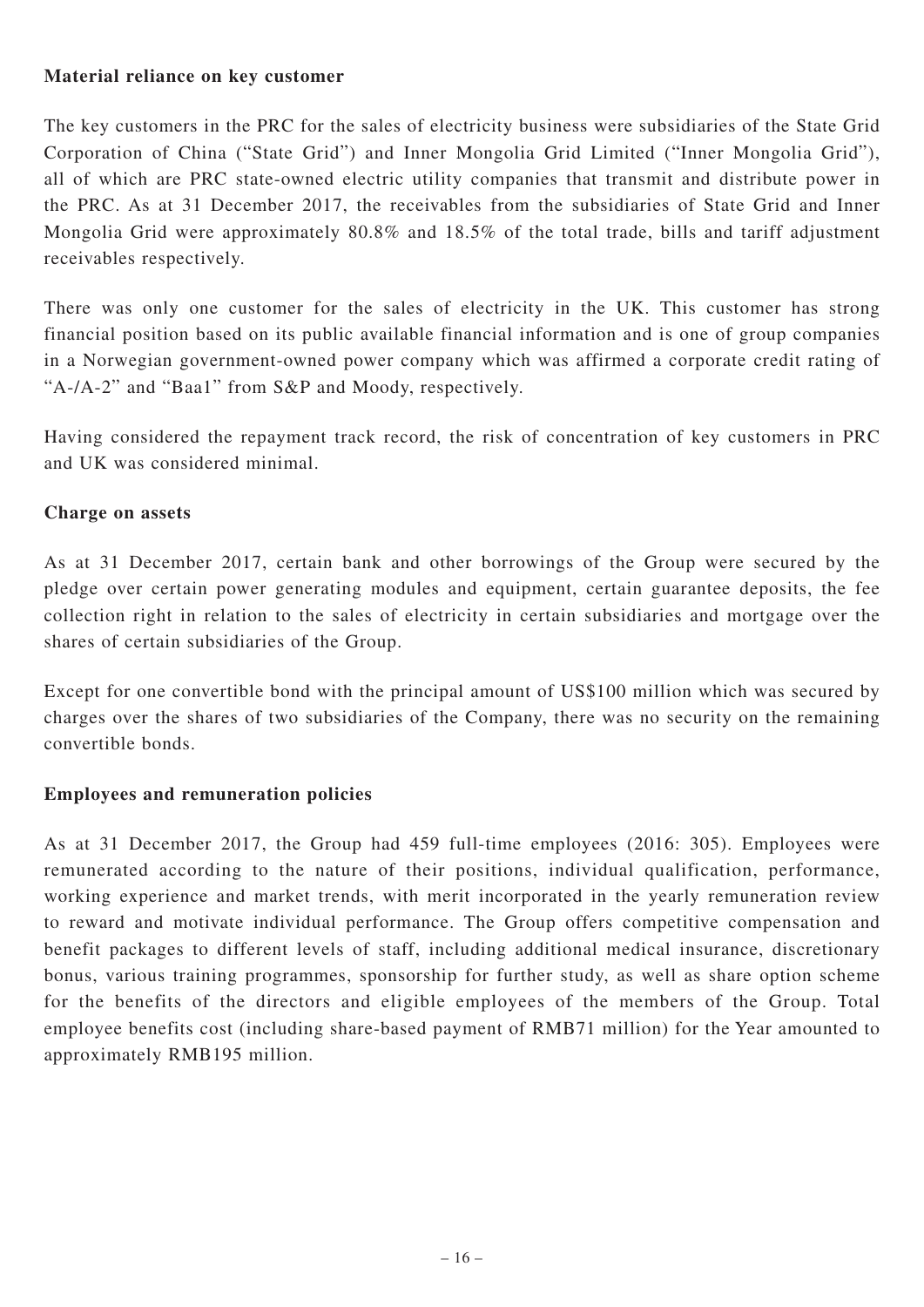#### **Exposure to fluctuations in exchange rates and related hedges**

The Group operates mainly in Mainland China, Hong Kong and United Kingdom. For the operations in Mainland China, the transactions are mostly denominated in RMB. Minimal exposure to fluctuation in exchange rates is expected. For the operations in Hong Kong, most of the transactions are denominated in HK\$ and US\$. Since the exchange rate of US\$ against HK\$ is pegged to each other under the Linked Exchange Rate System, the exposure to fluctuation in exchange rates will only arise from the translation to the presentation currency of the Group. For the operations in the United Kingdom, the net cash inflows from operations are sufficient to cover its loans which are denominated in local currency, therefore, no exchange rate exposure is concerned. The Group did not resort to any currency hedging facility for the Year. However, the management will monitor the Group's foreign currency exposure should the need arises.

### **Contingent liabilities**

As at 31 December 2017, the Group had no significant contingent liability.

### **OUTLOOK**

In 2017, the global clean energy industry maintained its rapid growth, leading among other types of energy. Concerted efforts are made by all countries in the world to proactively implement the 2030 Agenda for Sustainable Development by the United Nations and the Paris Agreement in response to climate changes. It goes without saying that development of clean energy is not only the foundation for the improvement of the global energy management system, but also the only path to the new landscape of green and low-carbon development. By aiming high in pursuing green development and boosting energy-saving and environmental protection industries, China is undoubtedly leading the world's green revolution. According to the National Energy Administration ("NEA"), the newly added installed capacity of solar power for China was 53GW in 2017, and the aggregate installed capacity reached 130GW, ranking the first in the world for the third year in a row; wind power maintained stable growth with the newly added installed capacity of 15GW in the year and aggregate installed capacity amounted to 164GW; the newly added installed capacity of hydropower was 9GW in the year, and the aggregate installed capacity was 319.5GW.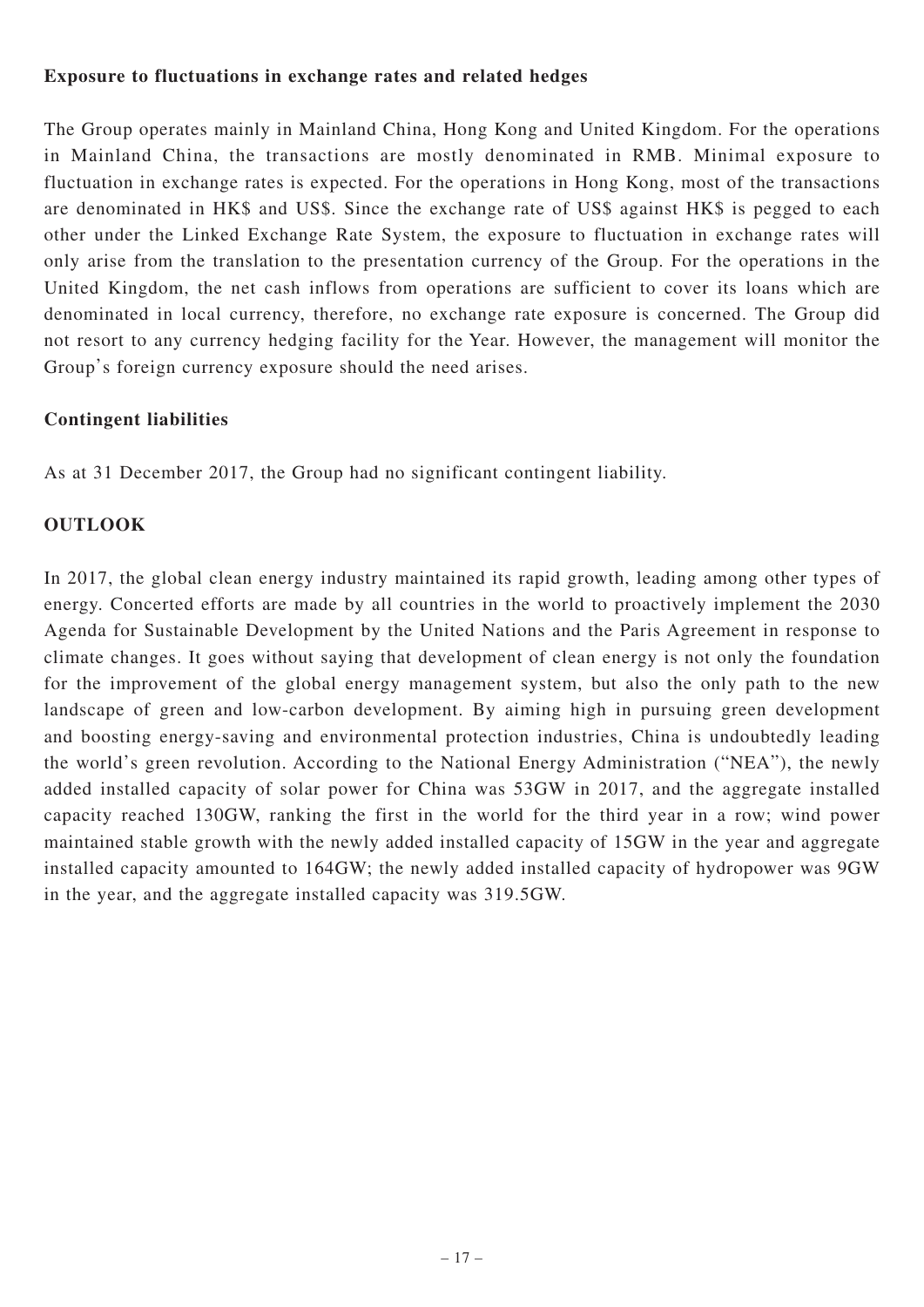Looking back upon 2017, it is noticeable that China took a clear stand towards clean energy development by constantly including green guideline into national strategy, for example "defending the blue sky" mentioned in the Report on the Work of the Government at the beginning of 2017, and "Speeding up reform of the eco-civilization system, and building a beautiful China" mentioned in the report made at the 19th National Congress of CPC. In the past year, energy reform driven by clean energy development was further intensified, achieving demonstrable results. Local and national governments released several policies and guiding opinions to push for clean energy development. In terms of installation planning, the NEA published the "Guiding Opinions on the Implementation of the 13th Five-Year Plan of Renewable Energy Development (《關於可再生能源 "十三五規劃實施的指導意見"》)" in July 2017, announcing the construction scale planning for the coming four years at one go. The above-mentioned Guiding Opinions provided instructive guidance of estimated market scale to allow domestic solar power market to grow in an orderly manner. Meanwhile, numerous measures were taken in order to boost the use of clean energy, including expediting the building of more reliable, accessible and robust power transmission and distribution system, setting up consumption monitoring and warning mechanism, enhancing trans-regional electricity distribution and heat supply with clean energy. It is noteworthy that, thanks to several innovative and flexible trading mechanisms, cross-provincial and trans-regional electricity market trading volume was driven up in 2017, among which clean energy transmission reached 587 billion KWh, accounting for 54.5% of the aggregate electricity transmission. In addition, the "Notification of the Certification of Green Certificates for Renewable Energy and the System of Voluntary Subscription Trading (《關於試行可再生能源綠色電力證書核發及自願認購交易制度的通知》)" was jointly released by the National Development and Reform Commission, the Ministry of Finance and NEA in the beginning of 2017, in order to encourage green energy consumption, and further improve the subsidy mechanism for solar power and wind power generation. To conclude, China is hailing a new economic era which is lower carbon by taking ecological civilization construction as one of its top priorities.

2018 marks the first year to implement the spirit of the 19th National Congress of CPC, the 40th anniversary of the reform and opening up, and the key year of the "13th Five-Year" Plan of Renewable Energy Development. Looking forward, it is of no doubt that the promotion of energy production and consumption revolution and establishment of a clean, low-carbon, secure and efficient energy system are the focuses of next few years.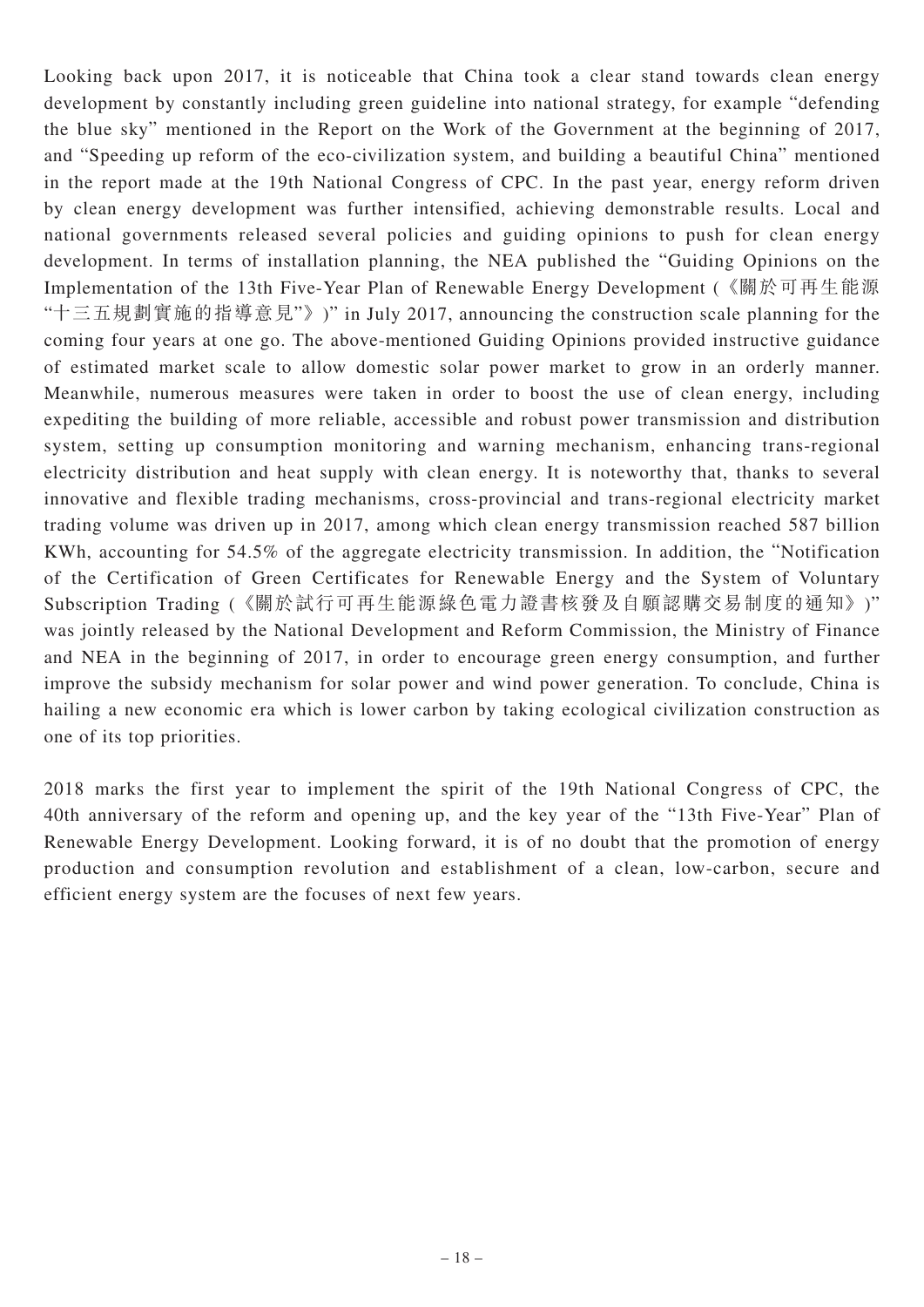Tapping the inclusive growth opportunity, the Group will continue to carry out business development strategy driven by innovation, sustainability and integration. As for existing projects, the Group will strengthen the operation maintenance and management and continuously optimize the regional assets allocation. Meanwhile, the Group will also develop innovative photovoltaics ("PV") projects after sufficient assessment of the features in different regions to seek an optimal combination, including complementation projects of fishery and PV, agriculture and PV, grape planting and PV etc. In addition, the Group will vigorously explore overseas market with successful balance of efficiency and quality, taking investment environment, regional capacity and power grid conditions in overseas regions into full consideration. To expand our overseas business, the Group will also deepen the strategic cooperation with United Nations Development Program, carry out "Panda 100 Program" in regions along the "B  $\&$  R" routes, and disseminate green concept all over the world with original and striking "Panda +" design proposals in combination with local cultural tradition, such as "Panda + Maple leaf" design for Canada and "Panda + Rugby" design for Fiji. Last but not least, the Group will enhance collaboration with its strategic shareholders and welcome the joining of more domestic and foreign large-scale organizations to jointly explore overseas market, maintaining China's leading position in the global renewable energy industry. Green concept is becoming ingrained in most people's mind, closely guiding every step of the national strategy regarding sustainable economic development. We believe that, with clean energy industrialization technologies experiencing updated iteration and boasting scale effect nowadays, the "green, clean and affordable" energy is within grasp in near future, which is the ultimate mission and vision of the Group.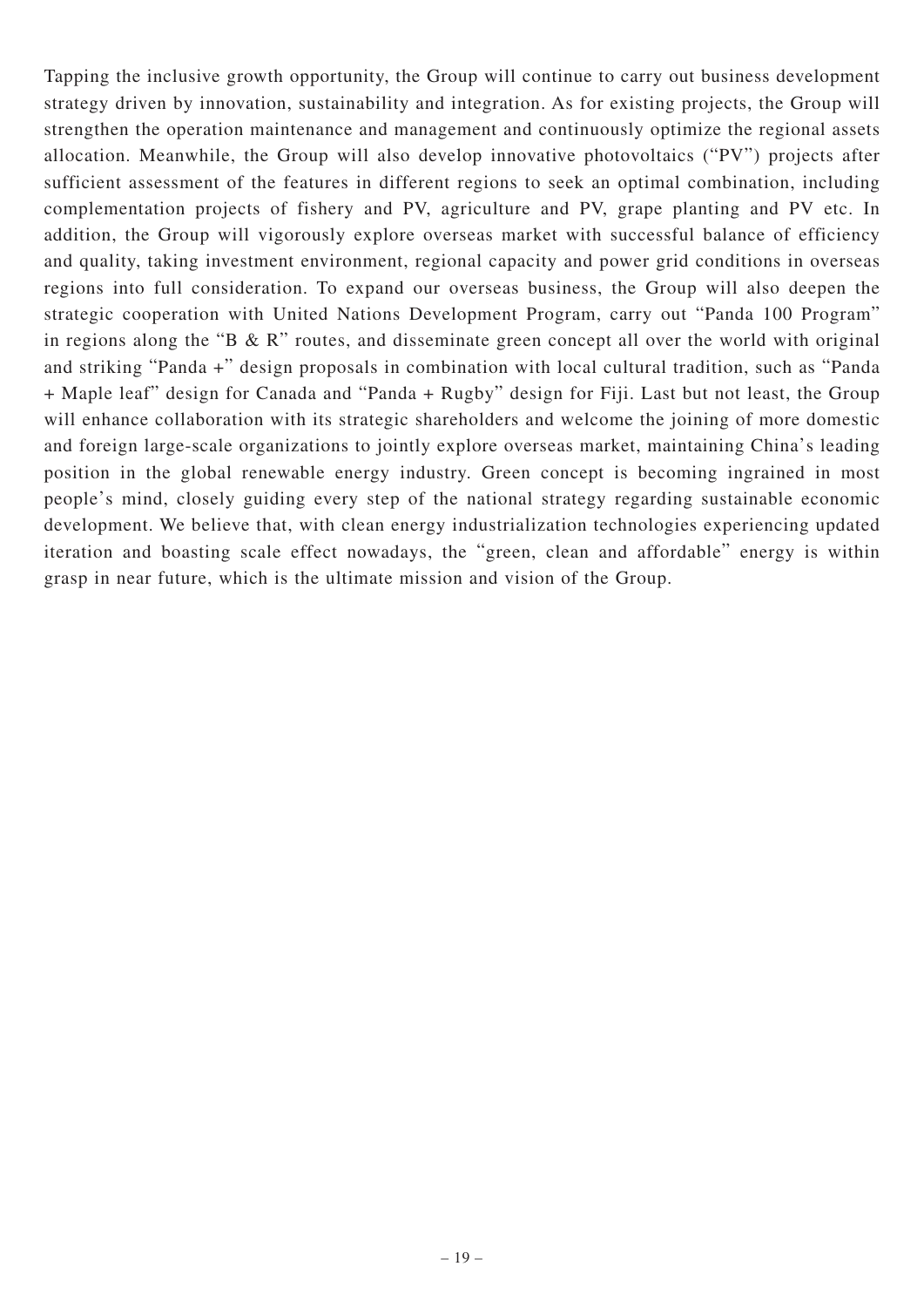# **CONSOLIDATED STATEMENT OF PROFIT OR LOSS**

For the year ended 31 December 2017

|                                                                                                   | 2017           |                    | 2016         |  |
|---------------------------------------------------------------------------------------------------|----------------|--------------------|--------------|--|
|                                                                                                   | <b>Notes</b>   | <b>RMB'million</b> | RMB'million  |  |
| Sales of electricity                                                                              |                | 419                | 261          |  |
| Tariff adjustment                                                                                 |                | 1,103              | 737          |  |
| Revenue                                                                                           | $\mathfrak{Z}$ | 1,522              | 998          |  |
| Other income                                                                                      | $\overline{4}$ | 15                 | 65           |  |
| Employee benefits expenses (excluding share-based                                                 |                | (124)              | (89)         |  |
| payment expenses)<br>Land use tax                                                                 |                | (19)               |              |  |
| Legal and professional fees                                                                       |                | (26)               | (14)<br>(14) |  |
| Maintenance costs                                                                                 |                | (93)               | (38)         |  |
| Other expenses                                                                                    |                | (77)               | (60)         |  |
| EBITDA <sup>#</sup>                                                                               |                | 1,198              | 848          |  |
| Acquisition costs arising from business combinations                                              |                | (26)               | (15)         |  |
| Depreciation                                                                                      |                | (459)              | (301)        |  |
| Bargain purchase arising from:                                                                    |                |                    |              |  |
| Business combinations; and<br>(i)                                                                 | 16             | 956                | 91           |  |
| Acquisition of investments accounted<br>(ii)                                                      |                |                    |              |  |
| for using equity method                                                                           |                | 15                 | 112          |  |
| Fair value (losses)/gains on financial assets                                                     |                |                    |              |  |
| at fair value through profit or loss                                                              | $\mathfrak{I}$ | (61)               | 563          |  |
| Fair value (loss)/gains on financial liabilities                                                  |                |                    |              |  |
| at fair value through profit or loss                                                              | 6              | (229)              | 58           |  |
| Finance income                                                                                    |                | 53                 | 9            |  |
| Finance costs:                                                                                    | 7              |                    |              |  |
| in relation to bank and other borrowings; and<br>(i)<br>in relation to convertible bonds:<br>(ii) |                | (874)              | (426)        |  |
| - Redeemed/converted during the year                                                              |                | (261)              | (179)        |  |
| - Outstanding at end of the year                                                                  |                | (140)              | (393)        |  |
| Impairment charge on concession rights                                                            |                | (32)               |              |  |
| Share-based payment expenses                                                                      |                | (71)               | (7)          |  |
| Share of profits of investments accounted                                                         |                |                    |              |  |
| for using equity method                                                                           |                | 105                | 23           |  |
| Profit before income tax                                                                          |                | 174                | 383          |  |
| Income tax expense                                                                                | 8              | (21)               | (1)          |  |
| Profit for the year                                                                               |                | 153                | 382          |  |
|                                                                                                   |                |                    |              |  |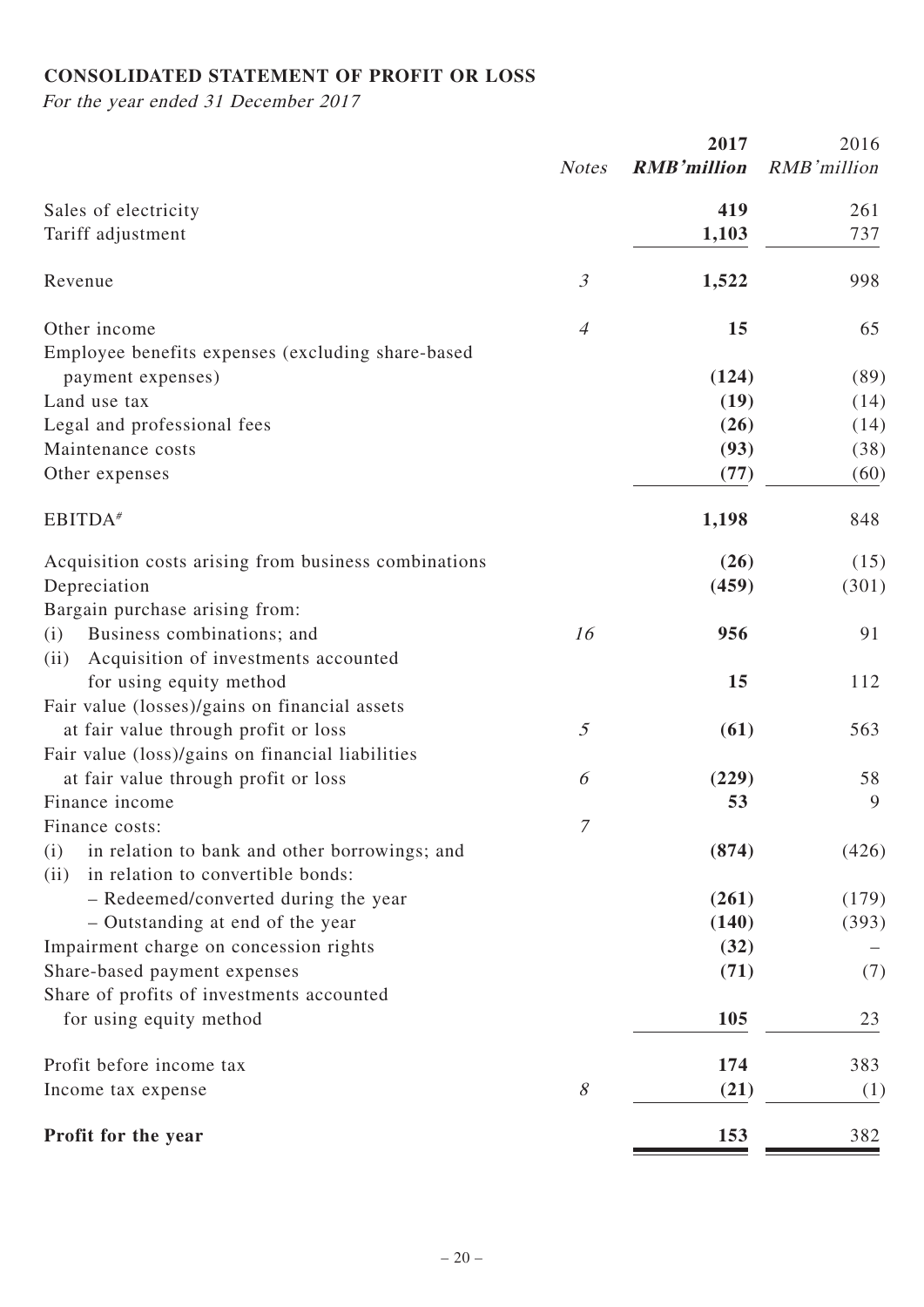|                                                    |              | 2017               | 2016        |
|----------------------------------------------------|--------------|--------------------|-------------|
|                                                    | <b>Notes</b> | <b>RMB'million</b> | RMB'million |
|                                                    |              |                    | (Restated)  |
| Profit attributable to:                            |              |                    |             |
| - Shareholders of the Company                      |              | 153                | 367         |
| - Non-controlling interests                        |              |                    | 15          |
|                                                    |              | 153                | 382         |
| Earnings per share attributable to shareholders of |              |                    |             |
| the Company                                        | 10           |                    |             |
| $-$ Basic ( <i>RMB cents</i> )                     |              | 1.91               | 7.63        |
| $-$ Diluted ( <i>RMB cents</i> )                   |              | 1.59               | 6.56        |

# EBITDA represents earnings before finance income, finance costs, tax, fair value adjustments, non-cash items, non-recurring items, bargain purchase and acquisition costs arising from business combinations, bargain purchase arising from acquisition of investment accounting for using equity method, share-based payment expenses and share of profits of investments accounted for using equity method. EBITDA is not a measure of performance under Hong Kong Financial Reporting Standards, but is widely used by management for monitoring business performance of a company from operational perspective. It may not be comparable to similar measures presented by the other companies.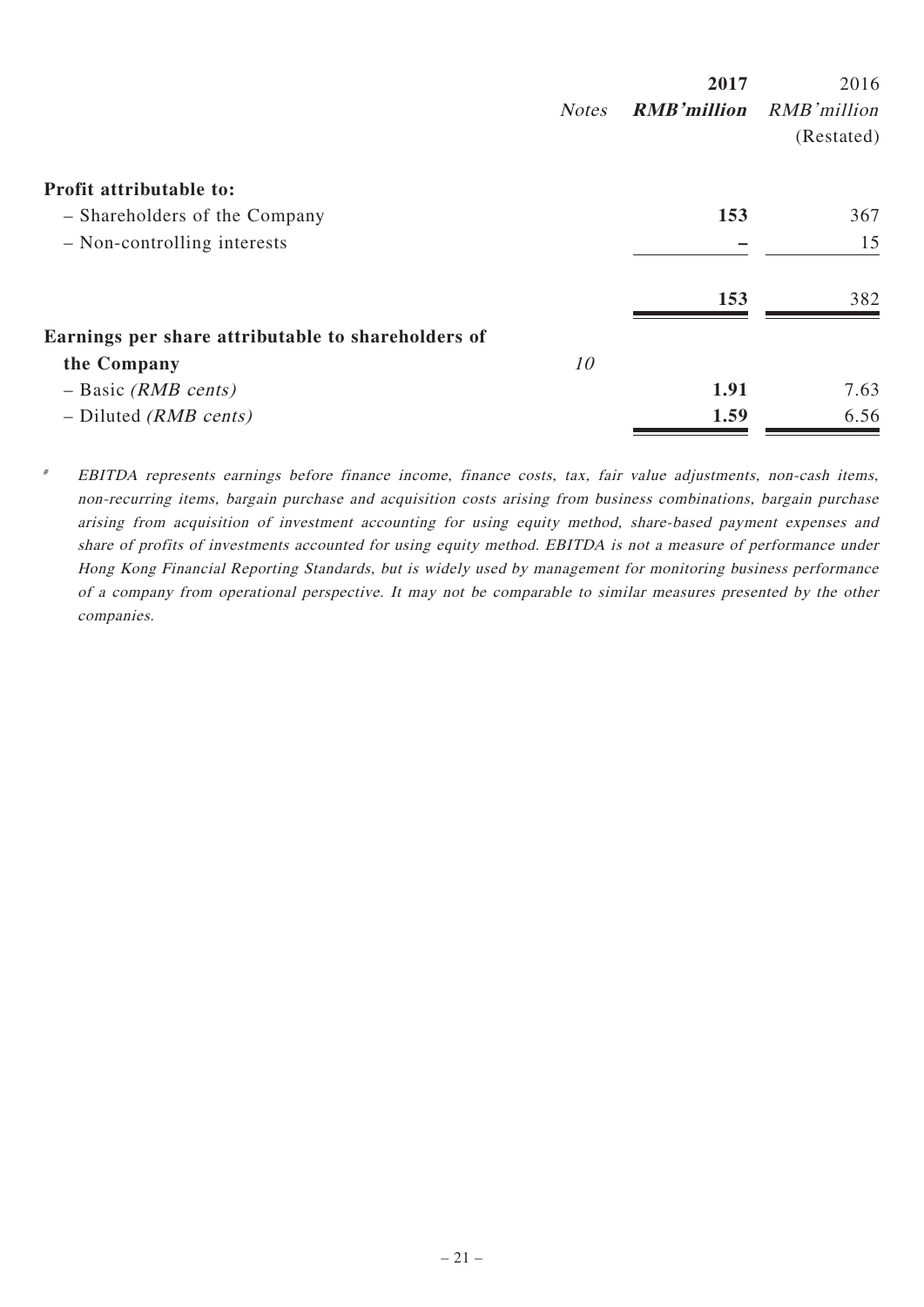# **CONSOLIDATED STATEMENT OF COMPREHENSIVE INCOME**

For the year ended 31 December 2017

|                                                                  | 2017               | 2016        |
|------------------------------------------------------------------|--------------------|-------------|
|                                                                  | <b>RMB'million</b> | RMB'million |
| <b>Profit for the year</b>                                       | 153                | 382         |
| Other comprehensive income/(loss):                               |                    |             |
| Items that may be reclassified to profit or loss                 |                    |             |
| - Cash flow hedge, net of tax                                    | (13)               |             |
| - Currencies translation differences                             | 205                | (169)       |
| Total other comprehensive income/(loss) for the year, net of tax | 192                | (169)       |
| Total comprehensive income for the year                          | 345                | 213         |
| Total comprehensive income for the year attributable to          |                    |             |
| - Shareholders of the Company                                    | 345                | 198         |
| - Non-controlling interests                                      |                    | 15          |
|                                                                  | 345                | 213         |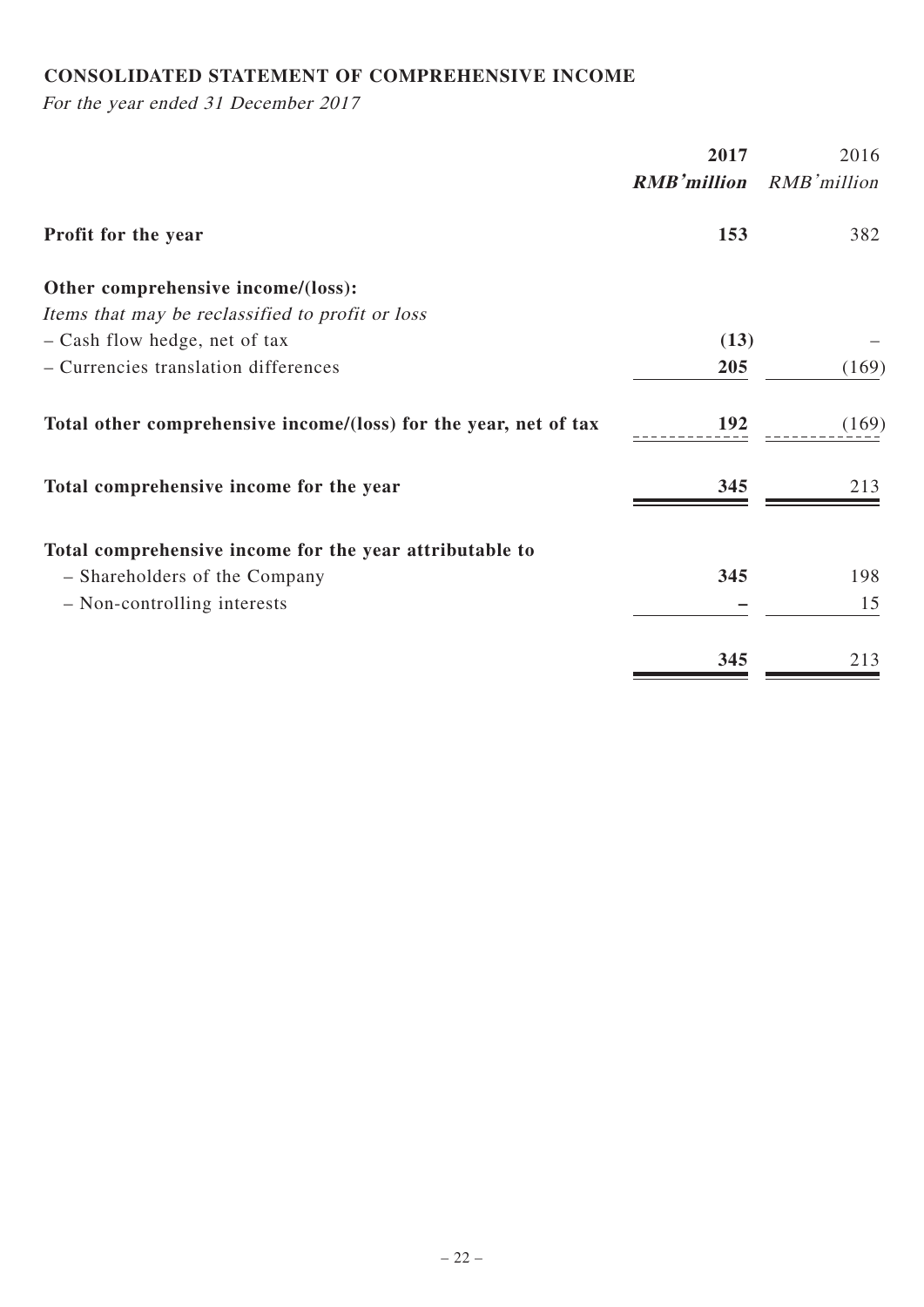# **CONSOLIDATED STATEMENT OF FINANCIAL POSITION**

As at 31 December 2017

|                                                       | 2017         |                    | 2016        |  |
|-------------------------------------------------------|--------------|--------------------|-------------|--|
|                                                       | <b>Notes</b> | <b>RMB'million</b> | RMB'million |  |
| <b>ASSETS</b>                                         |              |                    |             |  |
| <b>Non-current assets</b>                             |              |                    |             |  |
| Property, plant and equipment                         |              | 15,567             | 9,176       |  |
| Intangible assets                                     |              | 2,524              | 917         |  |
| Investments accounted for using equity method         |              | 801                | 515         |  |
| Financial assets at fair value through profit or loss |              | 132                | 252         |  |
| Other receivables, deposits and prepayments           | 12           | 2,050              | 771         |  |
| Pledged deposits                                      |              | 903                | 1,014       |  |
| Deferred tax assets                                   |              | 29                 |             |  |
| Total non-current assets                              |              | 22,006             | 12,645      |  |
| <b>Current assets</b>                                 |              |                    |             |  |
| Financial assets at fair value through profit or loss |              | 231                | 340         |  |
| Trade, bills and tariff adjustment receivables        | 11           | 1,739              | 1,418       |  |
| Other receivables, deposits and prepayments           | 12           | 1,786              | 754         |  |
| Pledged deposits                                      |              | 1,229              | 987         |  |
| Restricted cash                                       |              | 10                 | 41          |  |
| Cash and cash equivalents                             |              | 1,593              | 996         |  |
| Total current assets                                  |              | 6,588              | 4,536       |  |
| <b>Total assets</b>                                   |              | 28,594             | 17,181      |  |
| <b>EQUITY AND LIABILITIES</b>                         |              |                    |             |  |
| Equity attributable to shareholders of the Company    |              |                    |             |  |
| Share capital                                         |              | 803                | 402         |  |
| Reserves                                              |              | 5,073              | 2,092       |  |
|                                                       |              | 5,876              | 2,494       |  |
| Non-controlling interests                             |              | 552                | 114         |  |
| <b>Total equity</b>                                   |              | 6,428              | 2,608       |  |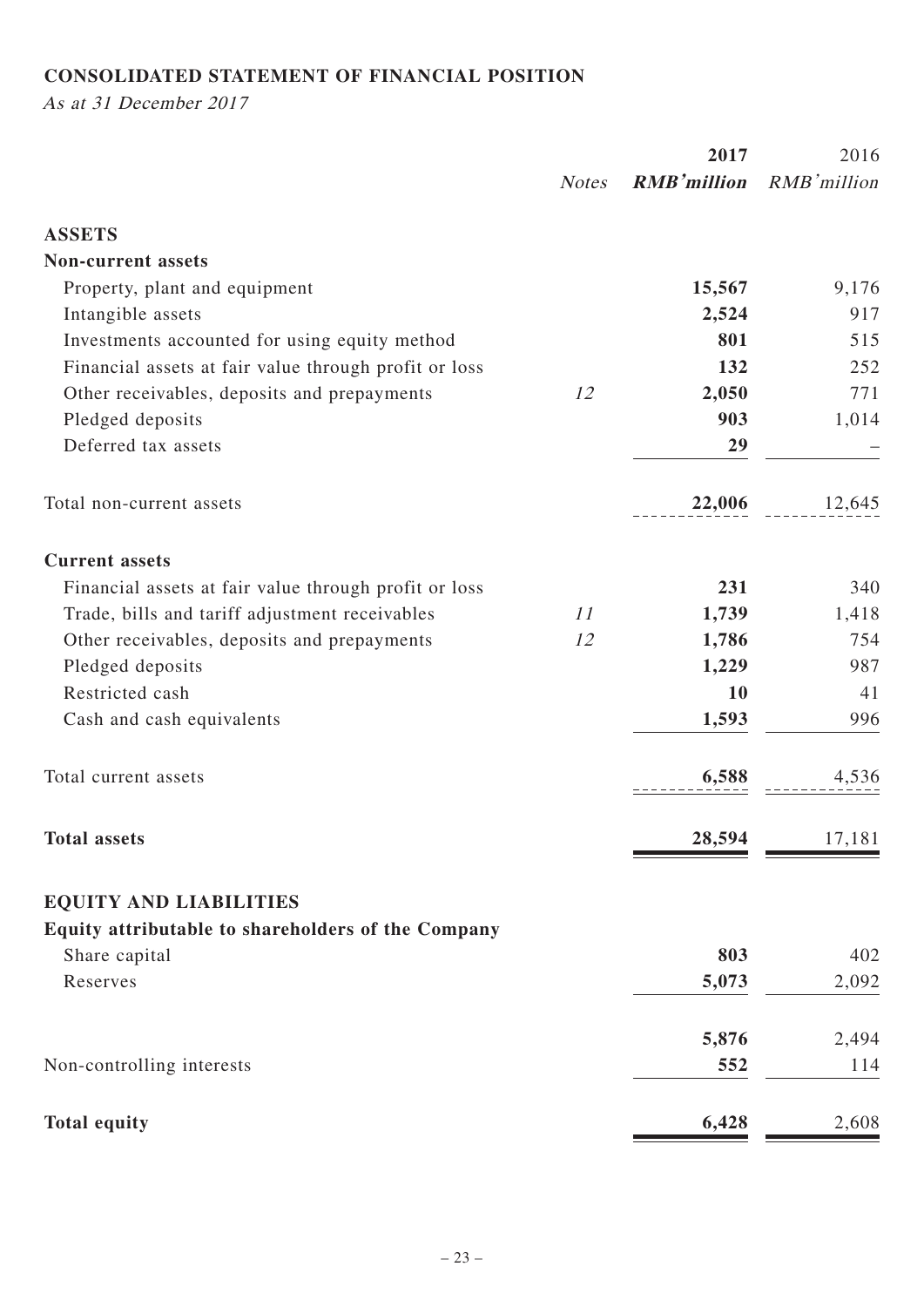|                                        |              | 2017               | 2016           |
|----------------------------------------|--------------|--------------------|----------------|
|                                        | <b>Notes</b> | <b>RMB'million</b> | RMB'million    |
| <b>LIABILITIES</b>                     |              |                    |                |
| <b>Non-current liabilities</b>         |              |                    |                |
| Bank and other borrowings              | 13           | 12,997             | 5,982          |
| Convertible bonds                      | 14           |                    | 3,154          |
| Contingent consideration payables      |              | 16                 |                |
| Deferred government grant              |              | 7                  | $\overline{2}$ |
| Deferred tax liabilities               |              | 722                | 305            |
| Other derivative financial instruments |              | 12                 |                |
| Total non-current liabilities          |              | 13,754             | 9,443          |
| <b>Current liabilities</b>             |              |                    |                |
| Other payables and accruals            | 15           | 2,205              | 978            |
| Bank and other borrowings              | 13           | 5,209              | 4,152          |
| Convertible bonds                      | 14           | 981                |                |
| Contingent consideration payables      |              | 16                 |                |
| Other derivative financial instruments |              | $\mathbf{1}$       |                |
| Total current liabilities              |              | 8,412              | 5,130          |
| <b>Total liabilities</b>               |              | 22,166             | 14,573         |
| Total equity and liabilities           |              | 28,594             | 17,181         |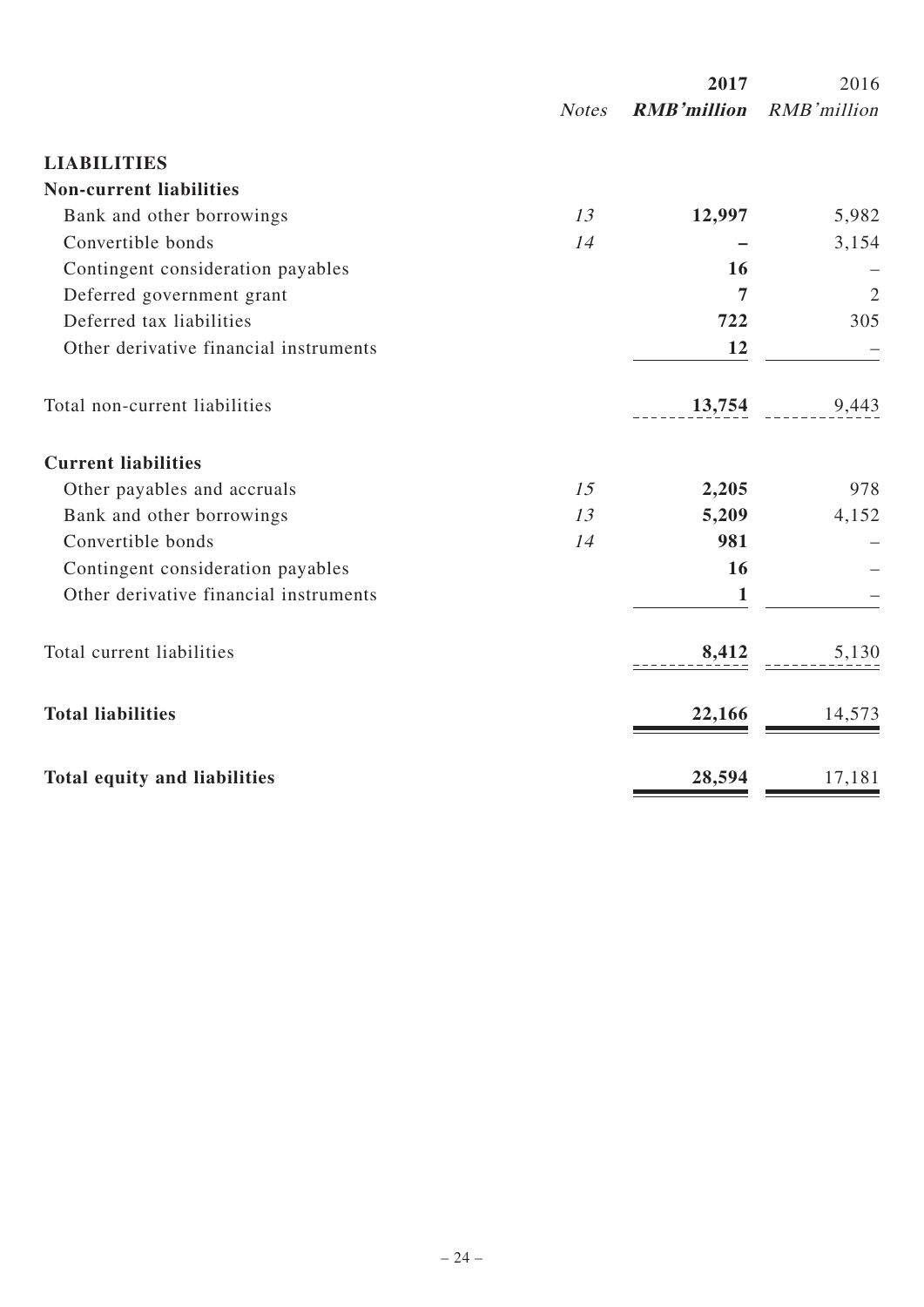### **NOTES TO THE FINANCIAL STATEMENTS**

#### **1 GENERAL INFORMATION**

Panda Green Energy Group Limited (formerly known as United Photovoltaics Group Limited) (the "Company") and its subsidiaries (together the "Group") are principally engaged in the development, investment, operation and management of solar power plants and other renewable energy projects.

The Company is an exempted limited liability company incorporated in Bermuda. The address of its registered office is Clarendon House, 2 Church Street, Hamilton, HM11, Bermuda. The principal place of business in Hong Kong is Unit 1012, 10/F., West Tower, Shun Tak Centre, 168-200 Connaught Road Central, Hong Kong.

The ordinary shares of the Company are listed on the Main Board of The Stock Exchange of Hong Kong Limited.

These consolidated financial statements are presented in Renminbi ("RMB"), unless otherwise stated.

#### **2 SUMMARY OF SIGNIFICANT ACCOUNTING POLICIES**

The principal accounting policies applied in the presentation of these consolidated financial statements are set out below. These policies have been consistently applied to all the years presented, unless otherwise stated. The consolidated financial statements are for the Group consisting of the Company and its subsidiaries.

#### **2.1 Basis of preparation**

The consolidated financial statements have been prepared in accordance with all applicable Hong Kong Financial Reporting Standards ("HKFRS"). The consolidated financial statements have been prepared under the historical cost convention, as modified by the revaluation of financial assets/liabilities at fair value through profit or loss, contingent consideration payables and other derivative financial instruments, which were carried at fair values.

The preparation of these consolidated financial statements in conformity with HKFRS requires the use of certain critical accounting estimates. It also requires management to exercise its judgement in the process of applying the Group's accounting policies.

#### **2.1.1 Going concern**

As at 31 December 2017, the Group's current liabilities exceeded its current assets by approximately RMB1,824 million. As at 31 December 2017. the Group had total bank and other borrowings of RMB18,206 million, of which approximately RMB5,209 million are scheduled to be repayable within the coming twelve months from 31 December 2017. As at the same date, the Group also had convertible bonds, included in current liabilities of approximately RMB981 million.

As at 31 December 2017, the Group paid RMB1,166 million as deposits for proposed acquisitions of solar power plants with an aggregate installed capacity of 745MW pursuant to the terms of the conditional sale and purchase agreements and framework agreement. Should these potential acquisitions be completed, the Group would have to contribute additional capital to finance the settlement of its Engineering, Procurement and Construction ("EPC") payables and other payables of these solar power plants.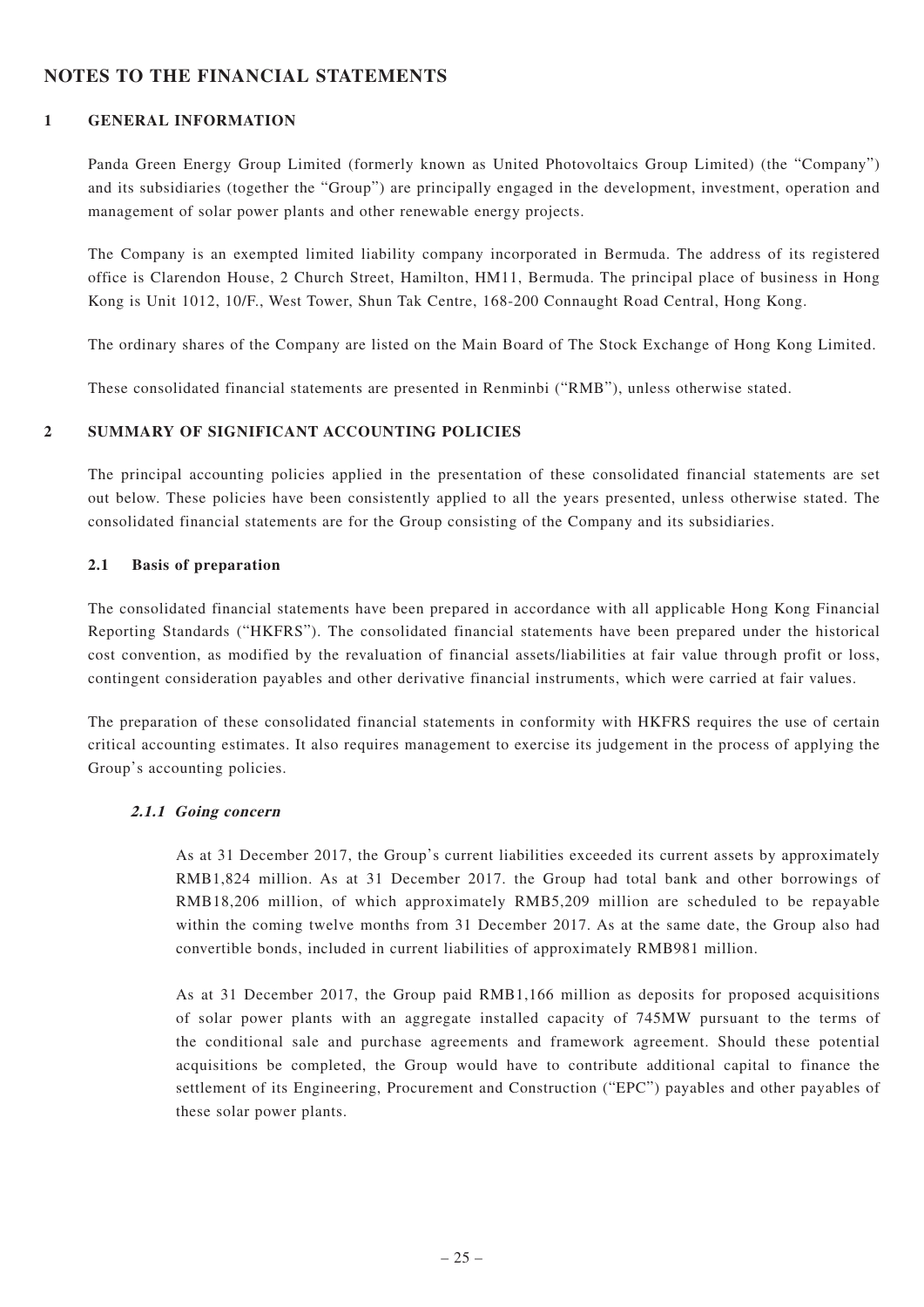The Group has certain contractual and other arrangements to settle its financial obligations and various capital expenditures. During the year ended 31 December 2017, the Group entered into EPC contract with a contractor with a capital expenditure amounting to RMB91 million for its selfconstructed solar power plant in Xinjiang, the People's Republic of China (the "PRC") with an installed capacity of 100MW.

In June 2013, the Group acquired certain concession rights to develop and operate various solar power plant projects. The Group intends to exercise these concession rights and acquire the relevant solar power plant projects from the respective vendors before these rights expire. The Group would require additional financing for these future acquisitions and the required amount is yet to be determined, as it is subject to the negotiation of the final consideration with the relevant vendors, as well as the negotiation of the amount of liabilities of the acquirees to be assumed by the Group upon completion of the acquisitions.

The above matters indicated that the Group will need to secure a substantial amount of funds in the foreseeable future to finance these financial obligations and capital expenditures under various contractual and other arrangements. All the above conditions indicated the existence of a material uncertainty which may cast significant doubt on the Group's ability to continue as a going concern.

The directors of the Company have reviewed the Group's cash flow projections, which cover a period of twelve months from 31 December 2017. The directors are of the opinion that, taking into account the following plans and measures, the Group will have sufficient working capital to meet its financial obligations as and when they fall due within the next twelve months from 31 December 2017:

- (i) Subsequent to 31 December 2017, the Group successfully obtained long-term bank borrowings of approximately RMB1,746 million.
- (ii) In December 2016, the Group obtained the official registration acceptance notification issued by the National Association of Financial Market Institutional Investors for the issuance of medium-term notes in the China Inter-Bank Bond Market up to a principal amount of RMB700 million in the PRC within two years from December 2016. The directors are confident that the Group could successfully issue the medium-term notes in the coming year as and when required.
- (iii) In April and September 2017, the Group obtained the official registration acceptance notification from the China Securities Regulatory Commission for the listing and issuance of corporate bonds up to a principal amount of RMB1 billion and RMB1.5 billion, respectively in the PRC within two years from April and September 2017, respectively. During the year ended 31 December 2017, the Group successfully issued 3-year corporate bonds with aggregate principal amounts of RMB1.8 billion. The directors are confident that the Group could successfully issue the remaining corporate bonds with the principal amounts of RMB700 million in the coming two years as and when required.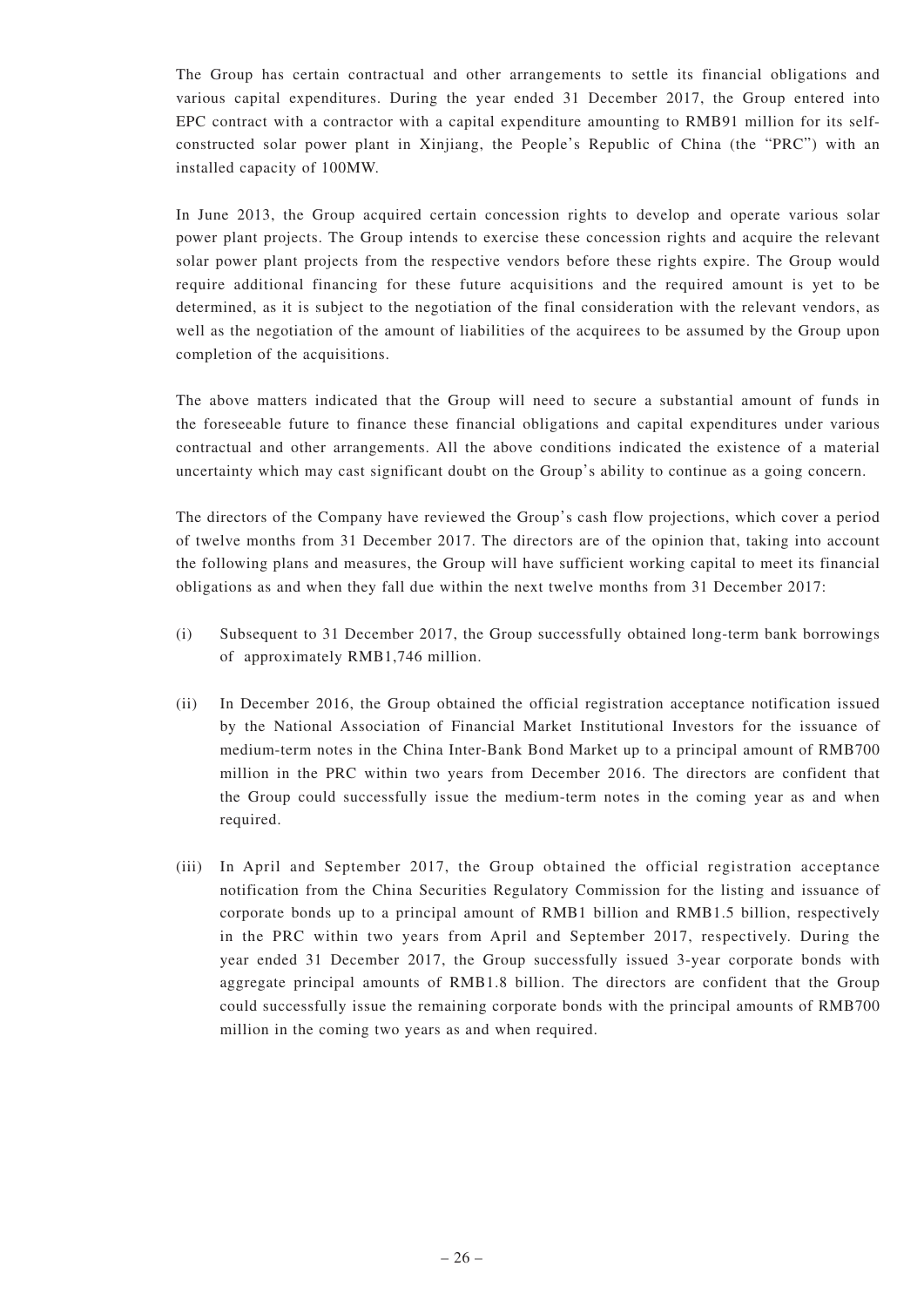- (iv) China Merchants New Energy Group Limited ("CMNEG"), a shareholder of the Company and an indirect 79.36% owned subsidiary of China Merchants Group Limited, had issued a letter to the Group and agreed to provide financial support to the Group for a period up to 31 August 2019 to enable the Group to meet its liabilities and obligations (including capital expenditures and operating expenses) as and when they fall due and to carry on its business without a significant curtailment of operations.
- (v) The Group is actively pursuing other sources of financing. During the year ended 31 December 2017, the Group successfully issued US\$350 million long-term senior notes listed on the Singapore Exchange Securities Trading Limited. In March 2018, the Group has obtained an approval from the National Development and Reform Commission for the further issuance of overseas senior notes with an amount of not exceeding US\$500 million. The directors are confident that the Group could successfully issue the long-term senior notes as and when required.
- (vi) The Group is also in the process of negotiating long-term borrowings from banks or other financial institutions to finance the settlement of its existing financial obligations and capital expenditures. In addition, should the proposed acquisitions be completed, the Group will try to negotiate long-term borrowings from banks or other financial institutions to finance the settlement of EPC payables and other payables of these newly acquired subsidiaries. Based on the past experience of the Group, the directors are confident that they will be able to obtain such long-term borrowings from banks and other financial institutions.
- (vii) The solar power plants currently held and planned to be acquired by the Group have already achieved on-grid connection. They are expected to generate operating cash inflows to the Group. The directors are confident that all existing solar power plants currently held by the Group, if not registered in the previous Renewable Energy Tariff Subsidy Catalogue ("Catalogue"), are eligible for the registration onto the forthcoming batches of the Catalogue.

In the opinion of the directors, in light of the above plans and measures, the Group will have sufficient working capital to fulfil its financial obligations as and when they fall due in the coming twelve months from 31 December 2017. Accordingly, the directors are satisfied that it is appropriate to prepare the consolidated financial statements on a going concern basis.

Notwithstanding the above, significant uncertainty exists as to whether management of the Group can achieve the plans and measures described in (ii) to (vii) above. Whether the Group will be able to continue as a going concern would depend upon the Group's ability to obtain the financial support from CMNEG as and when needed, successfully issue medium-term notes, long-term corporate bonds in the PRC and seniors notes, secure various sources of short-term or long-term financing as and when required, and to generate adequate operating cash inflows in the expected timeframe from its existing renewable energy projects to be acquired or constructed.

Should the Group be unable to continue as a going concern, adjustments would have to be made to write down the carrying values of the Group's assets to their recoverable amounts, to provide for any further liabilities which might arise and to reclassify non-current assets and non-current liabilities as current assets and current liabilities, respectively. The effects of these adjustments have not been reflected in the consolidated financial statements.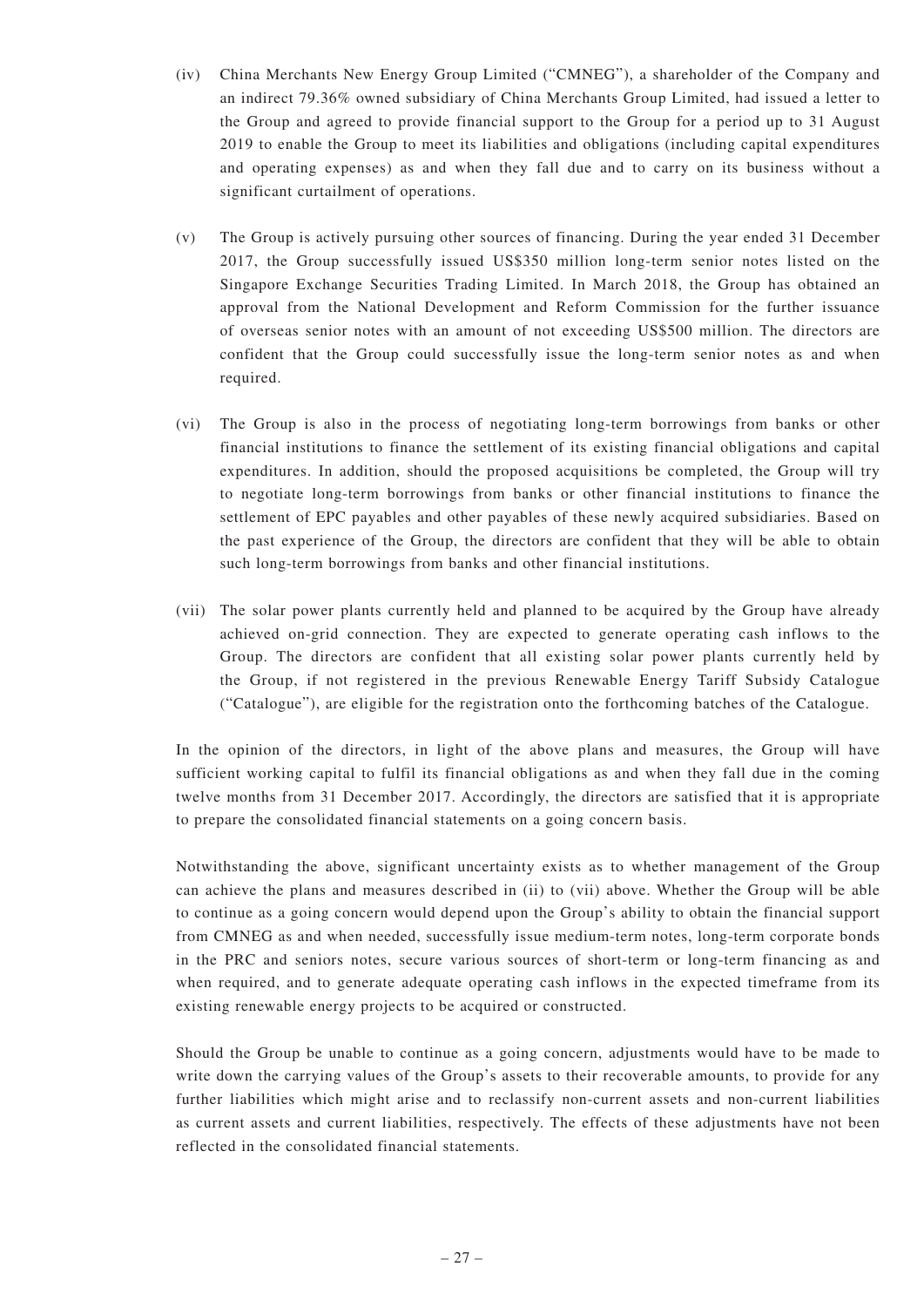#### **2.1.2 Changes in accounting policy and disclosures**

(a) New and amended standards adopted by the Group

The following standards have been adopted by the Group for the first time for the financial year beginning on or after 1 January 2017.

| HKAS 7 Amendment  | Disclosure Initiative                                    |
|-------------------|----------------------------------------------------------|
| HKAS 12 Amendment | Recognition of Deferred Tax Assets for Unrealised Losses |

Those standards, amendments and interpretations which were effective for the financial year beginning on 1 January 2017 do not have a material effect on the Group's financial statements.

(b) New standards, amendments to standards and interpretation that have been issued but were not yet effective

The following new/revised standards, amendments and interpretations have been issued but were not yet effective for the financial year beginning on 1 January 2017 and have not been adopted early by the Group:

Effective for accounting periods beginning on or after 1 January 2018

| First time adoption of HKFRS                            |
|---------------------------------------------------------|
| Classification and Measurement of Share-based Payment   |
| Transactions                                            |
| <b>Financial Instruments</b>                            |
| Revenue from Contracts with Customers                   |
| Investments in Associates and Joint ventures            |
| Foreign Currency Transactions and Advance Consideration |
|                                                         |

Effective for accounting periods beginning on or after 1 January 2019

| HKFRS 16             | Leases                                 |
|----------------------|----------------------------------------|
| $HK(IFRIC) - Int 23$ | Uncertainty over Income Tax Treatments |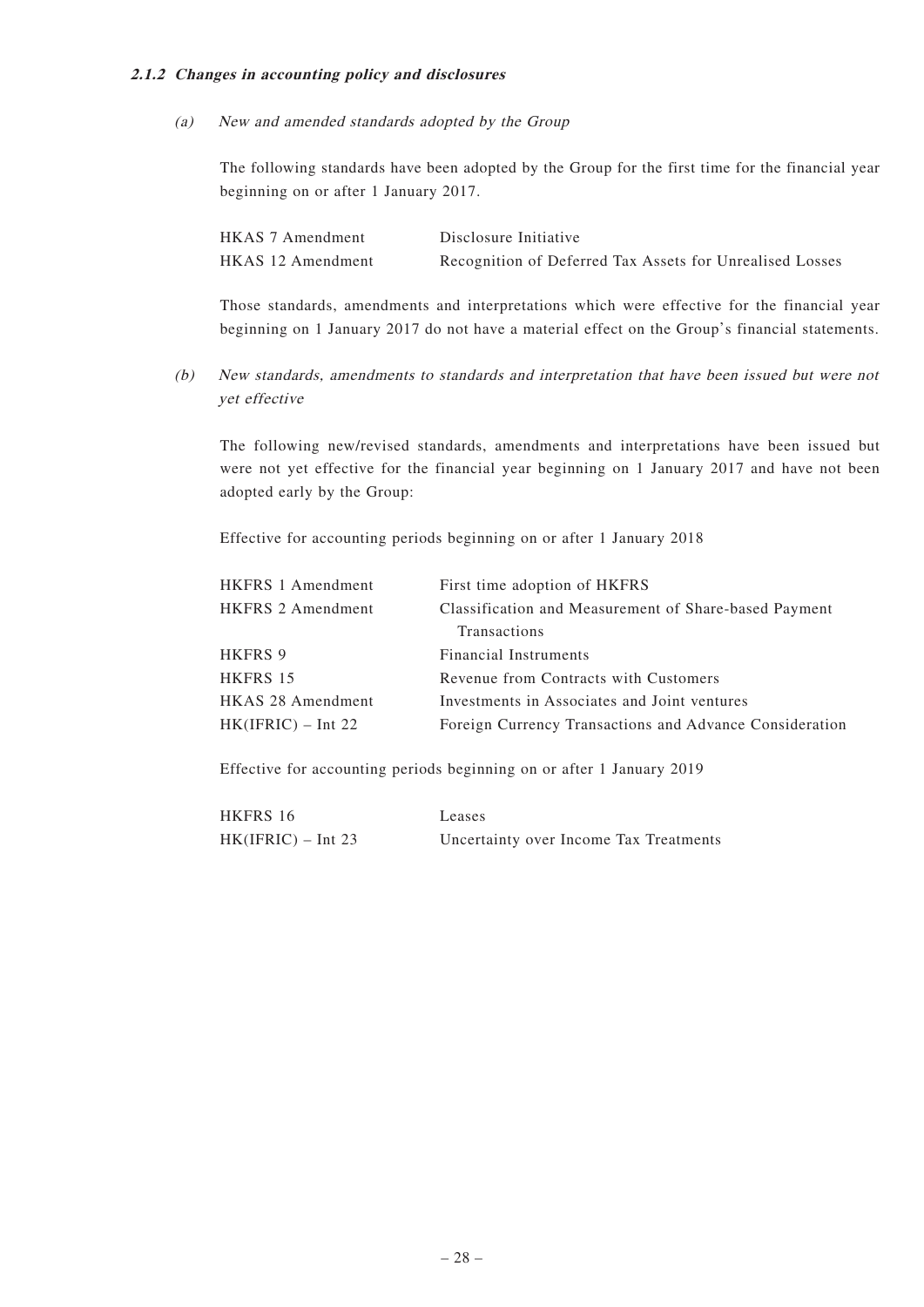Effective for accounting periods beginning on or after a date to be determined

| HKFRS 10 and      | Sale or Contribution of Assets between an Investor and |
|-------------------|--------------------------------------------------------|
| HKAS 28 Amendment | its Associate or Joint Venture                         |

The Group has commenced a preliminary assessment of the impact of adopting the above new standards.

| <b>Financial Instruments</b> | No material impact is expected.                       |
|------------------------------|-------------------------------------------------------|
| Revenue from Contracts       | No material impact is expected.                       |
| with Customers               |                                                       |
| Leases                       | As at 31 December 2017, the Group had non-            |
|                              | cancellable lease commitments of approximately        |
|                              | RMB320 million. Majority of these commitments         |
|                              | will be recognised in the consolidated statement of   |
|                              | financial position as right-of-use assets and lease   |
|                              | liabilities. Right-of-use assets will be amortised on |
|                              | a straight line basis during the lease terms while    |
|                              | the lease liabilities will be measured at amortised   |
|                              | cost subsequent to the adoption of this standard.     |
|                              |                                                       |

There are no other standards that are not yet effective and that would be expected to have a material impact to the Group in the current or future reporting periods and on foreseeable transactions.

The Group does not intend to early adopt these standards before their respective effective dates.

#### **3 SEGMENT INFORMATION**

The Chief Operation Decision-Maker ("CODM") has been identified as the Board of Directors of the Company. CODM reviews the Group's internal reports in order to assess performance, allocate resources and determine the operating segments.

The Group is pursuing expansion and involvement in clean energy technologies, including solar, wind power and hydropower. During the year, the Group has one reportable segment which is solar energy segment (2016: one). No material revenue, EBITDA, segment profit nor total assets had been attributed by the hydropower and wind segment as it is still under development stage and therefore CODM does not regard these segments as reportable segments. Information relating to segment assets and liabilities is not disclosed as such information is not regularly reported to the CODM.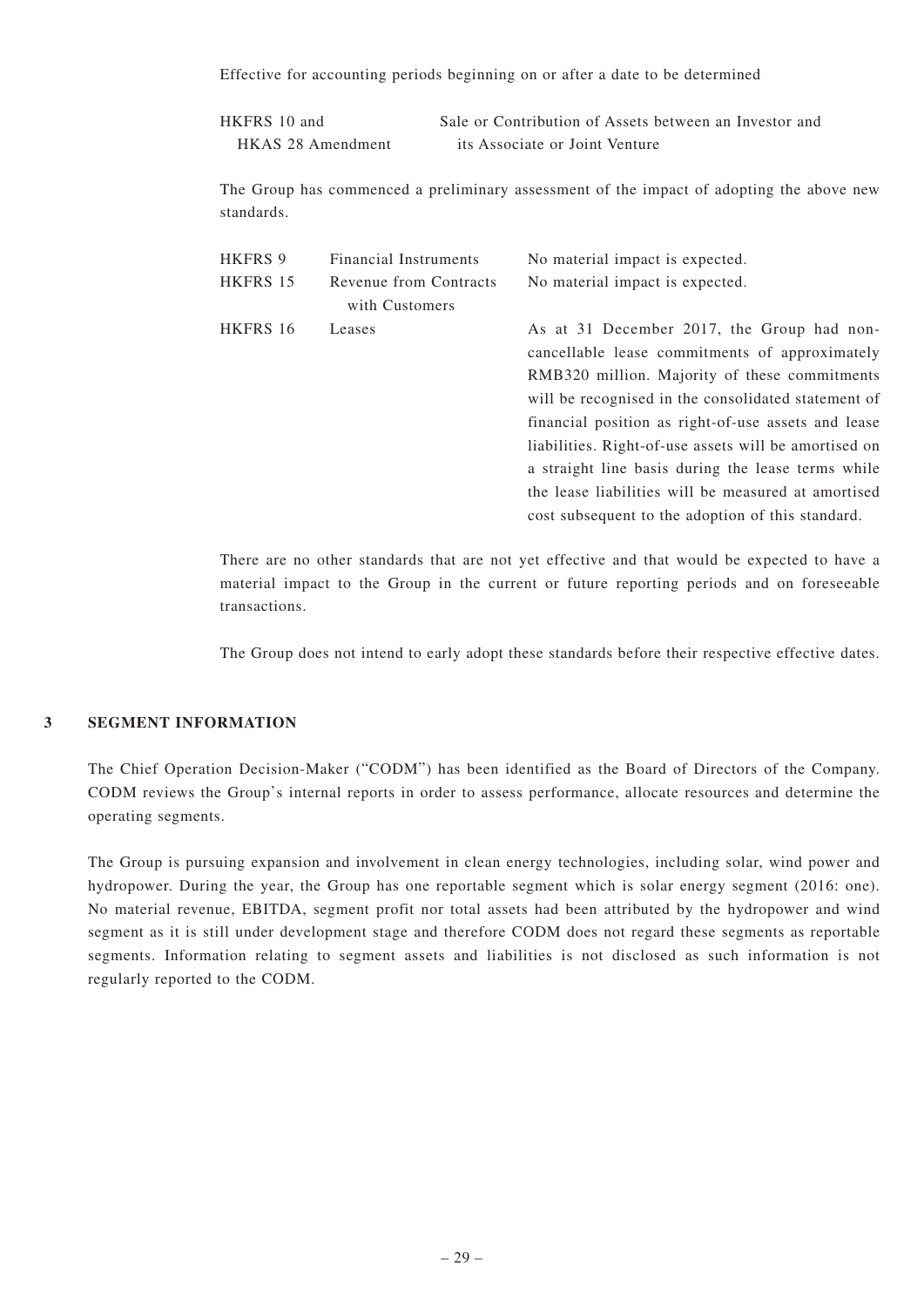The Group's revenue from external customers by geographical areas is as follows:

|                           | 2017<br><b>RMB'million</b> | 2016<br>RMB'million |
|---------------------------|----------------------------|---------------------|
| The PRC                   | 1,451                      | 998                 |
| The United Kingdom ("UK") | 71                         | -                   |
|                           | 1,522                      | 998                 |

The Group's non-current assets other than financial instruments and deferred tax assets by geographical area is as follows:

|         | 2017<br><b>RMB'million</b> | 2016<br>RMB'million |
|---------|----------------------------|---------------------|
| The PRC | 18,509                     | 10,619              |
| UK      | 556                        | -                   |
| Others  | 13                         |                     |
|         | 19,078                     | 10,620              |

For the year ended 31 December 2017, there were three customers (2016: two) which individually contributed over 10% of the Group's total revenue. During the year, the revenue contributed from each of these customers was as follows:

|              | 2017<br><b>RMB'million</b> | 2016<br>RMB'million |
|--------------|----------------------------|---------------------|
| – Customer A | 315                        | 283                 |
| – Customer B | 262                        | 268                 |
| – Customer C | <b>190</b>                 | -                   |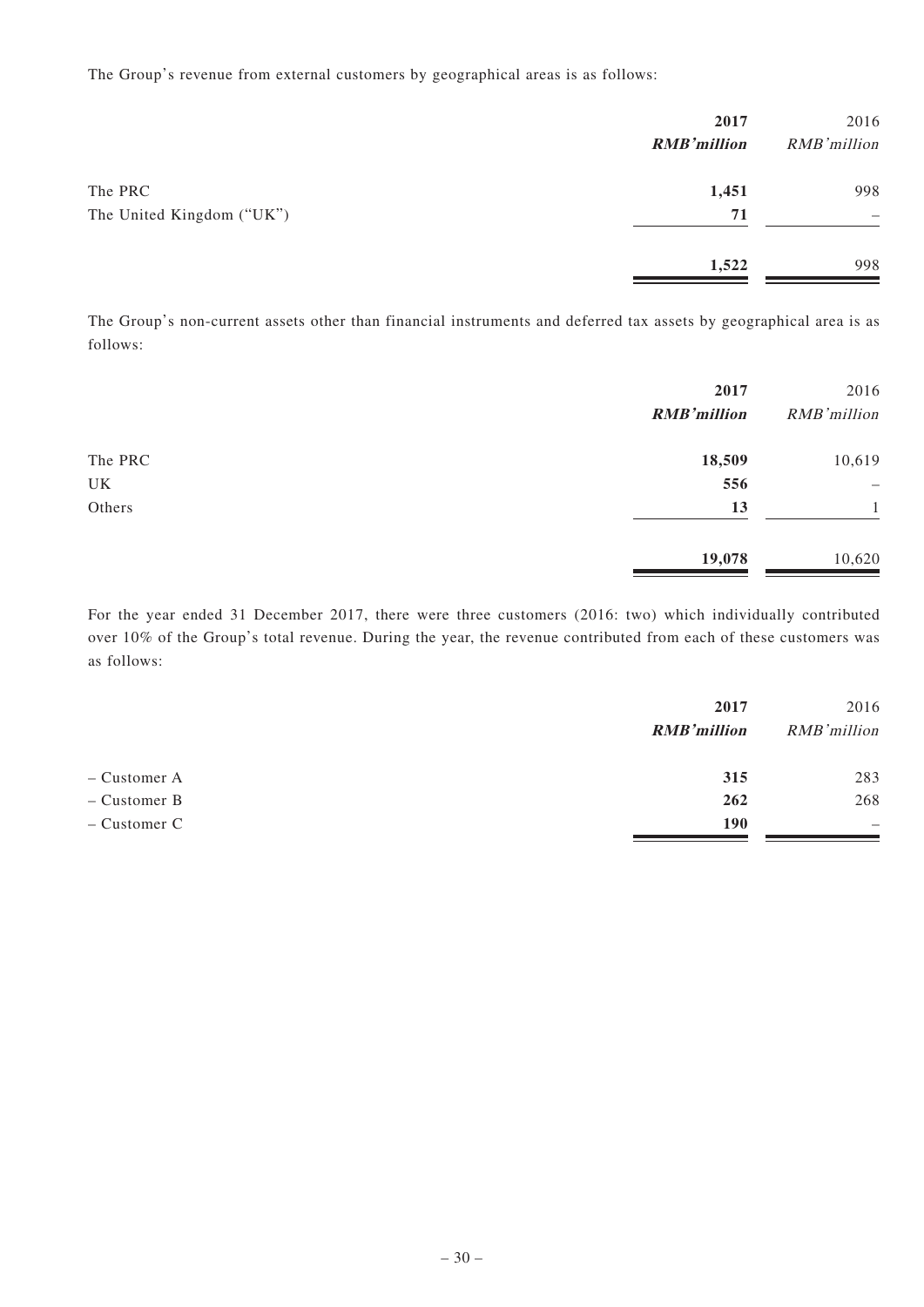#### **4 OTHER INCOME**

|                        | 2017               | 2016           |
|------------------------|--------------------|----------------|
|                        | <b>RMB'million</b> | RMB'million    |
| Government grant       | 12                 | 5              |
| Others                 | 3                  | $\overline{2}$ |
| Compensation income    |                    | 45             |
| Consultancy fee income |                    | 13             |
|                        | 15                 | 65             |

### **5 FAIR VALUE (LOSSES)/GAINS ON FINANCIAL ASSETS AT FAIR VALUE THROUGH PROFIT OR LOSS**

|                                                                             | 2017<br><b>RMB</b> 'million | 2016<br>RMB' million |
|-----------------------------------------------------------------------------|-----------------------------|----------------------|
| Call options in relation to acquisition of                                  |                             |                      |
| investments accounted for using equity method                               | $\overline{\mathbf{4}}$     | 131                  |
| Guaranteed electricity output                                               | (49)                        | 220                  |
| Unlisted investment                                                         | (13)                        | 212                  |
| Previously held interest in an investment accounted for using equity method | (3)                         |                      |
|                                                                             | (61)                        | 563                  |

#### **6 FAIR VALUE (LOSS)/GAINS ON FINANCIAL LIABILITIES AT FAIR VALUE THROUGH PROFIT OR LOSS**

|                                                 | 2017<br><b>RMB'million</b> | 2016<br>RMB'million |
|-------------------------------------------------|----------------------------|---------------------|
| Issue of shares and warrants                    | (229)                      |                     |
| Contingent consideration payables               |                            | 37                  |
| Put option issued in relation to acquisition of |                            |                     |
| investments accounted for using equity method   |                            | 21                  |
|                                                 | (229)                      | 58                  |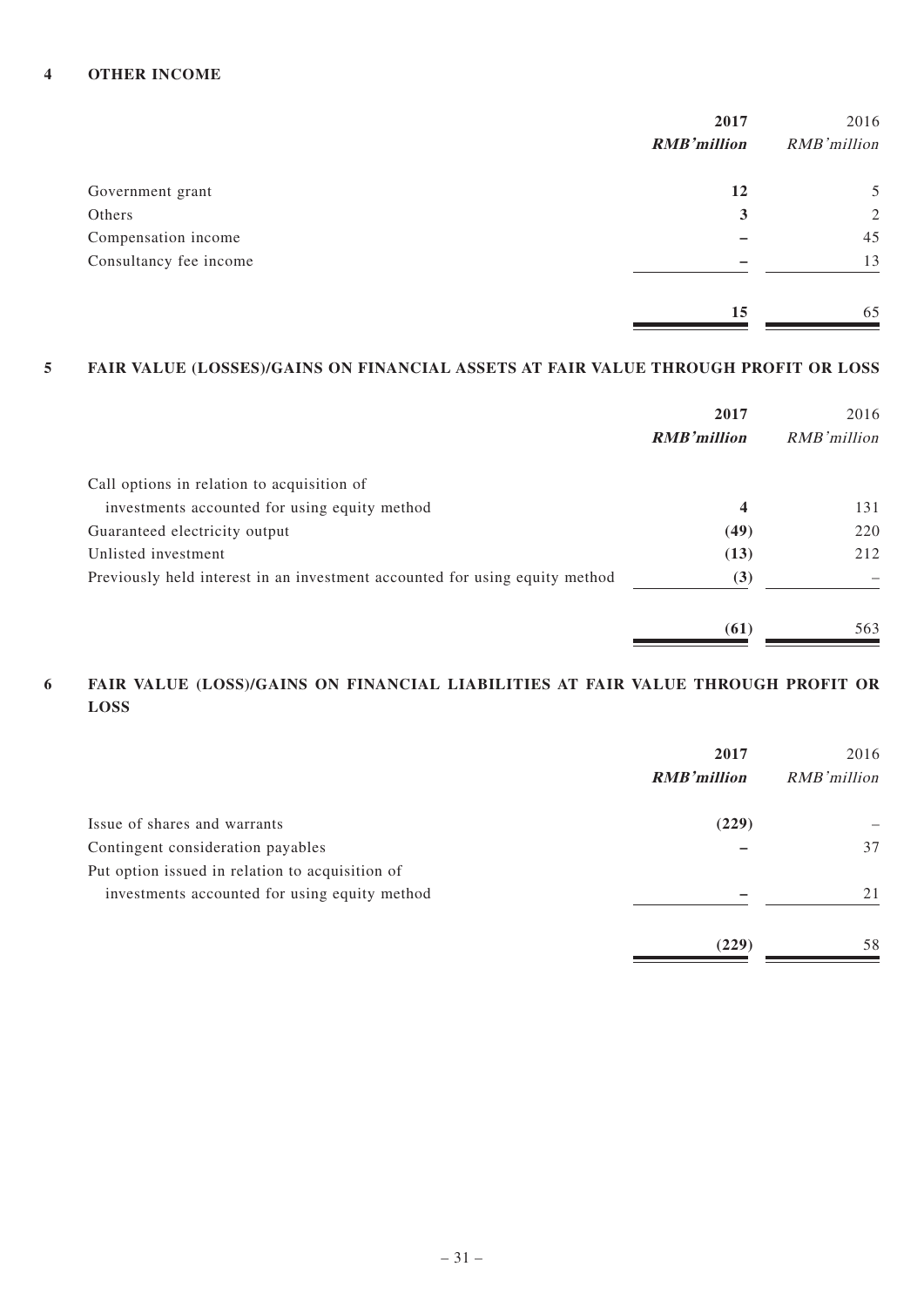#### **7 FINANCE COSTS**

|                                                                  | 2017               | 2016        |
|------------------------------------------------------------------|--------------------|-------------|
|                                                                  | <b>RMB'million</b> | RMB'million |
| In relation to bank and other borrowings:                        |                    |             |
| - Interest expenses                                              | 751                | 326         |
| - Loan facilities fees                                           | 123                | 100         |
|                                                                  | 874                | 426         |
| In relation to convertible bonds (Note $14$ ):                   |                    |             |
| (i) Redeemed/converted during the year:                          |                    |             |
| - Interest accretion                                             | 182                | 180         |
| - Subsequent re-measurement losses/(gains) on derivative portion | 51                 | (1)         |
| - Gain on early redemption                                       | 28                 |             |
|                                                                  | 261                | 179         |
| (ii) Outstanding at end of the year:                             |                    |             |
| - Interest accretion                                             | 143                | 460         |
| - Subsequent re-measurement gains on derivative portion          | (3)                | (67)        |
|                                                                  | 140                | 393         |
|                                                                  | 1,275              | 998         |

#### **8 INCOME TAX EXPENSE**

The Group's operations in the PRC are subject to the corporate income tax law of the PRC (the "PRC corporate income tax"). The standard PRC corporate income tax rate is 25%. Certain subsidiaries of renewable energy projects are entitled to preferential tax concession. Income tax on profits assessable outside the PRC has been provided at rates prevailing in the respective jurisdictions.

#### **9 DIVIDEND**

No dividend has been paid or declared by the Company during the year ended 31 December 2017 (2016: Same).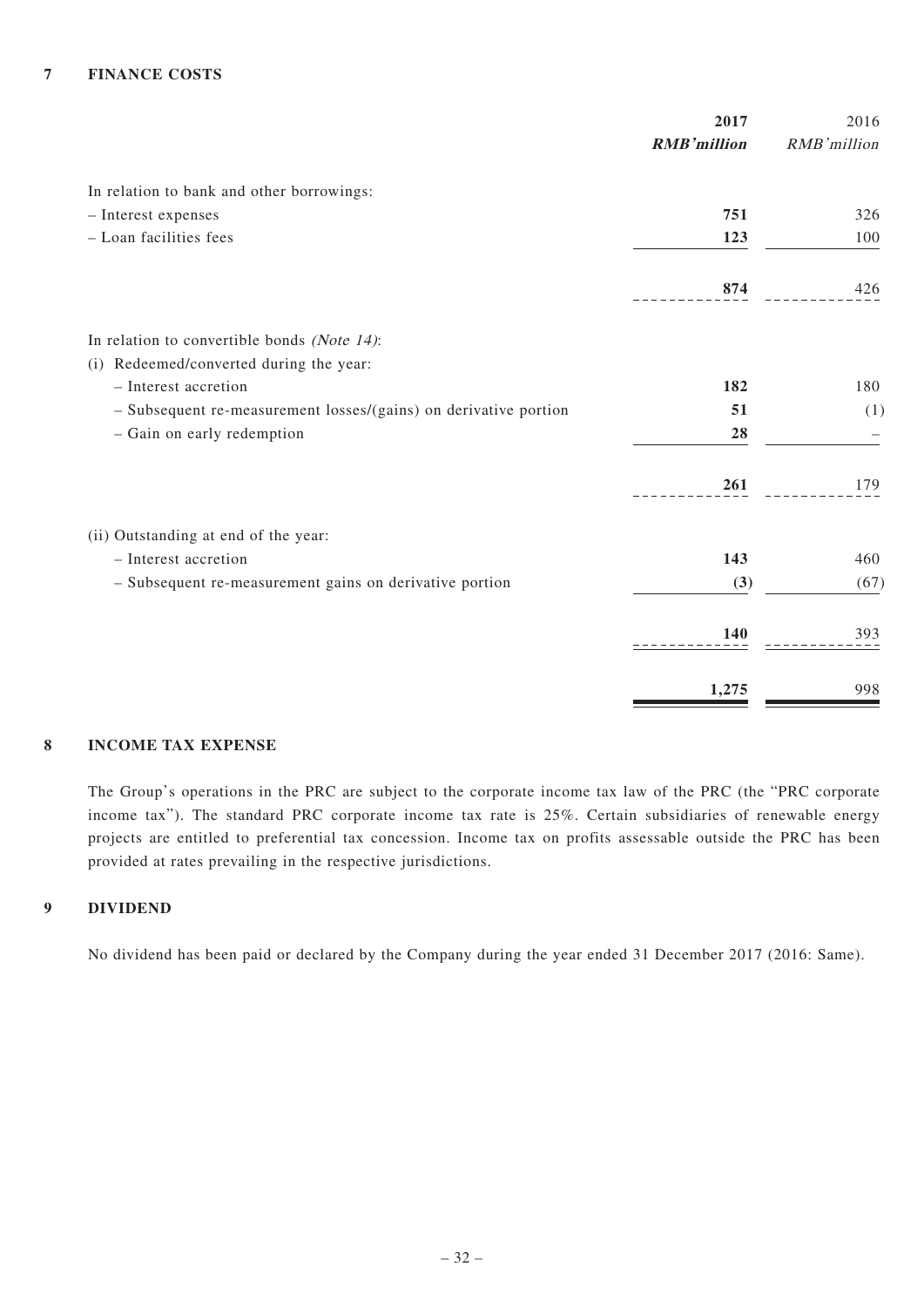#### **10 EARNINGS PER SHARE**

#### **(a) Basic**

Basic earnings per share is calculated by dividing the profit attributable to shareholders of the Company by the weighted average number of ordinary shares in issue during the year.

|                                                                      | 2017  | 2016  |
|----------------------------------------------------------------------|-------|-------|
| Profit attributable to shareholders of the Company (RMB 'million)    | 153   | 367   |
| Weighted average number of ordinary shares in issue (million shares) | 7.990 | 4,808 |
| Basic earnings per share <i>(RMB cents)</i>                          | 1.91  | 7.63  |

#### **(b) Diluted**

Diluted earnings per share was calculated by adjusting the weighted average number of ordinary shares outstanding to assume conversion/exercise of all dilutive potential ordinary shares. For the year ended 31 December 2017, the Group has three (2016: four) categories of dilutive potential ordinary shares: convertible bonds, share options and warrants (2016: convertible bonds, share options, put option and contingent consideration payables).

The convertible bonds were assumed to have been converted into ordinary shares, and the net profit has been adjusted to eliminate the interest accretion, fair value change and gain/loss on early redemption less the tax effect.

For the share options and warrants, a calculation has been done to determine the number of shares that could have been acquired at fair value (determined as the average annual market share price of the Company's shares) based on the monetary value of the subscription rights attached to outstanding share options/ warrants. The number of shares calculated as above is compared with the number of shares that would have been issued assuming the exercise of the share options/warrants.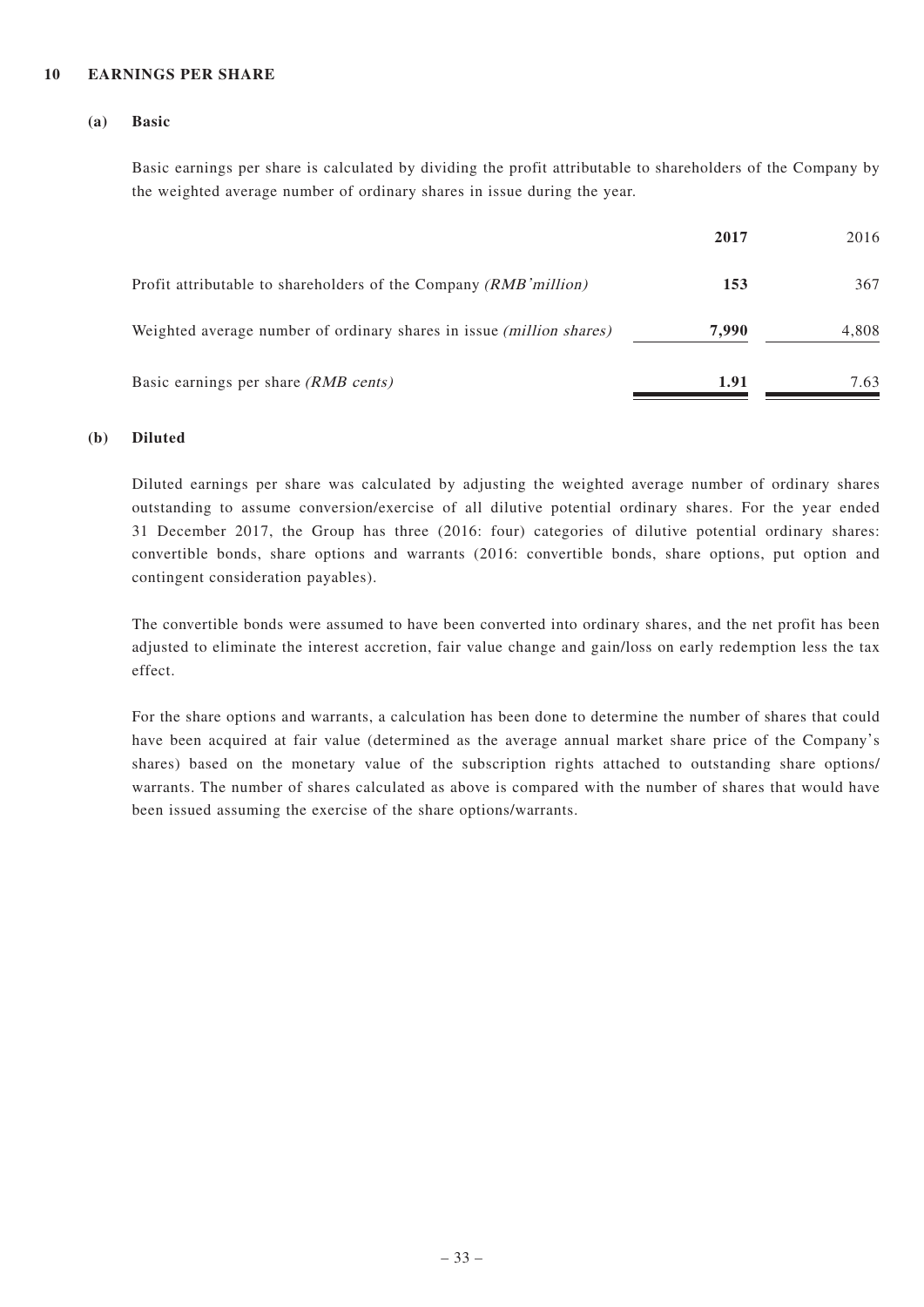|                                                                     | 2017      | 2016  |
|---------------------------------------------------------------------|-----------|-------|
| Earnings (RMB'million)                                              |           |       |
| Profit attributable to shareholders of the Company                  | 153       | 367   |
| Assumed conversion of certain convertible bonds                     |           |       |
| (2016: certain convertible bonds, contingent consideration          |           |       |
| payables and put option)                                            |           |       |
| Adjustments for:                                                    |           |       |
| Certain convertible bonds                                           |           |       |
| - Interest accretion                                                | <b>20</b> | 68    |
| - Subsequent remeasurement gains                                    | (22)      | (3)   |
| - Gain on early redemption                                          | (15)      |       |
| Contingent consideration payables                                   |           |       |
| - Fair value gain                                                   |           | (37)  |
| Put option                                                          |           |       |
| - Fair value gain                                                   |           | (21)  |
| - Additional share of results of an investment accounted            |           |       |
| for using equity method                                             |           | 18    |
| Adjusted profit attributable to shareholders of the Company used to |           |       |
| determine the diluted earnings per share                            | 136       | 392   |
| Weighted average number of ordinary shares in issue                 |           |       |
| (million shares)                                                    | 7,990     | 4,808 |
| Adjustments for:                                                    |           |       |
| - Assumed conversion of certain convertible bonds                   | 249       | 986   |
| - Assumed exercise of share options                                 | 13        |       |
| - Assumed exercise of warrants                                      | 277       |       |
| - Assumed exercise of a put option                                  |           | 184   |
| Weighted average number of ordinary shares used to determine        |           |       |
| the diluted earnings per share                                      | 8,529     | 5,978 |
| Diluted earnings per share attributable to the shareholders         |           |       |
| of the Company (RMB cents)                                          | 1.59      | 6.56  |

Certain convertible bonds and share options were not assumed to be converted/exercised as they would have an anti-dilutive impact to the profit attributable to the shareholders of the Company per share, for the year ended 31 December 2017 (2016: Same).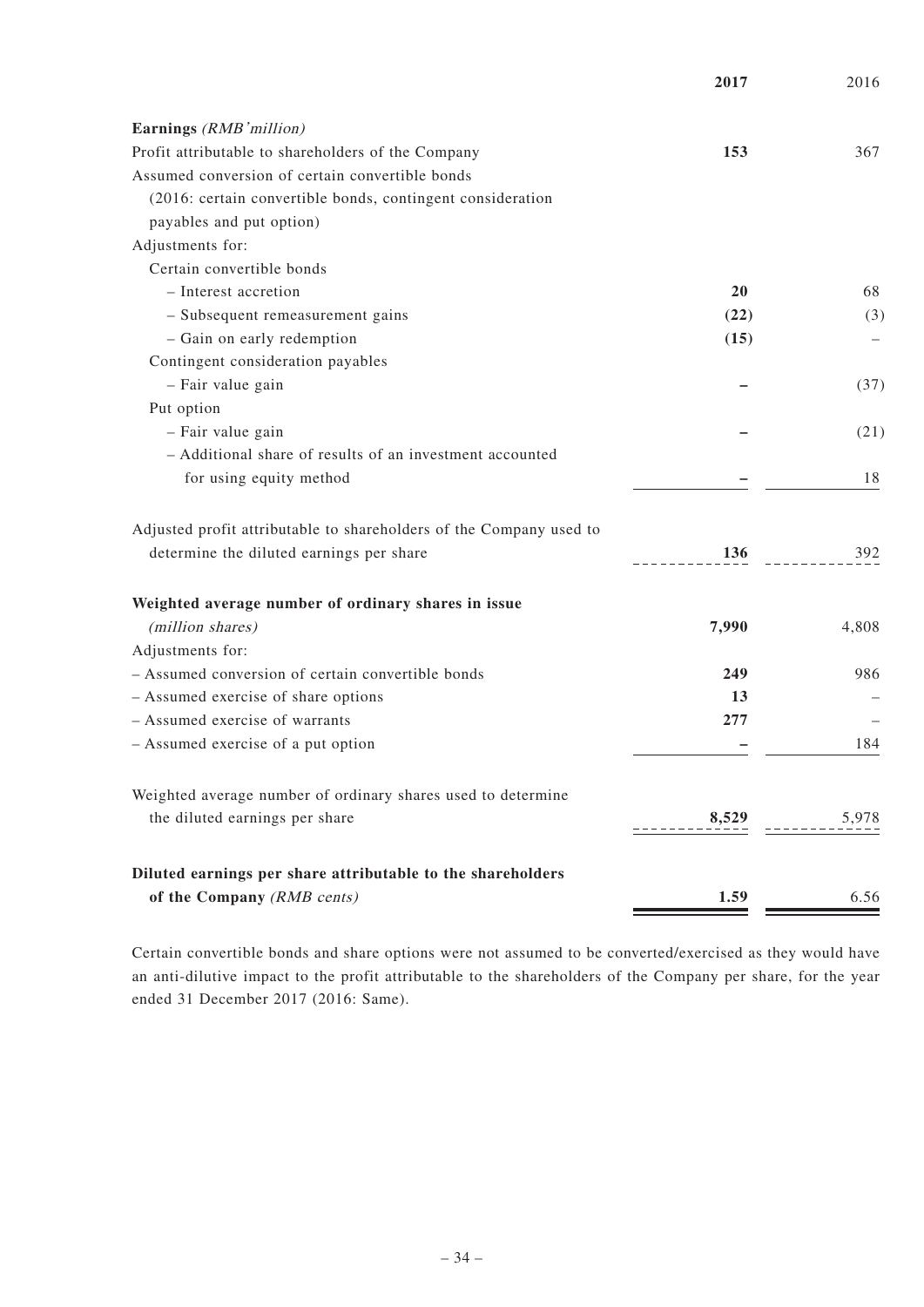#### **11 TRADE, BILLS AND TARIFF ADJUSTMENT RECEIVABLES**

|                                                | 2017               | 2016        |
|------------------------------------------------|--------------------|-------------|
|                                                | <b>RMB'million</b> | RMB'million |
| Trade receivables                              | 55                 | 26          |
| Tariff adjustment receivables                  | 1,663              | 1,383       |
| Trade and tariff adjustment receivables        | 1,718              | 1,409       |
| Bills receivables                              | 21                 | $\mathbf Q$ |
| Trade, bills and tariff adjustment receivables | 1,739              | 1,418       |

As at 31 December 2017, trade receivables of approximately RMB55 million represented receivables from sales of electricity and are usually settled within one month (2016: RMB26 million).

Tariff adjustment receivables mainly represented (i) the central government subsidies on renewable energy projects to be received from the State Grid Corporation of China and Inner Mongolia Power Co. Ltd based on the respective electricity sale and purchase agreements for each of the Group's solar and wind plants and prevailing nationwide government policies.

The ageing analysis by invoice date of trade and tariff adjustment receivables was as follows:

| 2017               | 2016                             |
|--------------------|----------------------------------|
| <b>RMB'million</b> | RMB'million                      |
| 1,512              | 1,409                            |
| 41                 | $\overbrace{\phantom{12322111}}$ |
| 56                 | $\overbrace{\phantom{1232211}}$  |
| 11                 | $\overline{\phantom{m}}$         |
| 36                 | -                                |
| 62                 |                                  |
| 1,718              | 1,409                            |
|                    |                                  |

As at 31 December 2017, trade and tariff adjustment receivables of RMB206 million were past due but not impaired (2016: No trade and tariff adjustment receivables were past due but not impaired).

The maximum exposure to credit risk at the reporting date was the carrying value of each of the receivable mentioned above. The Group did not hold any collateral as security.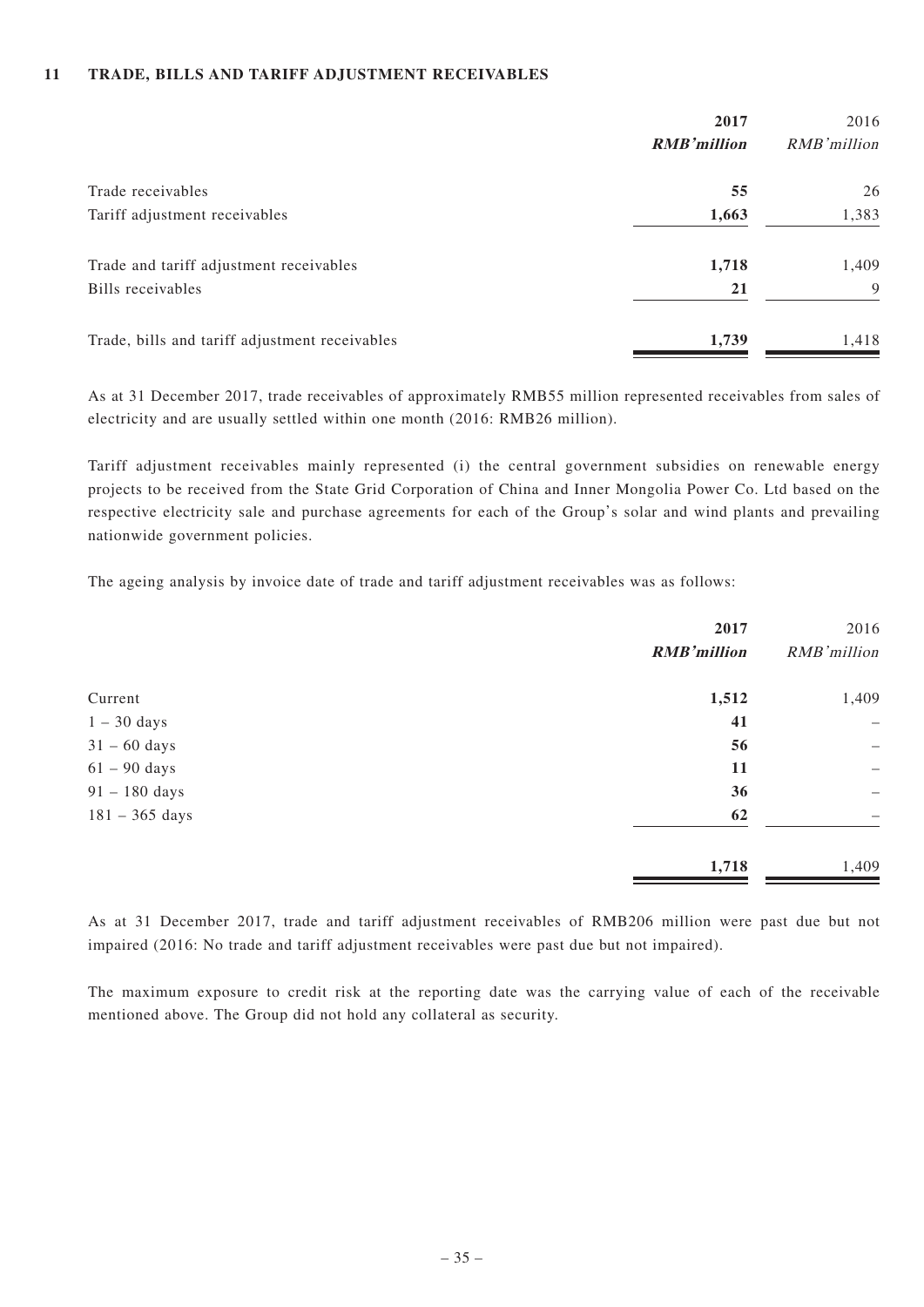#### **12 OTHER RECEIVABLES, DEPOSITS AND PREPAYMENTS**

|                                                 | 2017               | 2016        |
|-------------------------------------------------|--------------------|-------------|
|                                                 | <b>RMB'million</b> | RMB'million |
| Non-current                                     |                    |             |
| Deposits for investments (Note $(a)$ )          | 1,166              | 293         |
| Value-added tax recoverable                     | 698                | 466         |
| Prepayment of property, plant and equipment     | 145                | 9           |
| Others                                          | 41                 | 3           |
|                                                 | 2,050              | 771         |
| <b>Current</b>                                  |                    |             |
| Amounts due from associates                     | 501                |             |
| Amount due from joint ventures                  |                    | 20          |
| Amount due from a related company (Note $(b)$ ) | 20                 | 20          |
| Value-added tax recoverable                     | 543                | 384         |
| Other receivables, deposits and prepayments     | 722                | 330         |
|                                                 | 1,786              | 754         |
| <b>Total</b>                                    | 3,836              | 1,525       |

Note

- (a) During the year, the Group entered into several conditional sale and purchase agreements and framework agreement with independent third parties in relation to proposed acquisition of project companies which own solar power plants. Up to 31 December 2017, the Group has already paid RMB1,166 million as refundable deposits for investment (2016: RMB293 million).
- (b) As at 31 December 2017, the amount due from a related company was unsecured, interest-free and repayable on demand (2016: Same).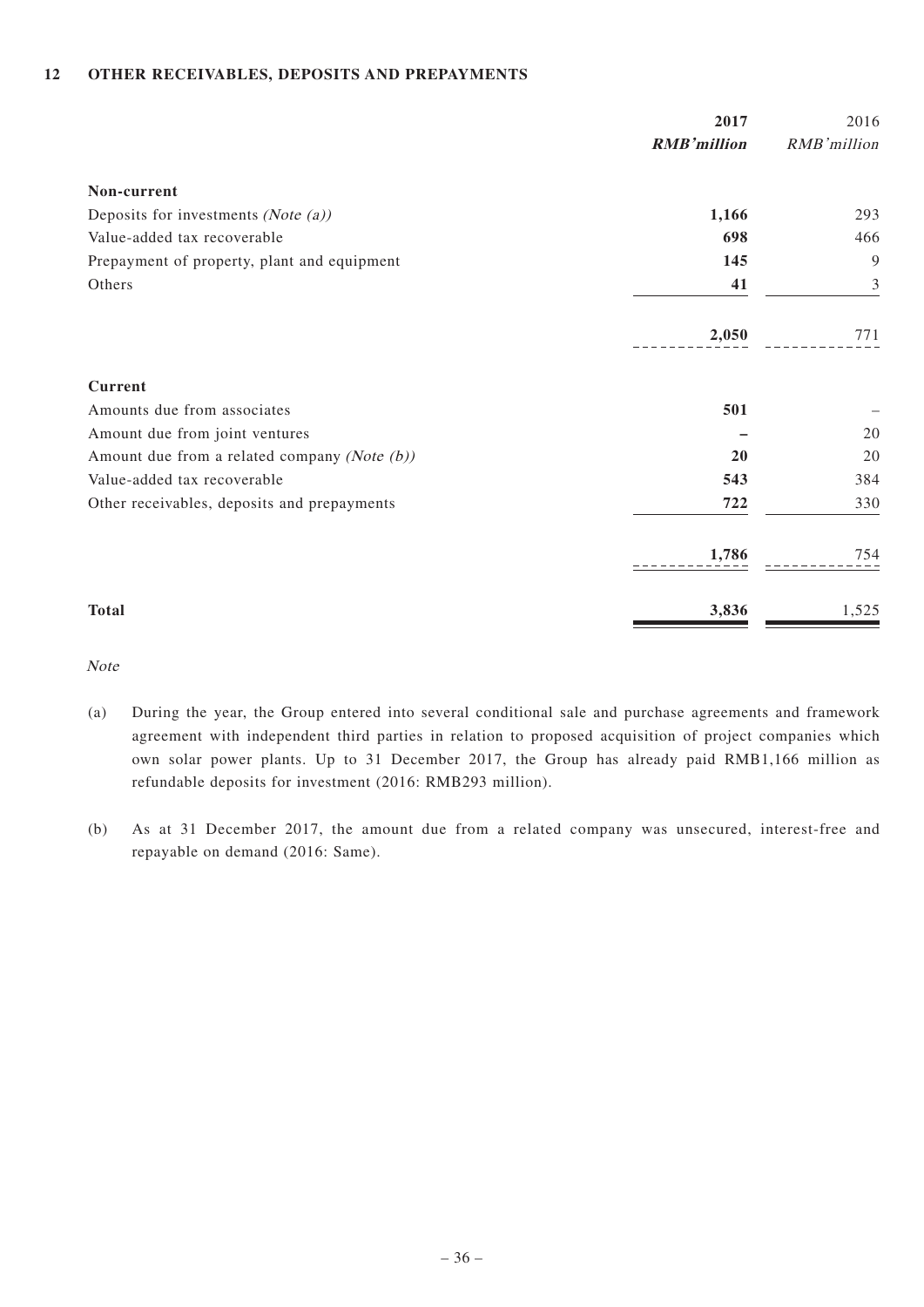|                                  | 2017               |                    |                    |             | 2016        |             |
|----------------------------------|--------------------|--------------------|--------------------|-------------|-------------|-------------|
|                                  | Current            | Non-current        |                    | Current     | Non-current |             |
|                                  | portion            | portion            | <b>Total</b>       | portion     | portion     | Total       |
|                                  | <b>RMB'million</b> | <b>RMB'million</b> | <b>RMB'million</b> | RMB'million | RMB'million | RMB'million |
| Bank borrowings                  | 4,946              | 5,810              | 10,756             | 3,133       | 4,691       | 7,824       |
| Loans from leasing companies     | 257                | 3,226              | 3,483              | 899         | 1,285       | 2,184       |
| Senior notes                     |                    | 2,287              | 2,287              |             |             |             |
| Corporate bonds                  |                    | 1,800              | 1,800              |             |             | -           |
| Medium-term notes                | 126                | 124                | <b>250</b>         | 70          | 100         | 170         |
| Loans from third parties         |                    | 20                 | 20                 | 101         |             | 101         |
|                                  | 5,329              | 13,267             | 18,596             | 4,203       | 6,076       | 10,279      |
| Unamortised loan facilities fees | (120)              | (270)              | (390)              | (51)        | (94)        | (145)       |
|                                  | 5,209              | 12,997             | 18,206             | 4,152       | 5,982       | 10,134      |

### **14 CONVERTIBLE BONDS**

Summarised below is the movement of each portion under liabilities component during the year:

|                                                     | Financial<br>liabilities at<br>amortised<br>$cost - debt$<br>portion<br>RMB'million | Financial<br>liabilities at<br>fair value<br>through<br>profit or loss<br>- derivative<br>portion<br>RMB'million | <b>Total</b><br>RMB'million |
|-----------------------------------------------------|-------------------------------------------------------------------------------------|------------------------------------------------------------------------------------------------------------------|-----------------------------|
| As at 1 January 2016                                | 2,803                                                                               | 108                                                                                                              | 2,911                       |
| Fair value of convertible bonds issued              | 255                                                                                 | 42                                                                                                               | 297                         |
| Reclassified from contingent consideration payables | 488                                                                                 |                                                                                                                  | 488                         |
| Interest accretion                                  | 640                                                                                 |                                                                                                                  | 640                         |
| Subsequent fair value remeasurement recognised      |                                                                                     | (68)                                                                                                             | (68)                        |
| Interests settlement                                | (185)                                                                               |                                                                                                                  | (185)                       |
| Conversion to ordinary shares of the Company        | (30)                                                                                |                                                                                                                  | (30)                        |
| Redemption upon maturity                            | (1,064)                                                                             |                                                                                                                  | (1,064)                     |
| Exchange difference                                 | 161                                                                                 | 4                                                                                                                | 165                         |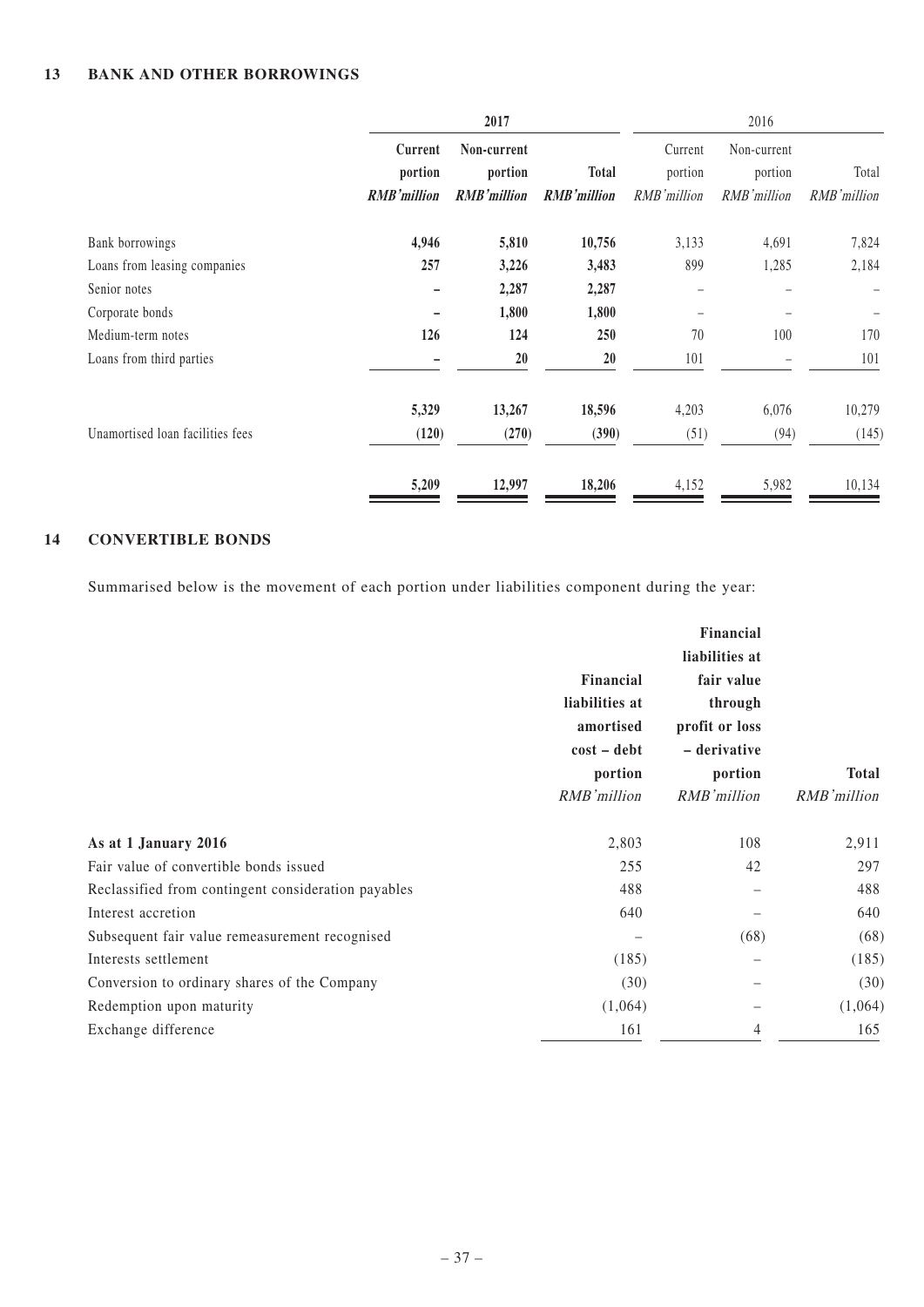|                                                | Financial<br>liabilities at<br>amortised<br>$cost - debt$<br>portion<br>RMB'million | Financial<br>liabilities at<br>fair value<br>through<br>profit or loss<br>- derivative<br>portion<br>RMB'million | <b>Total</b><br>RMB'million |
|------------------------------------------------|-------------------------------------------------------------------------------------|------------------------------------------------------------------------------------------------------------------|-----------------------------|
| As at 31 December 2016 and 1 January 2017      | 3,068                                                                               | 86                                                                                                               | 3,154                       |
| Interest accretion                             | 325                                                                                 |                                                                                                                  | 325                         |
|                                                |                                                                                     |                                                                                                                  |                             |
| Subsequent fair value remeasurement recognised |                                                                                     | 48                                                                                                               | 48                          |
| Losses/(gains) on early redemption             | 152                                                                                 | (124)                                                                                                            | 28                          |
| Interests settlement                           | (176)                                                                               |                                                                                                                  | (176)                       |
| Conversion to ordinary shares of the Company   | (430)                                                                               |                                                                                                                  | (430)                       |
| Early redemption                               | (1, 855)                                                                            |                                                                                                                  | (1, 855)                    |
| Exchange difference                            | (110)                                                                               | (3)                                                                                                              | (113)                       |
| As at 31 December 2017                         | 974                                                                                 |                                                                                                                  | 981                         |

The liability component of convertible bonds was analysed as follows:

|                                                | 2017<br><b>RMB'million</b> | 2016<br>RMB'million |
|------------------------------------------------|----------------------------|---------------------|
| Non-current liabilities<br>Current liabilities | 981                        | 3,154               |
|                                                | 981                        | 3,154               |

#### **15 OTHER PAYABLES AND ACCRUALS**

|                                                  | 2017               | 2016         |  |
|--------------------------------------------------|--------------------|--------------|--|
|                                                  | <b>RMB'million</b> | RMB' million |  |
| Construction costs payable                       | 1,264              | 563          |  |
| Consideration payable in relation to acquisition | 347                | 49           |  |
| Value-added tax payables                         | 234                | 198          |  |
| Other payables and accruals                      | 360                | 168          |  |
|                                                  | 2,205              | 978          |  |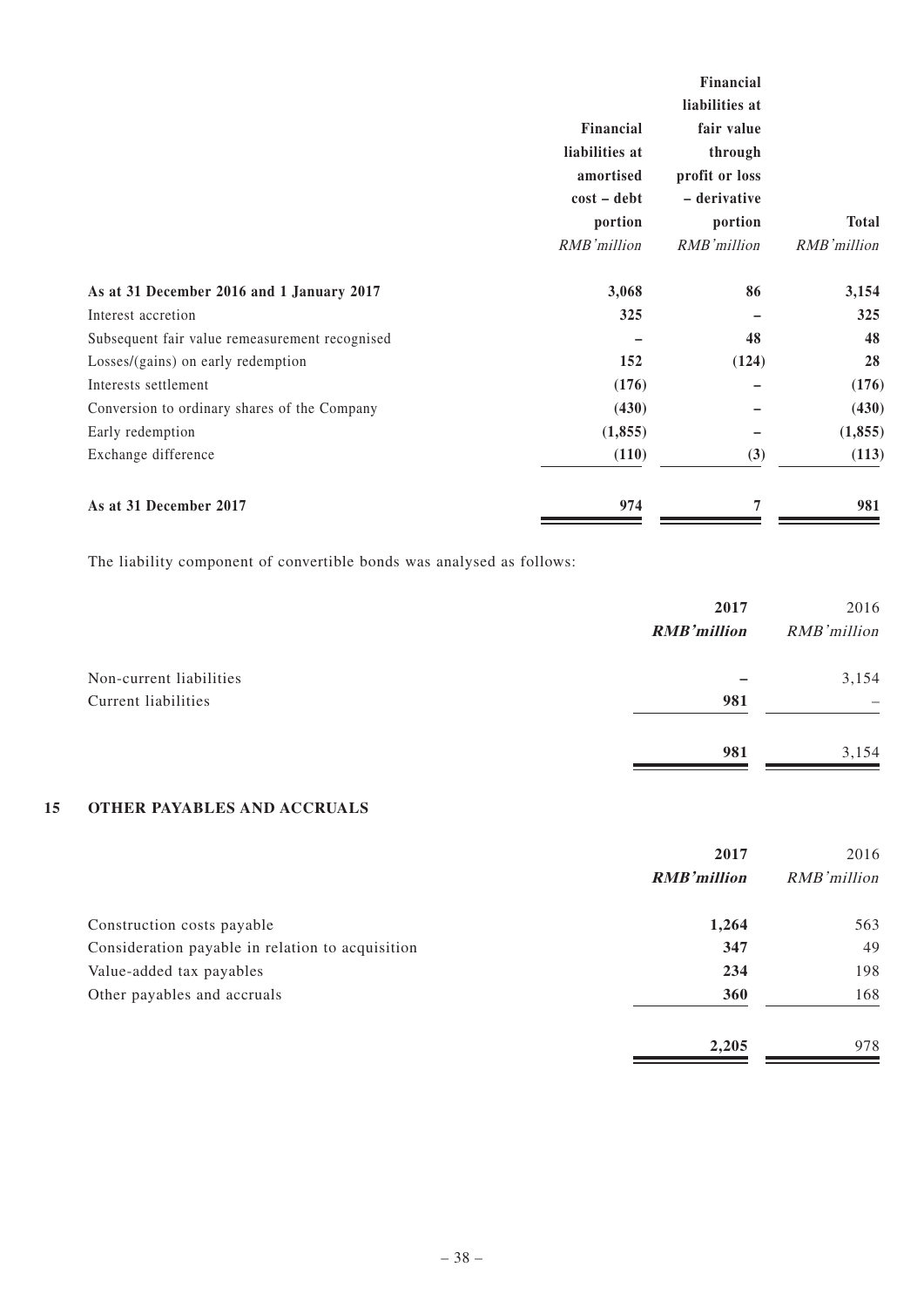#### **16 BUSINESS COMBINATION**

It is the Group's strategy to identify suitable investment opportunity to acquire renewable energy projects with good prospects and potential for stable returns. During the year ended 31 December 2017, the Group has completed the acquisition/acquisition of additional equity interest of several solar, hydro and wind power plants in the PRC and the UK. Details of each business combination is as follows:

#### **(i) Tibet Zangneng Projects**

During the year ended 31 December 2017, the Group completed the acquisition of 100% equity interest in China New Energy Holdings (Hong Kong) Limited, which indirectly held a 75% equity interest in a project company in Tibet, the PRC, from an independent third party. The consideration comprised cash consideration of HK\$290 million (approximately RMB249 million) and the allotment and issue of approximately 560 million new ordinary shares of the Company.

The project company mainly indirectly owns:

- Development rights in hydropower projects with an aggregate installed capacity of approximately 5.2GW in Tibet and Sichuan; and
- 110MW in solar power projects in Tibet in which 20MW have connected to grid in June 2017 and remaining 90MW (30MW are beyond the scope and not considered by the valuer in the valuation report) are development rights.

#### **(ii) Other PRC Projects**

During the year ended 31 December 2017, all PRC Projects were acquired from independent third parties and have achieved on-grid connection. The table below summarised the details of the projects acquired.

|                                | Month of               | Equity   |                                               | Power plants acquired |                |                     |                                    |
|--------------------------------|------------------------|----------|-----------------------------------------------|-----------------------|----------------|---------------------|------------------------------------|
| Name of the company            | acquisition<br>in 2017 | interest | Cash<br>acquired consideration<br>RMB'million | <b>Type</b>           | Location       | Number of<br>plants | <b>Installed</b><br>capacity<br>MW |
| Tangshan Zhaoxin (Note $(a)$ ) | February               | 100%     | 40                                            | Solar                 | Hebei          |                     | 17.3                               |
| Tibet Zhongzi (Note $(b)$ )    | May                    | 50%      | 108                                           | Solar                 | Ningxia        |                     | 200.0                              |
| Aite Kechuang Wind             | August                 | 100%     | 12                                            | Wind                  | Shanxi         |                     | 48.0                               |
| Aike Solar                     | August                 | 100%     |                                               | Solar                 | Shanxi         | $\overline{2}$      | 20.0                               |
| Guigang Green Ark (Note (a))   | August                 | 100%     | 11                                            | Solar                 | Guangxi        |                     | 60.0                               |
| Guorun Chayouqianqi            | October                | 100%     | 196                                           | Solar                 | Inner Mongolia |                     | 50.0                               |
| Hanshou Haohui                 | November               | 100%     | 5                                             | Solar                 | Hunan          | ◠                   | 40.0                               |
| Changshu Hongfeng (Note (a))   | December               | 100%     | -                                             | Solar                 | Hunan          |                     | 80.0                               |
| Qushui Maochang                | December               | 100%     | -                                             | Solar                 | Tibet          |                     | 25.0                               |
| Linzhou Zangdian               | December               | 100%     | 50                                            | Solar                 | Tibet          | 2                   | 30.0                               |
|                                |                        |          | 423                                           |                       |                | 16                  | 570.3                              |

Note

(a) These acquisitions were part of the solar power energy initiative in relation to the concession rights acquired in CSPG in June 2013, an amount of approximately RMB54 million has been redesignated from intangible assets as part of investment cost, and an amount of approximately RMB11 million has been recognised as deferred tax liabilities arising from fair value changes.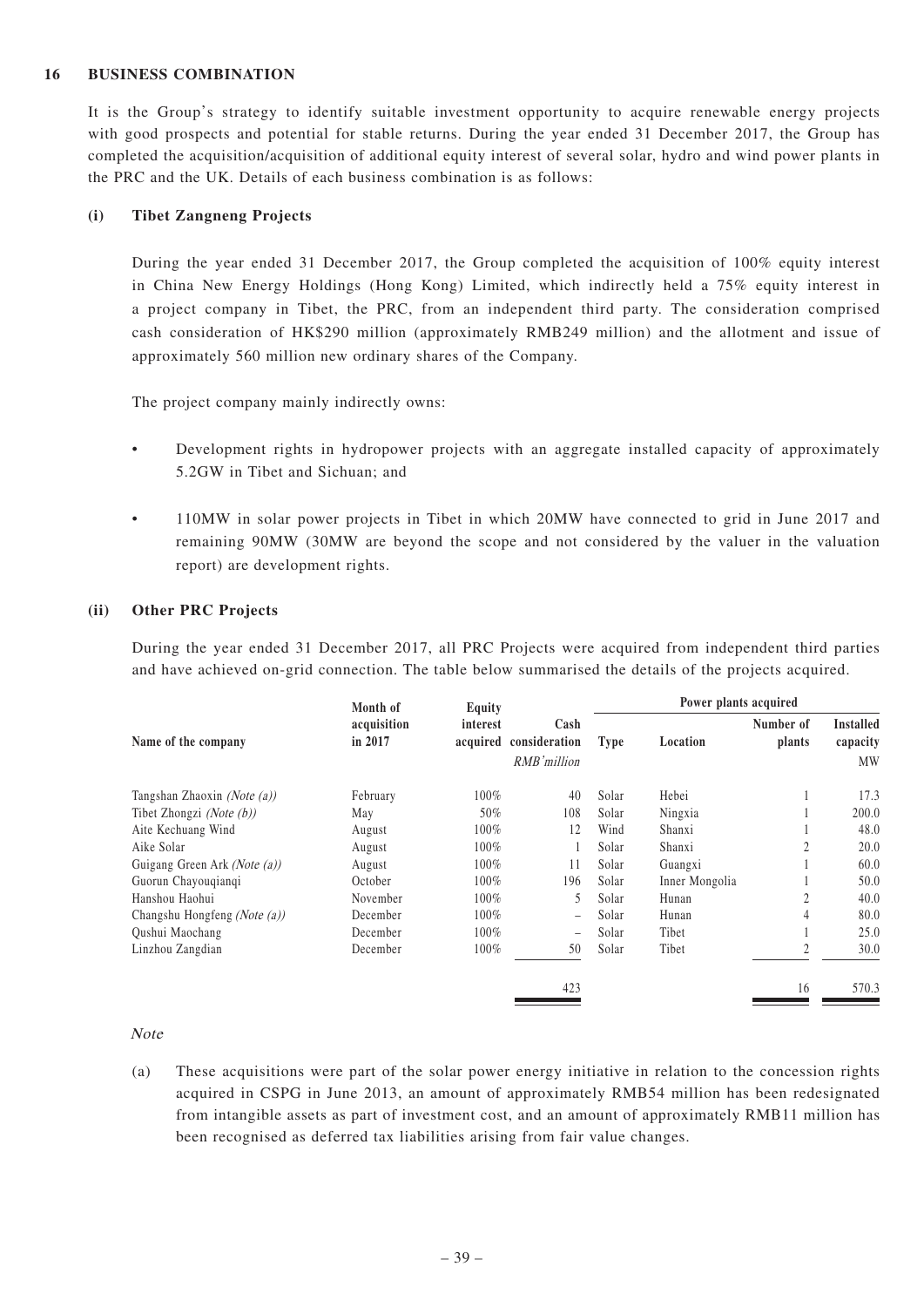- (b) The Group completed the step-acquisition in Tibet Zhongzi from 50% to 100%. Since then, Tibet Zhongzi ceased to be a joint venture and became a wholly-owned subsidiary of the Company.
- (c) A contingent consideration of a project company of RMB13 million will be paid in cash if the final approved feed-in-tariff is RMB0.75 per kWh.

#### **(iii) UK Projects**

In January 2017, the Group completed the acquisition of a 100% equity interest in Notus Investments 2 S.á.r.l., which owns 6 solar power plants in the UK with an installed capacity of 82.4MW, for a cash consideration of approximately RMB243 million from a third party. A contingent consideration will be paid in cash as earn-out payment for 5 years commencing from 1 October 2016 based on the volume of electricity output. The fair value of performance-based contingent considerations is calculated based on discounted cash flows of future consideration payment with the revision of estimated future profit of the acquired businesses.

This acquisition was part of the solar power energy initiative in relation to the concession rights acquired in China Solar Power Group Limited ("CSPG") in June 2013, an amount of approximately RMB7 million has been redesignated from intangible assets as part of investment cost, and an amount of approximately RMB1 million has been recognised as deferred tax liabilities arising from fair value changes.

Certain business combinations are individually immaterial but are material collectively to the Group, the aggregate financial information as at acquisition date is presented as follows:

|                                                             | <b>Tibet</b><br><b>Zangneng</b><br>Projects<br>RMB'million | Other<br><b>PRC</b><br>Projects<br>RMB'million | <b>UK</b><br>Projects<br>RMB'million | <b>Total</b><br>RMB'million |
|-------------------------------------------------------------|------------------------------------------------------------|------------------------------------------------|--------------------------------------|-----------------------------|
| Consideration:                                              |                                                            |                                                |                                      |                             |
| - Equity                                                    | 501                                                        |                                                |                                      | 501                         |
| $-$ Cash                                                    | 249                                                        | 423                                            | 243                                  | 915                         |
| Contingent consideration payable                            |                                                            | 13                                             | 18                                   | 31                          |
| Redesignation of concession rights<br>previously recognised |                                                            |                                                |                                      |                             |
| - Intangible assets                                         |                                                            | 54                                             | 7                                    | 61                          |
| - Deferred tax liabilities                                  |                                                            | (11)                                           | (1)                                  | (12)                        |
| Fair value of previously held interest                      |                                                            | 232                                            |                                      | 232                         |
| Early exercise of call option                               |                                                            | 124                                            |                                      | 124                         |
| <b>Total consideration</b>                                  | 750                                                        | 835                                            | 267                                  | 1,852                       |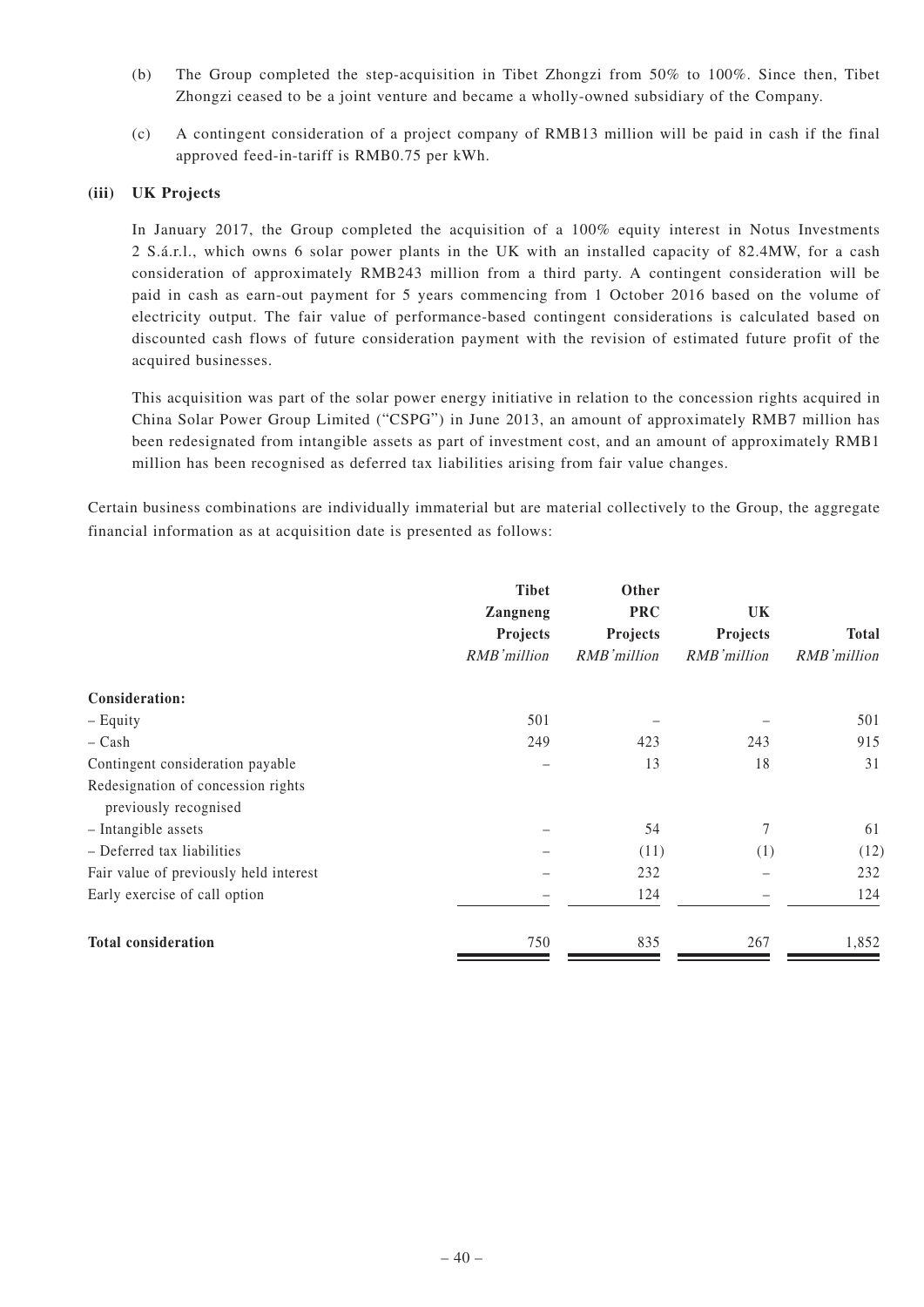|                                                       | <b>Tibet</b><br>Zangneng<br>Projects<br>RMB'million | Other<br><b>PRC</b><br>Projects<br>RMB'million | UK<br>Projects<br>RMB'million | <b>Total</b><br>RMB'million |
|-------------------------------------------------------|-----------------------------------------------------|------------------------------------------------|-------------------------------|-----------------------------|
|                                                       |                                                     |                                                |                               |                             |
|                                                       |                                                     |                                                |                               |                             |
|                                                       |                                                     |                                                |                               |                             |
| Recognised amounts of provisional fair value of       |                                                     |                                                |                               |                             |
| identifiable assets acquired, liabilities assumed and |                                                     |                                                |                               |                             |
| non-controlling interests                             |                                                     |                                                |                               |                             |
| Property, plant and equipment                         | 605                                                 | 4,583                                          | 947                           | 6,135                       |
| Intangible assets                                     | 1,700                                               |                                                |                               | 1,700                       |
| Value-added tax recoverable                           | 21                                                  | 437                                            |                               | 458                         |
| Trade and other receivables and prepayments           | 13                                                  | 647                                            | 13                            | 673                         |
| Cash and cash equivalents                             | 146                                                 | 34                                             | 32                            | 212                         |
| Other payables and accruals                           | (116)                                               | (2,099)                                        | (23)                          | (2, 238)                    |
| Bank and other borrowings                             | (369)                                               | (2,277)                                        | (641)                         | (3, 287)                    |
| Deferred tax assets                                   | 25                                                  |                                                | $\overline{4}$                | 29                          |
| Deferred tax liabilities                              | (240)                                               | (132)                                          | (65)                          | (437)                       |
| Total identifiable net assets                         | 1,785                                               | 1,193                                          | 267                           | 3,245                       |
| Non-controlling interests                             | (437)                                               |                                                |                               | (437)                       |
| Bargain purchase recognised in the consolidated       |                                                     |                                                |                               |                             |
| statement of profit or loss                           | (598)                                               | (358)                                          |                               | (956)                       |
|                                                       | 750                                                 | 835                                            | 267                           | 1,852                       |

#### **17 COMPARATIVE FIGURE**

During the year ended 31 December 2017, the Group revised its presentation and measurement of EBITDA and excluded the share-based payment expenses. The prior year comparative figures have been reclassified to conform to current years presentation.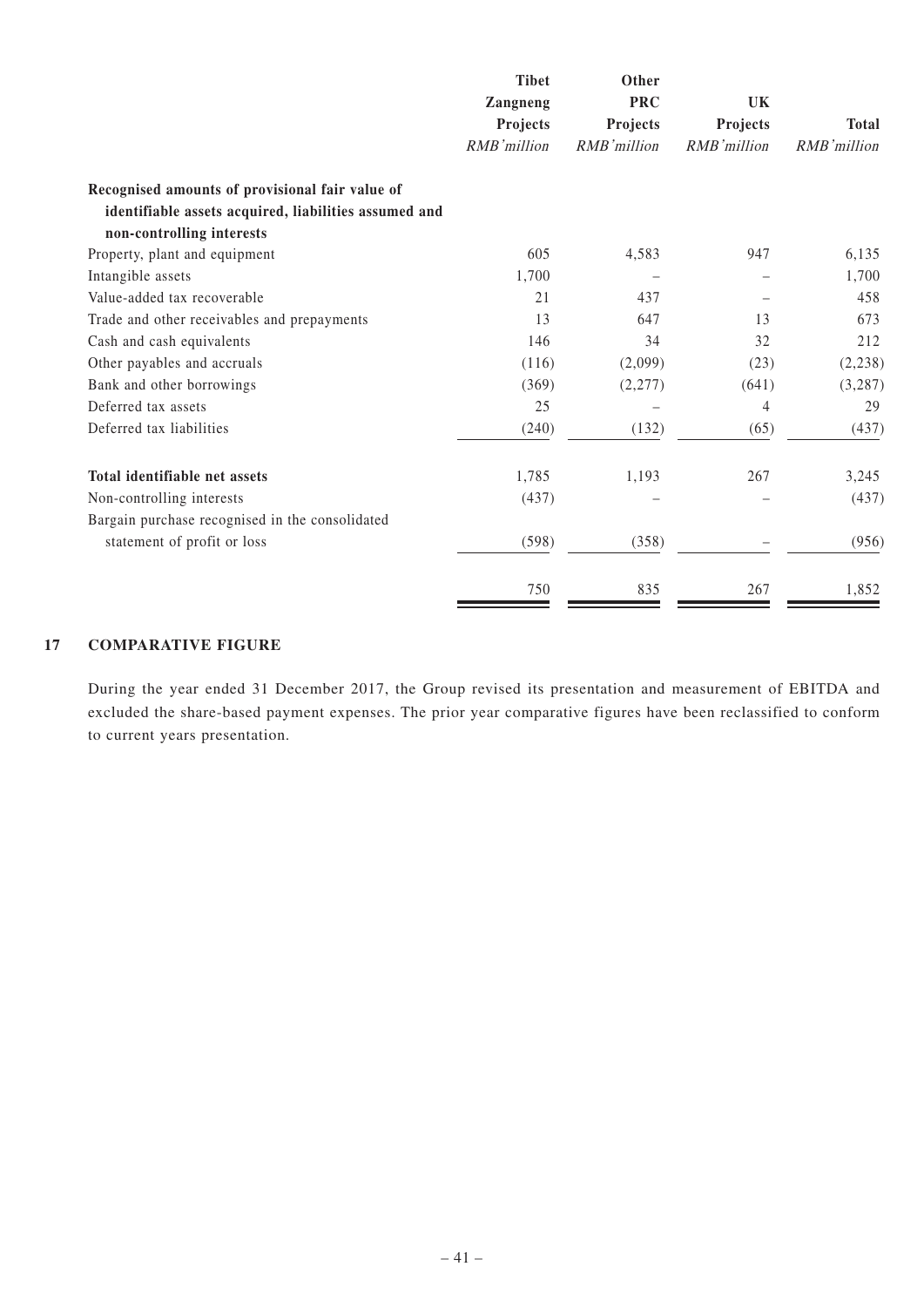### **AUDIT OPINION**

The auditor of the Group will issue an opinion with material uncertainty related to going concern on the consolidated financial statements of the Group for the year under audit. An extract of the auditor's report is set out in the section headed "**EXTRACT OF THE AUDITOR'S REPORT**" below.

#### **EXTRACT OF THE AUDITOR'S REPORT**

#### **OPINION**

In our opinion, the consolidated financial statements give a true and fair view of the consolidated financial position of the Group as at 31 December 2017, and of its consolidated financial performance and its consolidated cash flows for the year then ended in accordance with Hong Kong Financial Reporting Standards ("HKFRSs") issued by the Hong Kong Institute of Certified Public Accountants ("HKICPA") and have been properly prepared in compliance with the disclosure requirements of the Hong Kong Companies Ordinance.

#### **MATERIAL UNCERTAINTY RELATED TO GOING CONCERN**

We draw your attention to Note 2.1.1 to the consolidated financial statements, which states that the Group's current liabilities exceeded its current assets by RMB1,824 million as at 31 December 2017, and that the Group has certain financial obligations and capital expenditures under various contractual and other arrangements. These matters, along with other matters as described in Note 2.1.1 to the consolidated financial statements, indicate the existence of a material uncertainty which may cast significant doubt about the Group's ability to continue as a going concern. Our opinion is not modified in respect of this matter.

#### **PURCHASE, REDEMPTION OR SALE OF LISTED SECURITIES OF THE COMPANY**

During the year ended 31 December 2017, neither the Company nor any of its subsidiaries purchased, sold or redeemed any of the Company's listed securities.

#### **CORPORATE GOVERNANCE PRACTICES**

The Company is committed to maintaining high standards of corporate governance and has maintained a framework of corporate governance policies and practices to apply the principles of good governance in our daily operation. Throughout the year ended 31 December 2017, the Company has applied the principles and complied with all the code provisions of the corporate governance code (the "CG Code") as set out in Appendix 14 to the Listing Rules, save for the following deviation.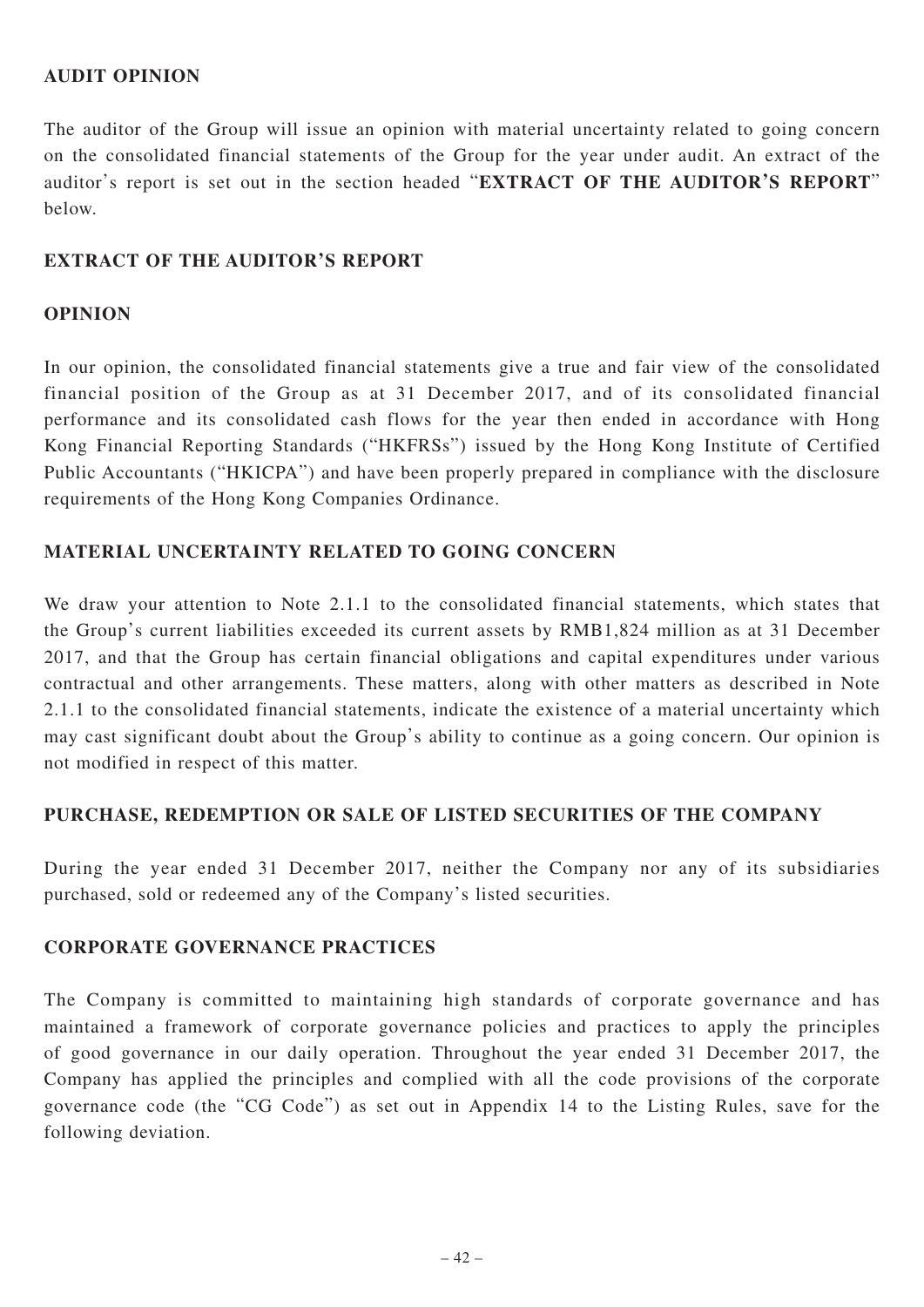Code provision A.2.1 of the CG Code provides that the roles of chairman and chief executive should be separate and should not be performed by the same individual. Mr. Li, Alan, an executive Director, is the chief executive officer of the Company and the chairman of the Board. The Board is of the view that the current structure will enable the Company to achieve its overall business goals more effectively and efficiently as the Company is in a rapid development phase for the time being. The Board believes that the balance of power and authority between chairman and chief executive will not be impaired by the present arrangement and the significant weight of the non-executive directors (including the independent ones) will enable the Board as a whole to effectively exercise its non-bias judgement.

### **SCOPE OF WORK OF PRICEWATERHOUSECOOPERS**

The figures in respect of the Group's consolidated statement of financial position, consolidated statement of profit or loss, consolidated statement of comprehensive income and the related notes thereto for the year ended 31 December 2017 as set out in the preliminary announcement have been agreed by the Group's auditor, PricewaterhouseCoopers, to the amounts set out in the Group's draft consolidated financial statements for the year. The work performed by PricewaterhouseCoopers in this respect did not constitute an assurance engagement in accordance with Hong Kong Standards on Auditing, Hong Kong Standards on Review Engagements or Hong Kong Standards on Assurance Engagements issued by HKICPA and consequently no assurance has been expressed by PricewaterhouseCoopers on the preliminary announcement.

### **AUDIT COMMITTEE**

Audit Committee currently consists of three members, including two independent non-executive Directors, namely Mr. Kwan Kai Cheong and Mr. Yen Yuen Ho, Tony, and one non-executive Director, namely Mr. Tang Wenyong. The Audit Committee is chaired by Mr. Kwan Kai Cheong who possesses relevant professional qualification and expertise in financial reporting matters.

The Audit Committee acts as an important link between the Board and the Company's auditors. It is responsible for making recommendations to the Board on the appointment and re-appointment of the external auditor, and to approve the remuneration and terms of engagement of the external auditor. It is empowered to review and monitor the external auditor's independence and objectivity and the effectiveness of the audit process in accordance with applicable standards. It reviews, makes recommendations and reports to the Board on findings relating to the financial statements, reports and accounts, financial reporting system, internal control procedures and compliance issues.

The Audit Committee has reviewed with management the accounting principles and practices adopted by the Group and discussed internal controls and financial reporting matters including the review of the annual report and annual results for the year ended 31 December 2017 before the results were submitted to the Board for approval.